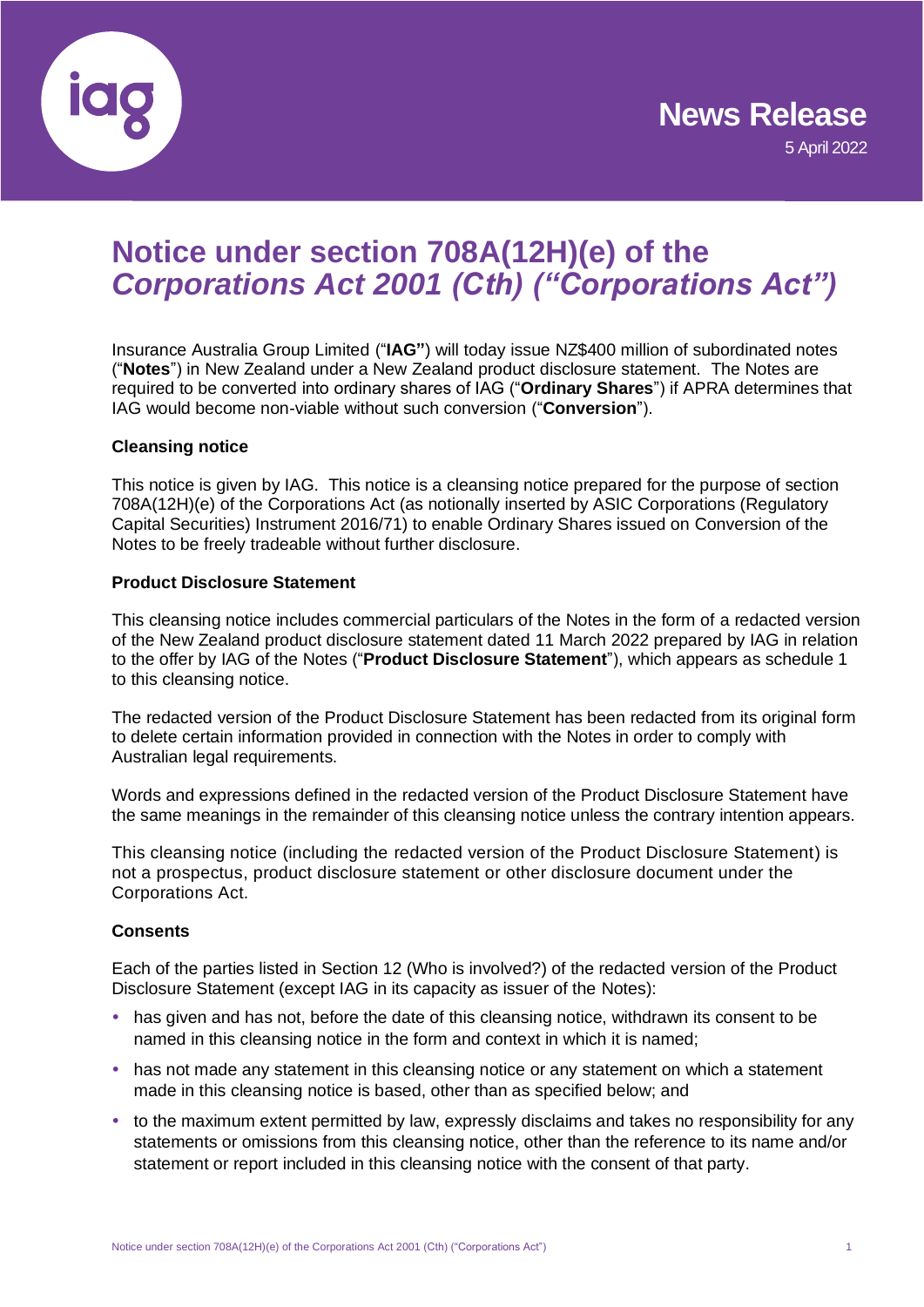### **Impact of the offer of the Notes on IAG**

The issue of the Notes will not have a material impact on IAG's financial position.

If the Notes are Converted, the impact of Conversion on IAG would be to reduce IAG's liabilities by the principal amount of the Notes Converted and increase IAG's shareholders' equity by the same amount.

The number of Ordinary Shares issued on Conversion is limited to the Maximum Conversion Number. Based on the VWAP during the period of 20 Business Days on which trading in Ordinary Shares took place on ASX immediately preceding (but not including) the Issue Date of A\$4.4592 and an A\$/NZ\$ exchange rate of 1.0853 to calculate the Issue Date VWAP (i.e. A\$4.4592 x 1.0853 = NZ\$4.8396), the Maximum Conversion Number would be 1.0331 per Note.

Based on the number of Ordinary Shares on issue as at 5 April 2022 and an issue amount of NZ\$400 million, if all Notes were Converted this would be approximately 14.36% of IAG's issued Ordinary Shares post conversion.

This percentage is illustrative only and may be different on the date the Notes Convert as the number of Ordinary Shares on issue is likely to change. This could be as result of, for example:

- corporate actions of IAG that increase or decrease the number of Ordinary Shares on issue; or
- other capital instruments being required to convert into Ordinary Shares as described in Section 6.5 of the redacted version of the Product Disclosure Statement (Conversion and Write-Off).

### **Description of Ordinary Shares**

Holders of Notes may receive Ordinary Shares on Conversion. The rights and liabilities attaching to Ordinary Shares are set out in the constitution of IAG and are regulated by the Corporations Act, ASX Listing Rules and the general law. The rights and liabilities attaching to Ordinary Shares are explained in more detail in section 6.7 of the redacted version of the Product Disclosure Statement (Receipt of Ordinary Shares on Conversion).

### **IAG is subject to regular reporting and disclosure obligations**

As a disclosing entity, IAG is subject to regular reporting and disclosure obligations under the Corporations Act and the ASX Listing Rules as is set out in section 14 of the redacted version of the Product Disclosure Statement (Where you can find more information).

### **Copies of Documents**

From the Opening Date until the Closing Date, IAG has committed to provide, free of charge upon request, a copy of:

- the latest Group annual financial report and full year results announcement released to ASX on 11 August 2021;
- the Group half year financial report and half year results announcement released to ASX on 11 February 2022; and
- any continuous disclosure notices given by IAG to ASX since 11 August 2021 and before the date of this cleansing notice.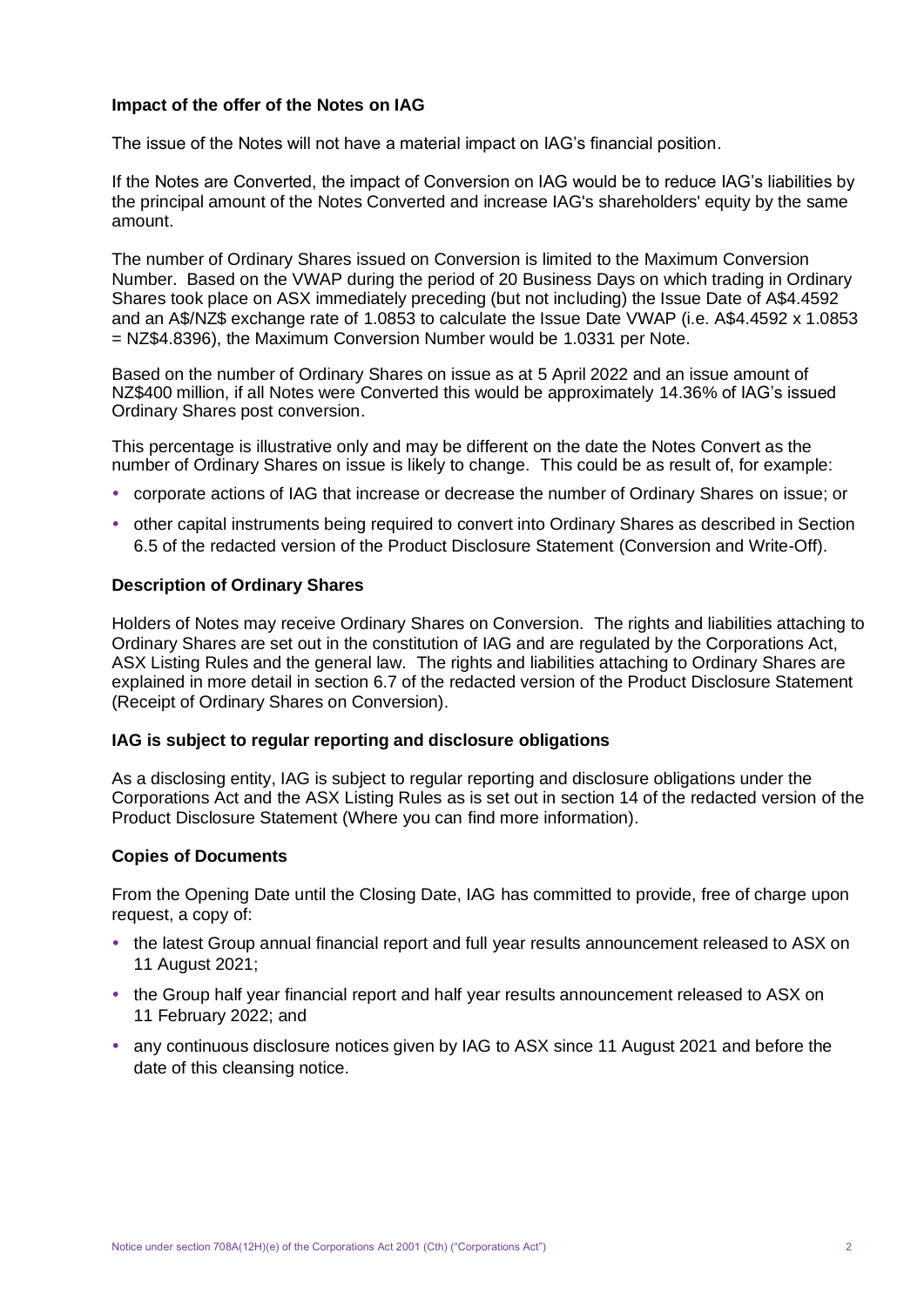Written requests for free copies of the above documents should be addressed to:

Investor Relations Department Insurance Australia Group Limited Level 13, Tower Two Darling Park 201 Sussex Street Sydney NSW 2000 Australia

This release has been authorised by a Sub-committee of the IAG Board

### **About IAG**

IAG is the parent company of a general insurance group with operations in Australia and New Zealand. IAG's main businesses underwrite over \$12.5 billion of insurance premium per annum under many leading brands, including: NRMA Insurance, RACV (under a distribution agreement with RACV), CGU, SGIO, SGIC and WFI (Australia); and NZI, State, AMI and Lumley (New Zealand). For further information, please visit www.iag.com.au.

### **Media**

Amanda Wallace Mobile. +61 (0)422 379 964 Email. amanda.wallace@iag.com.au

### **Investor Relations**

James Coghill Mobile. +61 (0)412 426 272 Email. james.coghill@iag.com.au

### **Insurance Australia Group Limited**

ABN 60 090 739 923 Level 13, Tower Two, 201 Sussex Street Sydney NSW 2000 Australia Telephone. +61 (0)2 9292 9222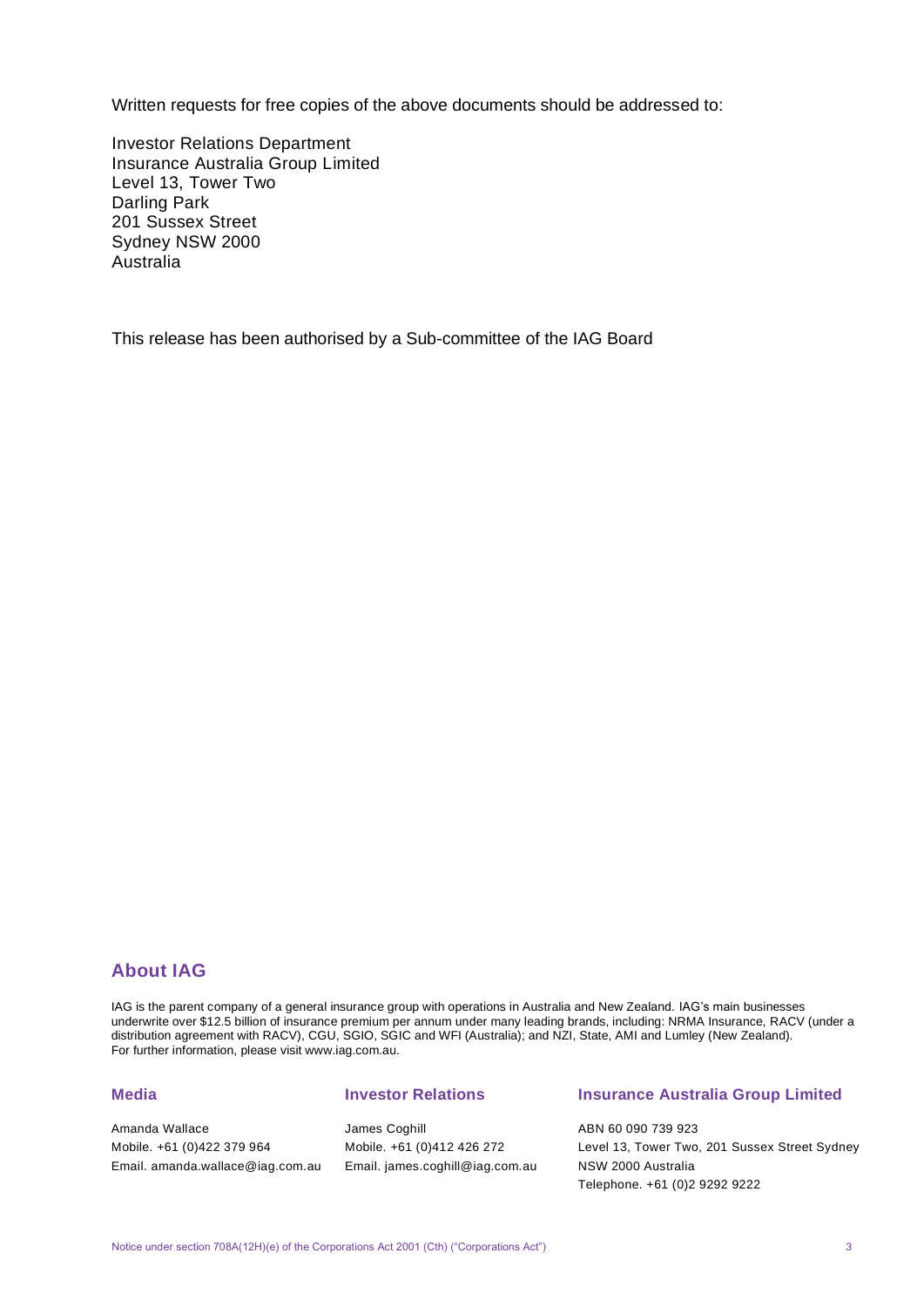

### Product Disclosure Statement.

For an offer of unsecured subordinated notes by Insurance Australia Group Limited.

### Date: 11 March 2022

This document gives you important information about this investment to help you decide whether you want to invest. There is other useful information about this offer on **www.disclose-register.companiesoffice.govt.nz**.

These unsecured subordinated notes are complex financial products that are not suitable for many investors. If you do not fully understand how they work or the risks associated with them, you should not invest in them. You can seek advice from a financial advice provider to help you make an investment decision.

Insurance Australia Group Limited has prepared this document in accordance with the Financial Markets Conduct Act 2013.

**Joint Lead Managers**





**Co-Managers**



Insurance Australia Group Limited ABN 60 090 739 923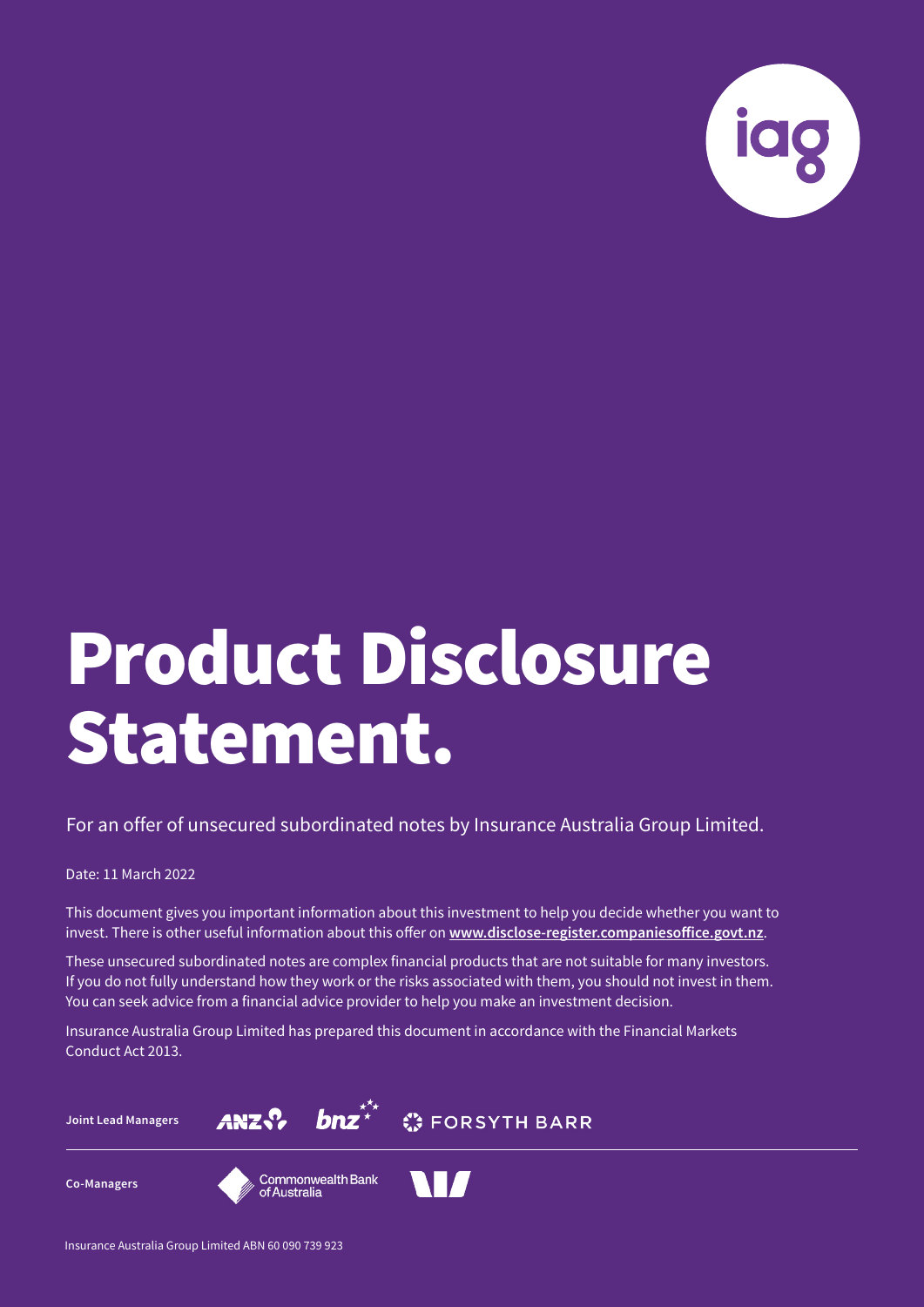<span id="page-4-0"></span>

### Key Information Summary.

### **What is this?**

This is an offer of unsecured subordinated notes (**Notes**). The Notes are debt securities issued by Insurance Australia Group Limited (**IAG**). You give IAG money, and in return IAG promises to pay you interest and repay the money at the end of the term.

If a Non-Viability Trigger Event occurs (eg because IAG or another entity in the Group encounters severe financial difficulty), some or all of your Notes will be Converted into ordinary shares in IAG (**Ordinary Shares**) or Written-Off if Conversion does not occur when required, in which case you will lose your investment.

If your Notes Convert into Ordinary Shares, you may receive a return if dividends are paid or if you subsequently sell those Ordinary Shares. If IAG runs into financial trouble, you might lose some or all of the money you invested.

### **About the Group**

IAG is an ASX-listed company incorporated in Australia. IAG is the holding company of a group of general insurance businesses with leading and established brands in Australia and New Zealand.

References in this PDS to IAG are to the holding company on a standalone basis and references to the **Group** are to IAG and all of its subsidiaries on a consolidated basis.

### **Purpose of this Offer**

This Offer forms part of IAG's capital management strategy and proceeds will be used for IAG's general corporate purposes, including to refinance existing indebtedness. The Notes will qualify as Tier 2 Capital for the IAG Level 2 Insurance Group for Australian regulatory capital purposes.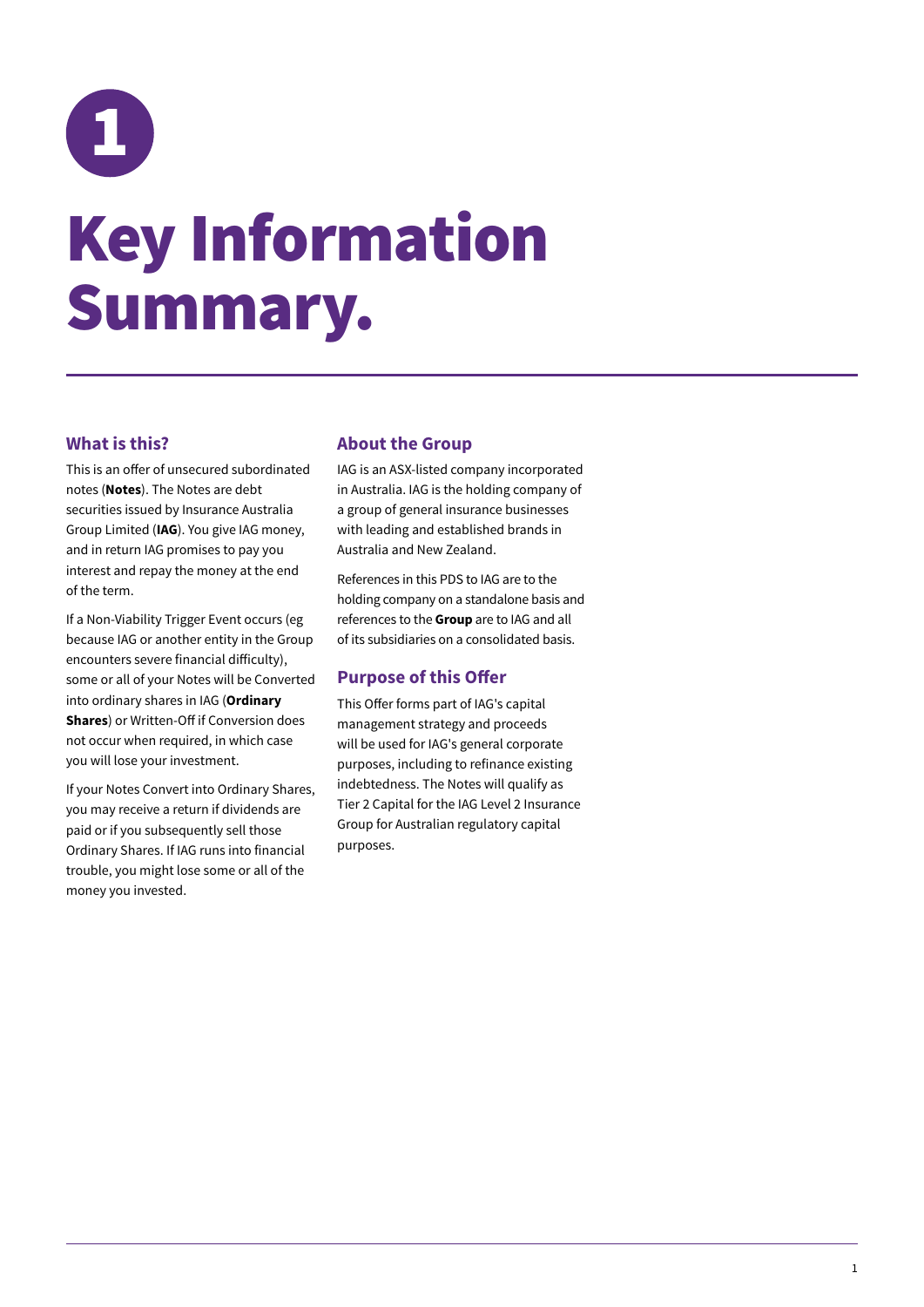### **Key terms of the Offer**

| <b>Description of the debt securities</b>          | Unsecured subordinated notes.                                                                                                                                                                                                                                                                                                                                                                                                                                                  |
|----------------------------------------------------|--------------------------------------------------------------------------------------------------------------------------------------------------------------------------------------------------------------------------------------------------------------------------------------------------------------------------------------------------------------------------------------------------------------------------------------------------------------------------------|
| Term                                               | The Notes are a long-term investment that are scheduled to be repaid on the<br>Maturity Date (15 June 2038) if not repaid, Converted or Written-Off before that date.                                                                                                                                                                                                                                                                                                          |
| Interest rate                                      | The interest rate will be the Fixed Rate until the First Optional Redemption Date<br>(15 June 2028). The Fixed Rate will be determined on the Rate Set Date (25 March<br>2022) and announced via NZX on or about that date.                                                                                                                                                                                                                                                    |
|                                                    | From the First Optional Redemption Date, the interest rate will be the Floating Rate.<br>The Floating Rate will be determined on the first Business Day of each quarterly<br>Interest Period and announced via NZX on or about that date.                                                                                                                                                                                                                                      |
| <b>Opening Date</b>                                | 21 March 2022                                                                                                                                                                                                                                                                                                                                                                                                                                                                  |
| <b>Closing Date</b>                                | 12.00pm on 25 March 2022                                                                                                                                                                                                                                                                                                                                                                                                                                                       |
| <b>Interest Payment Dates</b>                      | Interest is scheduled to be paid in arrear on:                                                                                                                                                                                                                                                                                                                                                                                                                                 |
|                                                    | • each quarterly Scheduled Interest Payment Date, being 15 March, 15 June,<br>15 September and 15 December in each year during the term of the Notes,<br>commencing on 15 June 2022; and                                                                                                                                                                                                                                                                                       |
|                                                    | • if the Notes are repaid on a date that is not a Scheduled Interest Payment Date,<br>the date of repayment of the Notes                                                                                                                                                                                                                                                                                                                                                       |
| <b>Deferral of interest</b>                        | IAG may defer the payment of interest on the Notes on a Scheduled Interest<br>Payment Date (unless the Notes are being repaid on that date) if an Interest Deferral<br>Condition exists - see Section 6.3 of this PDS (Deferral of interest).                                                                                                                                                                                                                                  |
| <b>Fees and charges</b>                            | IAG as issuer will not charge you brokerage or any other fees to apply or subscribe<br>for Notes. However, you may have to pay brokerage to the firm that gives you an<br>allocation of Notes.                                                                                                                                                                                                                                                                                 |
| <b>Conversion</b>                                  | Some or all of your Notes must Convert into Ordinary Shares if a Non-Viability<br>Trigger Event occurs. A Non-Viability Trigger Event may occur if IAG or another<br>entity in the Group encounters severe financial difficulty. See Section 6.5 of this<br>PDS (Conversion and Write-Off).                                                                                                                                                                                    |
| Write-Off                                          | If Conversion is required and your Notes are not Converted into Ordinary Shares for<br>any reason, those Notes will be Written-Off. This means you will receive nothing<br>further in relation to those Notes, your rights under them will be cancelled<br>and you will lose all of your investment in them. You will not receive any<br>compensation, and you have no right to take action against IAG if any of your Notes<br>are Written-Off.                               |
| <b>Receipt of Ordinary Shares</b><br>on Conversion | You will receive approximately NZ\$1.01 worth of Ordinary Shares for each of your<br>Notes that is Converted, unless a cap referred to as the "Maximum Conversion<br>Number" applies - see Section 6.6 of this PDS (Conversion formula). If the<br>Maximum Conversion Number applies (which is likely if a Non-Viability Trigger<br>Event has occurred) you may receive significantly less than NZ\$1.01 worth of<br>Ordinary Shares for each of your Notes that is Converted. |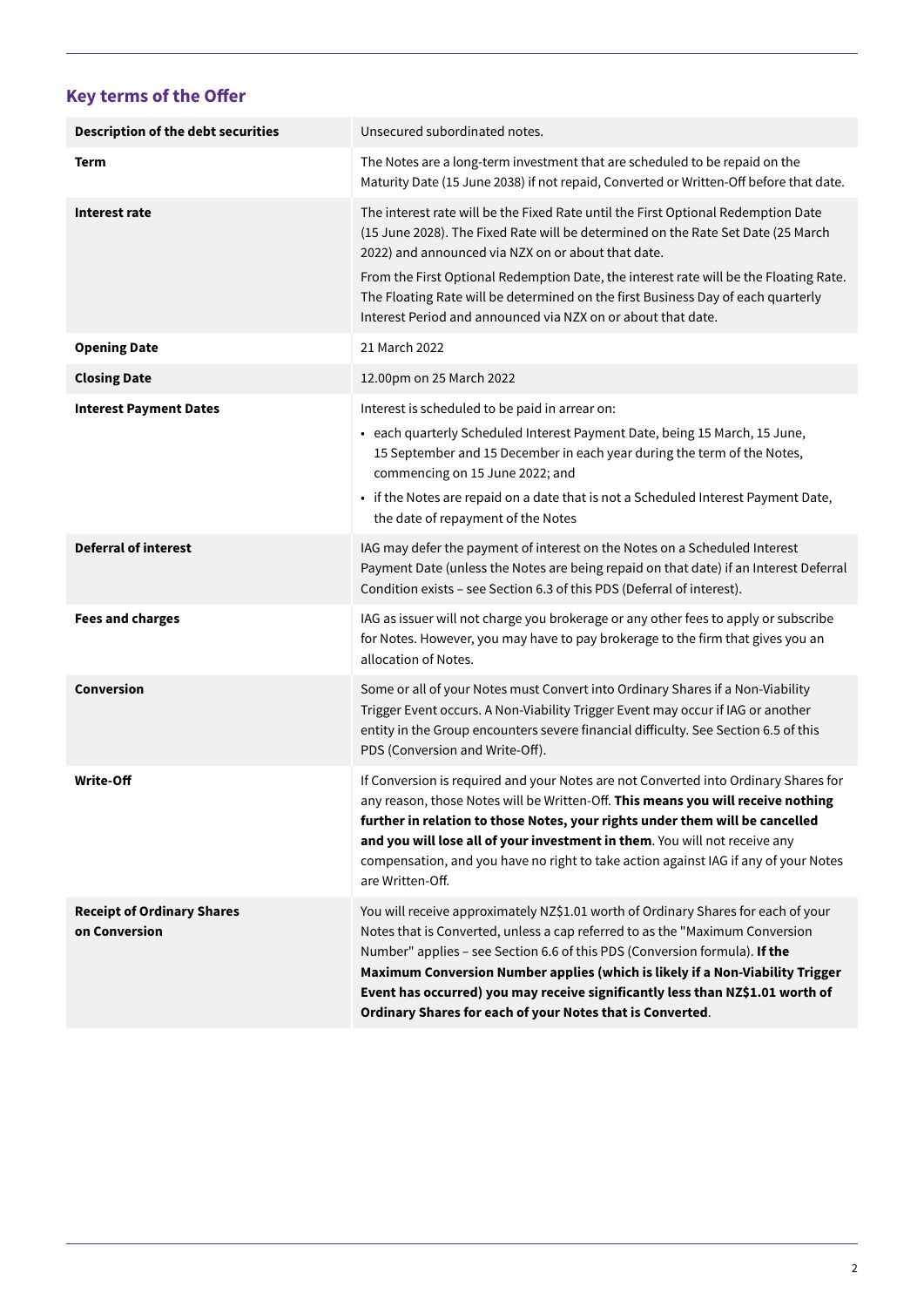### **No guarantee**

IAG is solely responsible for paying interest on the Notes and for the repayment of the Notes while they remain outstanding.

The Notes are not policy liabilities of IAG or any other member of the Group. The Notes are not guaranteed by any other member of the Group, by any other person or by any government.

### **How you can get your money out early**

#### **Early repayment**

The Notes are a long-term investment with a scheduled Maturity Date of 15 June 2038.

However, IAG may, subject to conditions, at its option repay all (but not some only) of the Notes on an Optional Redemption Date or if a Regulatory Event or Tax Event occurs. **You should not assume that IAG will choose to repay the Notes early**.

The Optional Redemption Dates are the First Optional Redemption Date (15 June 2028) and each subsequent Scheduled Interest Payment Date.

#### **You have no right to request that your Notes be repaid early**.

### **Sale of Notes or Ordinary Shares (if Notes are Converted)**

IAG intends to quote these Notes on the NZX Debt Market. This means you may be able to sell them on the NZX Debt Market before the end of their term if there are interested buyers. If you sell your Notes, the price you get will vary depending on factors such as the financial condition of the Group and movements in the market interest rates. You may receive less than the full amount that you paid for them.

If the Notes are Converted, IAG does not intend to quote the Ordinary Shares on a licensed market in New Zealand. The existing Ordinary Shares are currently able to be traded on the securities market operated by ASX and IAG must use reasonable endeavours to quote the Ordinary Shares issued on Conversion of your Notes on ASX. This means you may be able to sell any Ordinary Shares you receive on Conversion of your Notes on ASX if those

Ordinary Shares are quoted and there are interested buyers. You may get less than you invested. The price will depend on the demand for the Ordinary Shares.

### **How Notes rank for repayment Ranking if no Conversion or Write-Off**

In a winding up of IAG (if your Notes have not been Converted or Written-Off in full), your claim for payment of the Face Value of your Notes and accrued interest will rank:

- ahead of claims of Shareholders and holders of other subordinated securities that, by their terms, rank behind the Notes;
- equally with claims of other Holders and holders of other subordinated securities that rank equally with the Notes; and
- behind all other claims on IAG.

### **Ranking following Conversion**

If you become a Shareholder following the Conversion of your Notes, in a winding up of IAG your Ordinary Shares will rank equally with other Ordinary Shares on issue and behind all other claims on IAG.

### **Ranking on Write-Off**

You will have no claim in the winding up of IAG if all of your Notes are Written-Off.

Section 6.9 of this PDS (Ranking) explains how the Notes rank in comparison to other capital instruments currently issued by IAG. Section 7.4 of this PDS (Table of capital instruments) contains more information on those capital instruments.

### **No security**

The Notes are not secured against any asset of IAG.

### **Where you can find the Group's financial information**

The financial position and performance of the Group are essential to an assessment of IAG's ability to meet its obligations under the Notes. You should also read Section 7 of this PDS (Group's financial information).

### **Key risks affecting this investment**

Investments in debt securities have risks. A key risk is that IAG does not meet its commitments to repay you or pay you interest (credit risk). Section 8 of the PDS (risks of investing) discusses the main factors that give rise to the risk. You should consider if the credit risk of these debt securities is suitable for you.

The interest rate for these Notes should also reflect the degree of credit risk. In general, higher returns are demanded by investors from businesses with higher risk of defaulting on their commitments. You need to decide whether the offer is fair. IAG considers that the most significant risk factors are:

### **Catastrophes**

Large-scale claims arising from inherently unpredictable catastrophes (such as cyclones, earthquakes, tsunamis, wind, hail, floods, fire and volcanic activity) may adversely affect the Group's earnings and financial condition. Reinsurance is used extensively to mitigate these risks.

#### **Latent claims**

New types of latent claims may arise under certain product classes offered by the Group that could have a material adverse impact on the Group's financial position and performance. A historical example includes claims arising from asbestos. Reinsurance and policy exclusions are used to manage these risks.

#### **Reinsurance**

The Group may suffer losses if:

- its reinsurance cover is not adequate, does not match its risk profile or cannot be maintained on a cost-effective basis; or
- a reinsurer defaults on its obligation to pay claims due to financial difficulties or disputed coverage.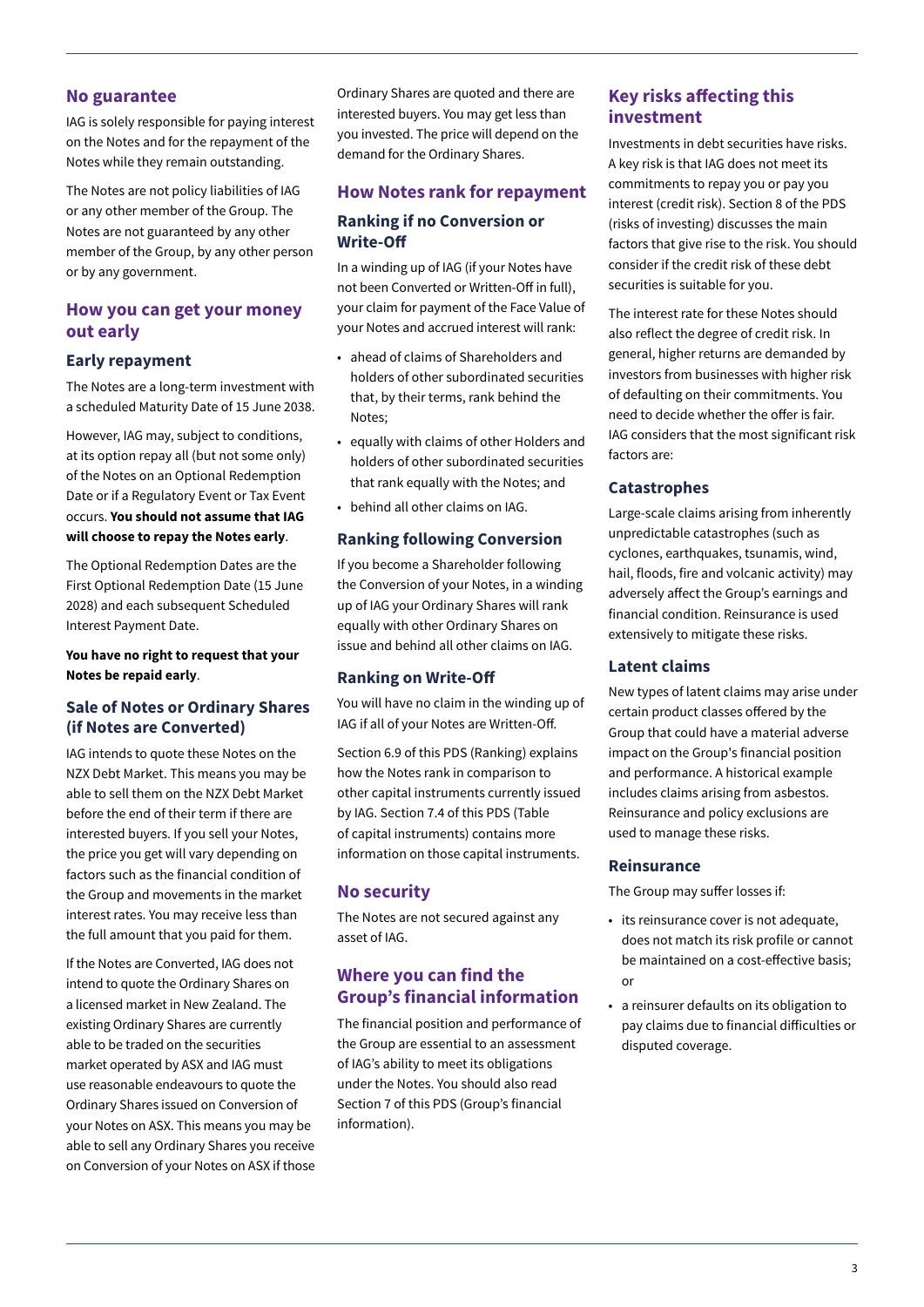### **Uncertainty of future policy liabilities**

The Group's liabilities for future policy benefits and unpaid claims in its general insurance business is uncertain. There is no certainty that the ultimate costs will not materially exceed the amounts of the Group's estimated liabilities, which can adversely affect the Group's financial position and performance.

#### **Investment performance**

The Group maintains investment portfolios for funds set aside to pay expected future claims and capital provided to the Group. These investment portfolios are exposed to risk and volatility, which may result in a material adverse impact on the Group's financial position and performance.

If one or more of these risks eventuate, it may adversely affect the financial position and performance of IAG, which may in turn adversely affect the market price and liquidity of the Notes. In certain circumstances, such as where a combination of these or other risks eventuate at the same time, the impact of these risks may:

- lead to an Interest Deferral Condition existing, meaning interest may not be paid on the Notes when scheduled;
- result in IAG not being Solvent, or not being Solvent if it made a payment on the Notes, in which case IAG cannot be compelled to make a payment on the Notes; or
- result in a Non-Viability Trigger Event, meaning some or all of your Notes will be Converted into Ordinary Shares or, if any of those Notes cannot be Converted for any reason, those Notes will be Written-Off and you will lose your investment in them.

If these Notes convert into Ordinary Shares, these risks will change significantly. You should consider whether the degree of uncertainty about the Group's future performance and returns is suitable for you.

This summary does not cover all of the risks of investing in the Notes. You should also read Section 6 (Key features of Notes) and Section 8 (Risks of investing) of this PDS.



4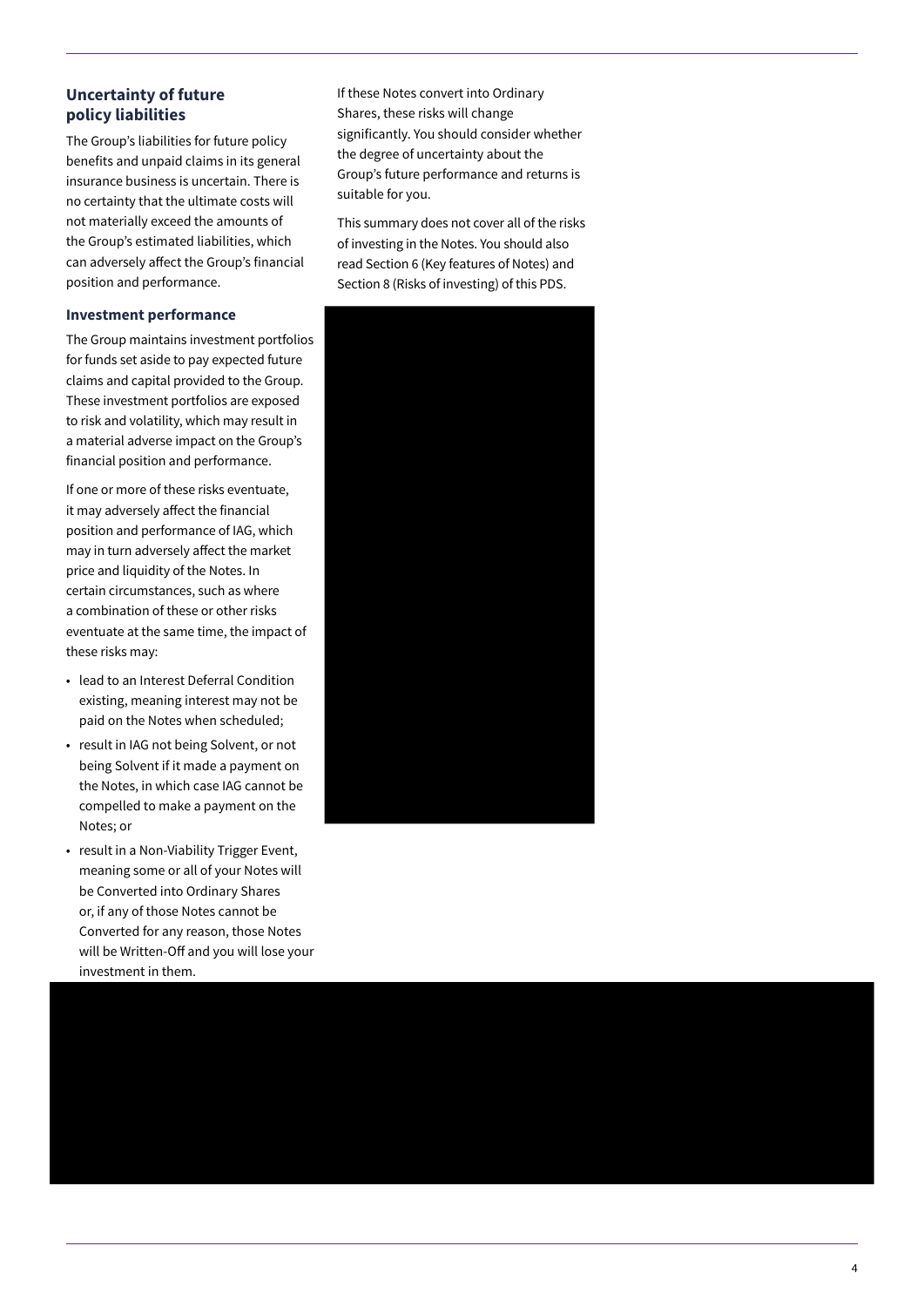### Table of Contents.

| 1  | Key Information Summary               | 1  |
|----|---------------------------------------|----|
| 2  | Key dates and Offer process           | 7  |
| 3  | Terms of the Offer                    | 8  |
| 4  | The Group and what it does            | 13 |
| 5  | Purpose of the Offer                  | 19 |
| 6  | Key features of Notes                 | 21 |
| 7  | Group's financial information         | 31 |
| 8  | Risks of investing                    | 35 |
| 9  | Tax                                   | 41 |
| 10 | Tax consequences for overseas Holders | 42 |
| 11 | Selling restrictions                  | 43 |
| 12 | Who is involved?                      | 44 |
| 13 | How to complain                       | 45 |
| 14 | Where you can find more information   | 46 |
| 15 | How to apply                          | 47 |
| 16 | Contact information                   | 48 |
| 17 | Glossary                              | 49 |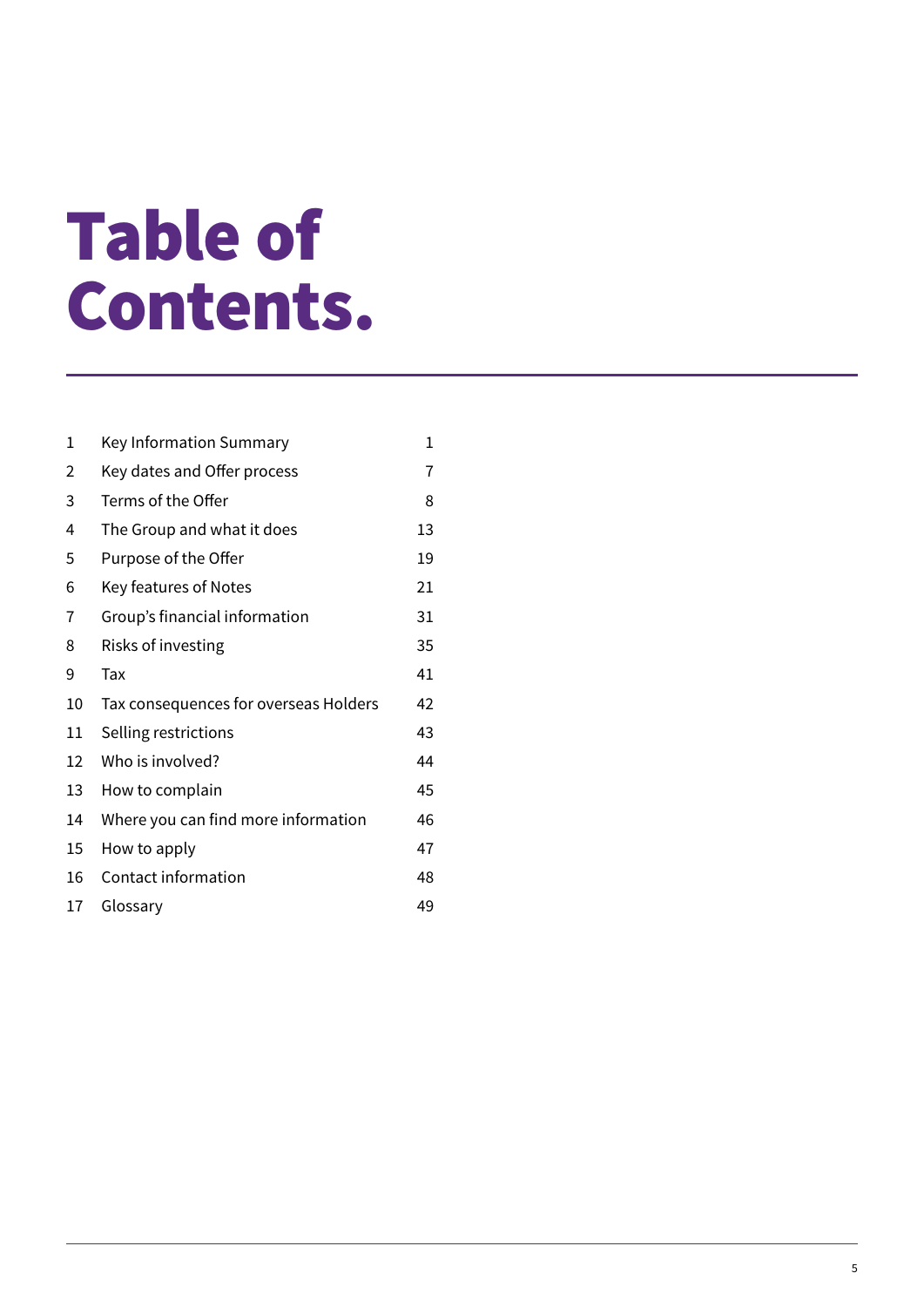### Letter from the chairman of IAG's Board.

Dear Investor,

On behalf of the directors of Insurance Australia Group Limited (**IAG**), it is my pleasure to provide you with the opportunity to invest in a new issue of unsecured subordinated notes (**Notes**) issued by IAG.

IAG is the ASX-listed parent of a leading general insurance group in Australia and New Zealand (**Group**).

In New Zealand, the Group's businesses, which include State, NZI, AMI and Lumley Insurance, have a deep heritage dating back 160 years. These businesses are some of the country's leading providers of general insurance, distributing products both directly to customers and indirectly through insurance brokers and agents.

IAG intends to issue up to NZ\$400 million of Notes. The Notes will qualify as Tier 2 Capital for the IAG Level 2 Insurance Group for Australian regulatory capital purposes. The offer of the Notes is a key component of IAG's capital management strategy, with the proceeds used for general corporate purposes, including to refinance IAG's existing NZ\$350 million unsecured subordinated convertible notes quoted as IAGFB on NZX.

The Notes are complex securities which may not be suitable for many investors and you should read this Product Disclosure Statement carefully before deciding whether to invest in the Notes.



This document sets out the terms of the offer as well as key features, the risks of investing and key dates. We encourage you to lodge your application at your earliest convenience.

Investors in IAG's IAGFB issue are welcome to continue their association with IAG, including through the re-investment option that is available to those investors.

On behalf of the directors of IAG, I look forward to welcoming you as an investor in the new issue of Notes.

Yours faithfully

**Tom Pockett Chairman**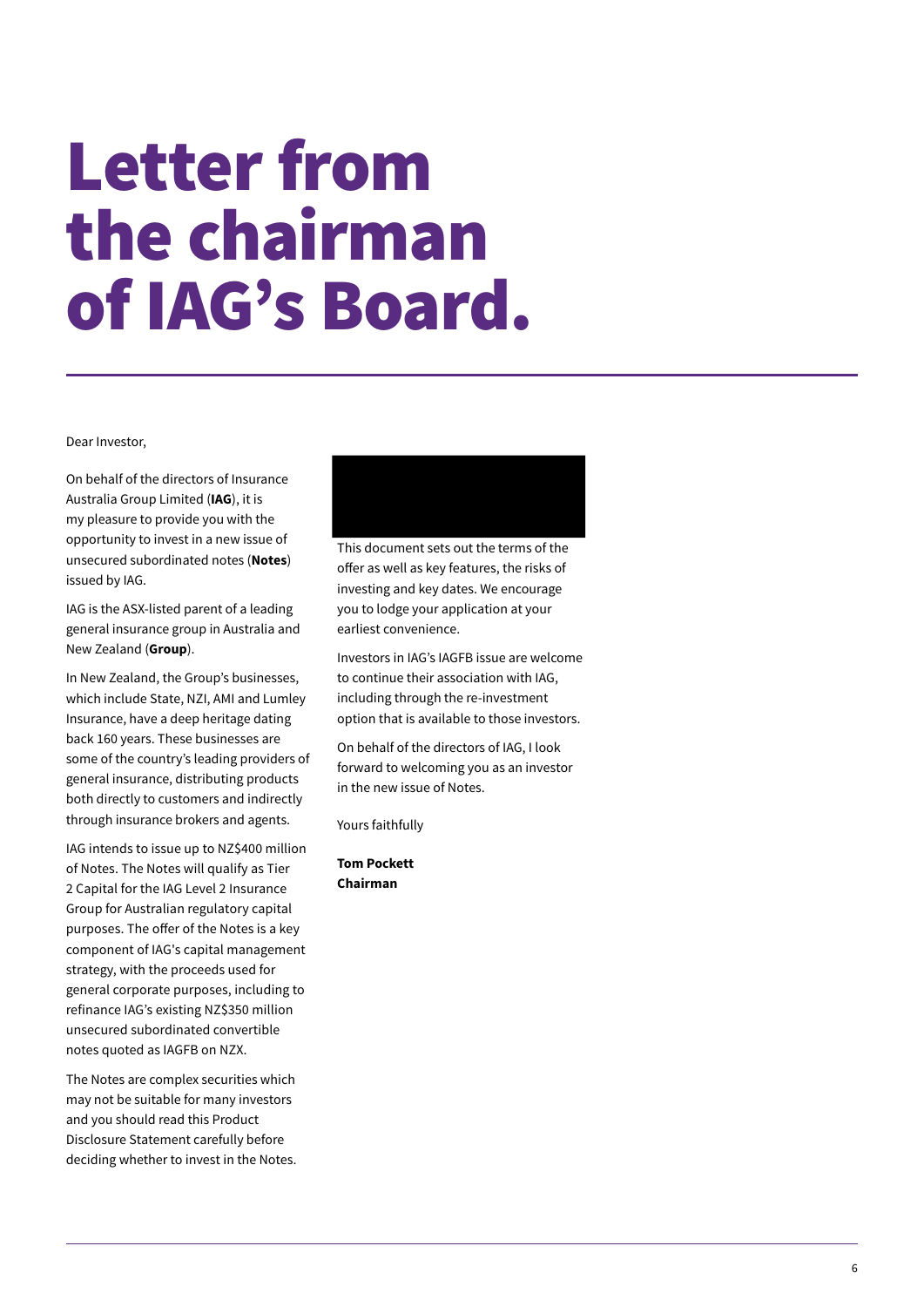## <span id="page-10-0"></span>2 Key dates and Offer process.

| <b>Opening Date</b>                                                                          | 21 March 2022                                                |
|----------------------------------------------------------------------------------------------|--------------------------------------------------------------|
| <b>Closing Date</b>                                                                          | 12.00pm on 25 March 2022                                     |
| <b>Rate Set Date</b>                                                                         | 25 March 2022                                                |
| <b>Issue Date/allotment date</b>                                                             | 5 April 2022                                                 |
| <b>Expected date of initial quotation and trading</b><br>of the Notes on the NZX Debt Market | 6 April 2022                                                 |
| <b>First Interest Payment Date</b>                                                           | 15 June 2022                                                 |
| <b>Scheduled Interest Payment Dates</b>                                                      | 15 March, 15 June, 15 September and 15 December in each year |
| <b>First Optional Redemption Date</b>                                                        | 15 June 2028                                                 |
| <b>Maturity Date</b>                                                                         | 15 June 2038                                                 |

The Opening Date and the Closing Date are indicative only and are subject to change. IAG has the right in its absolute discretion to open or close the Offer early, to extend the Closing Date and to accept late applications. If IAG changes any of the Opening Date and/or the Closing Date, the changes will be announced via NZX as soon as reasonably practicable.

If the Closing Date is extended, the Rate Set Date, the Issue Date/allotment date and the expected date of initial quotation and trading of the Notes on the NZX Debt Market may be delayed accordingly, but no changes will be made to the First Interest Payment Date and the other Scheduled Interest Payment Dates, the First Optional Redemption Date or the Maturity Date.

Any such changes will not affect the validity of any applications received. Dates may be adjusted if they do not fall on a Business Day.

IAG reserves the right to cancel both the Direct Re-investment Offer and the Primary Offer and the issue of the Notes.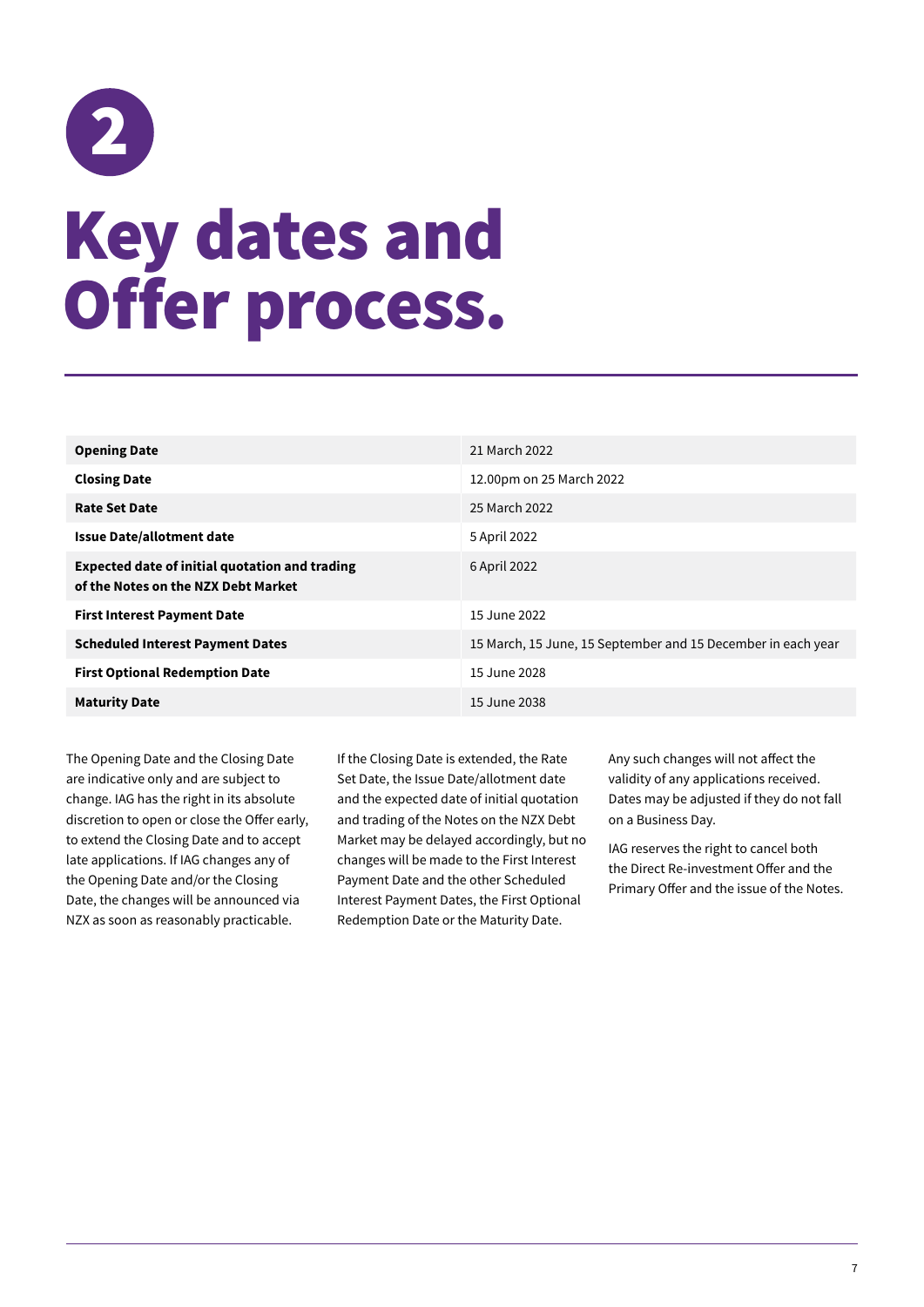## <span id="page-11-0"></span>3 Terms of the Offer.

### **3.1 Description of the Notes**

| <b>The Notes</b>            |                                                                                                                                                                                                                                                                                                                                                                                                                                                                                                                                                                                                                                                                                                                                                                                                    |
|-----------------------------|----------------------------------------------------------------------------------------------------------------------------------------------------------------------------------------------------------------------------------------------------------------------------------------------------------------------------------------------------------------------------------------------------------------------------------------------------------------------------------------------------------------------------------------------------------------------------------------------------------------------------------------------------------------------------------------------------------------------------------------------------------------------------------------------------|
| <b>Issuer</b>               | Insurance Australia Group Limited.                                                                                                                                                                                                                                                                                                                                                                                                                                                                                                                                                                                                                                                                                                                                                                 |
| <b>Description</b>          | Unsecured subordinated notes.                                                                                                                                                                                                                                                                                                                                                                                                                                                                                                                                                                                                                                                                                                                                                                      |
| <b>Term</b>                 | The Notes are a long-term investment with a scheduled Maturity Date of 15 June 2038.                                                                                                                                                                                                                                                                                                                                                                                                                                                                                                                                                                                                                                                                                                               |
| <b>Face Value</b>           | NZ\$1.00 per Note.                                                                                                                                                                                                                                                                                                                                                                                                                                                                                                                                                                                                                                                                                                                                                                                 |
| Interest rate               | The interest rate until the First Optional Redemption Date (15 June 2028) will be the Fixed Rate.<br>From the First Optional Redemption Date, the interest rate will be the Floating Rate.<br>See Section 6.2 of this PDS (Interest).                                                                                                                                                                                                                                                                                                                                                                                                                                                                                                                                                              |
| <b>Interest payments</b>    | Interest is scheduled to be paid in arrear on:<br>• each quarterly Scheduled Interest Payment Date, being 15 March, 15 June, 15 September and 15<br>December in each year during the term of the Notes, commencing on 15 June 2022; and<br>• if the Notes are repaid on a date that is not a Scheduled Interest Payment Date, the date of<br>repayment of the Notes.                                                                                                                                                                                                                                                                                                                                                                                                                               |
| <b>Deferral of interest</b> | IAG may defer the payment of interest on the Notes on a Scheduled Interest Payment Date (unless the<br>Notes are being repaid on that date) if an Interest Deferral Condition exists. Interest accrues daily on<br>interest that is deferred in accordance with the Conditions at the applicable interest rate - see Section<br>6.3 of this PDS (Deferral of interest).                                                                                                                                                                                                                                                                                                                                                                                                                            |
| <b>Early repayment</b>      | IAG may at its option repay all (but not some only) of the Notes on an Optional Redemption Date or if a<br>Regulatory Event or Tax Event occurs. In each case, early repayment is subject to APRA's prior written<br>approval and the satisfaction of other conditions. You should not assume that IAG will choose to<br>repay the Notes early or that the conditions to early repayment (including APRA's approval) will<br>be satisfied.<br>The Optional Redemption Dates are the First Optional Redemption Date (15 June 2028) and each<br>subsequent Scheduled Interest Payment Date.<br>See Section 6.4 of this PDS (Repayment of the Face Value) for more information on when a Regulatory<br>Event or Tax Event may occur.<br>You have no right to request that your Notes be repaid early. |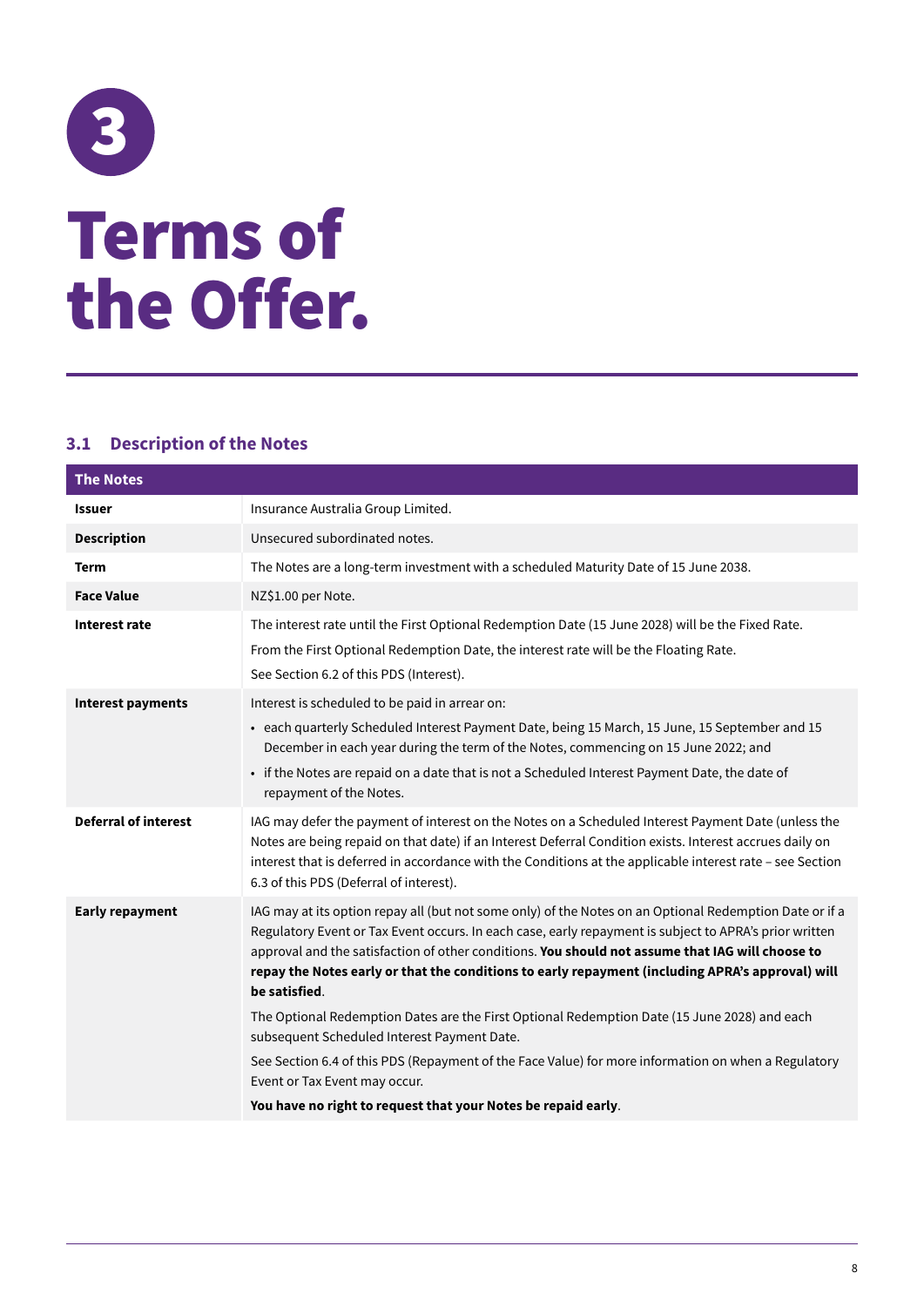| <b>The Notes</b>                                       |                                                                                                                                                                                                                                                                                                                                                                      |
|--------------------------------------------------------|----------------------------------------------------------------------------------------------------------------------------------------------------------------------------------------------------------------------------------------------------------------------------------------------------------------------------------------------------------------------|
| Conversion                                             | Some or all of your Notes must be Converted into Ordinary Shares if a Non-Viability Trigger Event<br>occurs. A Non-Viability Trigger Event may occur if IAG or another entity in the Group encounters severe<br>financial difficulty.<br>See Sections 6.5 (Conversion and Write-Off), 6.6 (Conversion formula) and 6.7 (Receipt of Ordinary                          |
|                                                        | Shares on Conversion) of this PDS for more information on Conversion.                                                                                                                                                                                                                                                                                                |
|                                                        | You have no right to request that your Notes be Converted.                                                                                                                                                                                                                                                                                                           |
| <b>Write-Off</b>                                       | If Conversion is required and your Notes are not Converted into Ordinary Shares for any reason, those<br>Notes will be Written-Off. This means you will receive nothing further in relation to those Notes,<br>your rights under them will be cancelled and you will lose all of your investment in them.                                                            |
|                                                        | See Section 6.5 of this PDS (Conversion and Write-Off).                                                                                                                                                                                                                                                                                                              |
| <b>Business Day convention</b>                         | If an Interest Payment Date on or before the First Optional Redemption Date is not a Business Day, IAG<br>will make payment on the next Business Day, but no adjustment will be made to the amount of interest<br>payable as a result of the delay.                                                                                                                  |
|                                                        | If an Interest Payment Date after the First Optional Redemption Date is not a Business Day, the Interest<br>Payment Date will be the next Business Day unless that day falls in the next calendar month, in which<br>case it will be the preceding Business Day, and the amount of the interest payment will be adjusted to<br>reflect the actual payment date.      |
| <b>Entitlement to payments</b>                         | Payments will be made to persons who are registered as Holders on the Record Date.                                                                                                                                                                                                                                                                                   |
|                                                        | The Record Date is:                                                                                                                                                                                                                                                                                                                                                  |
|                                                        | • in respect of payments of interest on the Notes, 5pm (New Zealand time) on the 10 <sup>th</sup> day before the<br>relevant Interest Payment Date (whether or not the Interest Payment Date is a Business Day) or if<br>that 10 <sup>th</sup> day is not a Business Day, the immediately preceding Business Day or such other day as<br>may be required by NZX; and |
|                                                        | • in respect of payments of any other amount, 5pm (New Zealand time) on the date as is determined<br>by IAG and notified to Holders or as may be required by NZX.                                                                                                                                                                                                    |
| <b>Limited rights of Holders</b><br>to enforce payment | Holders have only very limited rights to enforce IAG's payment obligations and, in particular, cannot<br>enforce IAG's obligation to pay interest on the Notes or to repay the Face Value if IAG is not Solvent or<br>would not be Solvent after making that payment.<br>See Section 6.8 of this PDS (Events of Default).                                            |
| <b>Ranking of Notes</b>                                | The Notes are unsecured subordinated obligations of IAG.                                                                                                                                                                                                                                                                                                             |
|                                                        | See Section 6.9 of this PDS (Ranking).                                                                                                                                                                                                                                                                                                                               |
| <b>Supervisor</b>                                      | The Supervisor is appointed by IAG under the Trust Deed to act on behalf of Holders including in<br>relation to IAG and matters connected with the Trust Deed or the terms of the Notes.                                                                                                                                                                             |
|                                                        | The Supervisor is The New Zealand Guardian Trust Company Limited or such other supervisor as may<br>hold office as supervisor under the Trust Deed from time to time.                                                                                                                                                                                                |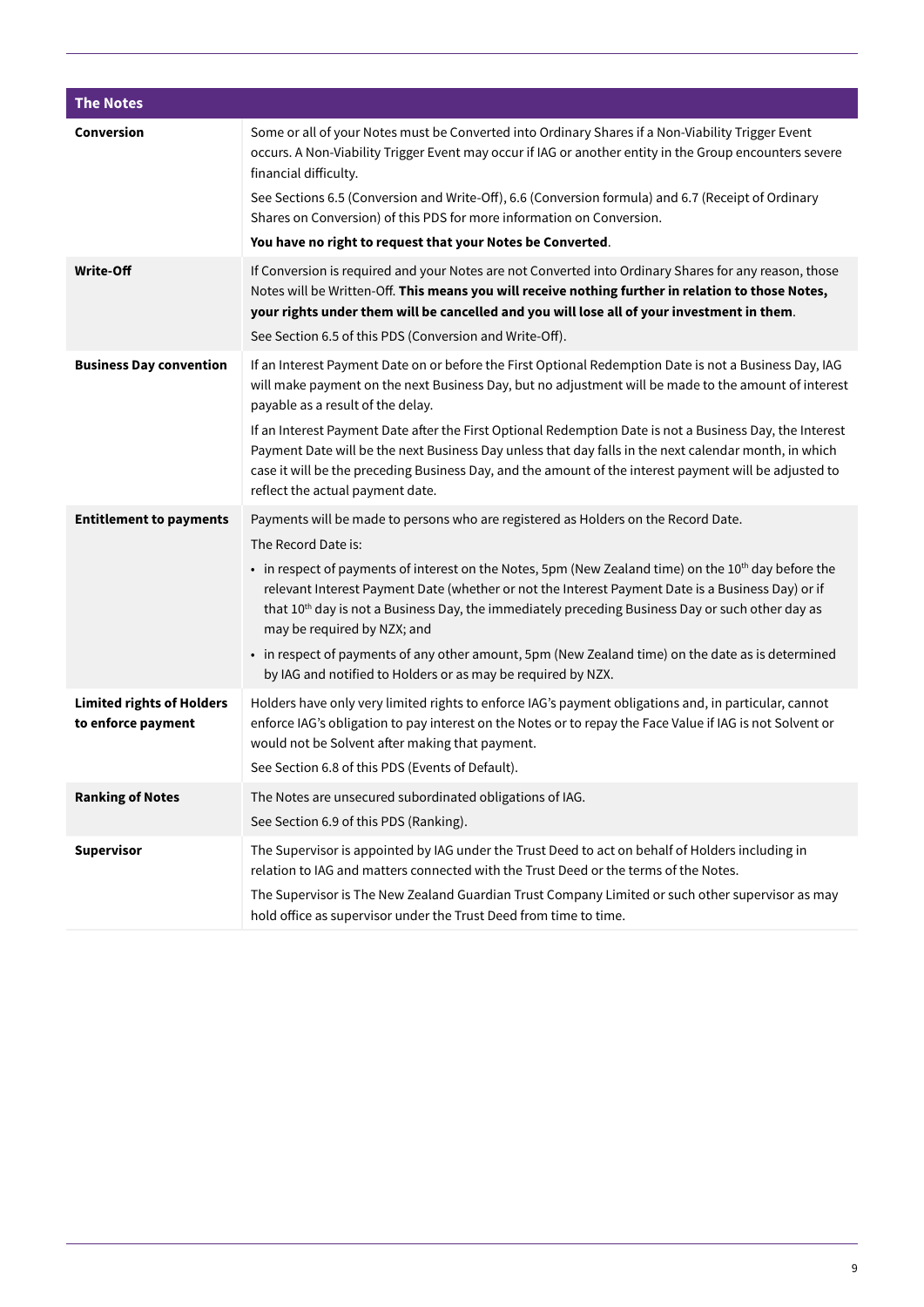### **3.2 Description of the Offer**

| <b>The Offer</b>                             |                                                                                                                                                                                                                                                                                                                                                                                                                                                                                                                                                                                                                                    |
|----------------------------------------------|------------------------------------------------------------------------------------------------------------------------------------------------------------------------------------------------------------------------------------------------------------------------------------------------------------------------------------------------------------------------------------------------------------------------------------------------------------------------------------------------------------------------------------------------------------------------------------------------------------------------------------|
| Offer                                        | The Notes are offered under the Direct Re-investment Offer and the Primary Offer.                                                                                                                                                                                                                                                                                                                                                                                                                                                                                                                                                  |
| <b>Offer amounts</b>                         | The Offer is for up to NZ\$400 million, and consists of two separate parts:<br>• a Direct Re-investment Offer for up to NZ\$30 million; and<br>• a Primary Offer for up to NZ\$370 million (plus any unallocated amount under the Direct<br>Re-investment Offer).<br>There is no public pool for the Notes.                                                                                                                                                                                                                                                                                                                        |
| <b>Offer timetable</b>                       | See Section 2 of this PDS (Key dates and Offer process).                                                                                                                                                                                                                                                                                                                                                                                                                                                                                                                                                                           |
| <b>Direct Re-investment</b><br><b>Offer</b>  | The Direct Re-investment Offer is only available to New Zealand resident investors in 2016 Notes whose<br>investment is not held under a Custody arrangement and who are registered holders of 2016 Notes on<br>18 March 2022.<br>If you decide not to participate in the Direct Re-investment Offer and wish to apply for Notes, or<br>wish to apply for Notes in addition to Notes obtained pursuant to the Direct Re-investment Offer,<br>you can contact a Joint Lead Manager, Co-Manager, Primary Market Participant, approved financial<br>intermediary or your usual financial adviser to participate in the Primary Offer. |
| <b>Primary Offer</b>                         | The Primary Offer is reserved for clients of the Joint Lead Managers, Co-Managers, Primary Market<br>Participants and other persons invited to participate in the Bookbuild, including New Zealand resident<br>clients whose investment in 2016 Notes is held under a Custody arrangement.                                                                                                                                                                                                                                                                                                                                         |
| 2016 Notes and<br><b>Custody arrangement</b> | "2016 Notes" means the NZ\$350 million unsecured subordinated convertible notes due 2043 issued<br>by IAG on 15 June 2016. Your investment in 2016 Notes will be held under a Custody arrangement if a<br>company who provides custodial services in the ordinary course of business holds your 2016 Notes as<br>trustee or nominee for your benefit.                                                                                                                                                                                                                                                                              |
| <b>Re-investment option</b>                  | A reinvestment option is available through each of the Direct Re-investment Offer and the Primary<br>Offer. Under the re-investment option, if you are a New Zealand resident investor in the 2016 Notes you<br>can request that some or all of your 2016 Notes be purchased by IAG on the Issue Date.                                                                                                                                                                                                                                                                                                                             |
|                                              | Purchase price under the re-investment option                                                                                                                                                                                                                                                                                                                                                                                                                                                                                                                                                                                      |
|                                              | The purchase price for each 2016 Note that is purchased by IAG will be an amount equal to the sum of<br>the face value of the 2016 Note (being NZ\$1.00) and the additional amount described below.                                                                                                                                                                                                                                                                                                                                                                                                                                |
|                                              | If you request IAG to purchase some or all of your 2016 Notes and your application is accepted, that<br>part of the purchase price equal to the face value of each 2016 Note that is purchased will be retained<br>by IAG and applied to pay the Issue Price of the Notes that are to be issued to you under the<br>re-investment option. This means:                                                                                                                                                                                                                                                                              |
|                                              | • you will not need to make any separate payment for Notes that are issued to you under the<br>re-investment option; and                                                                                                                                                                                                                                                                                                                                                                                                                                                                                                           |
|                                              | • other than for the additional amount described below, no payment will be made to you for your<br>2016 Notes that are purchased by IAG.                                                                                                                                                                                                                                                                                                                                                                                                                                                                                           |
|                                              | The additional amount that will be included in the purchase price for each of your 2016 Notes that is<br>purchased by IAG under the re-investment option will be equal to:                                                                                                                                                                                                                                                                                                                                                                                                                                                         |
|                                              | • an amount that is equal to interest on the 2016 Notes for the period from 15 March 2022 to (but<br>excluding) the Issue Date; plus                                                                                                                                                                                                                                                                                                                                                                                                                                                                                               |
|                                              | • if the interest rate for the 2016 Notes is higher than the Fixed Rate for the Notes, an amount that<br>reflects the difference in those interest rates for the period from (and including) the Issue Date to<br>(but excluding) 15 June 2022 (being the first optional redemption date for the 2016 Notes).                                                                                                                                                                                                                                                                                                                      |
|                                              | This additional amount (after the deduction of any applicable taxes) will be paid to you soon after the<br>Issue Date.                                                                                                                                                                                                                                                                                                                                                                                                                                                                                                             |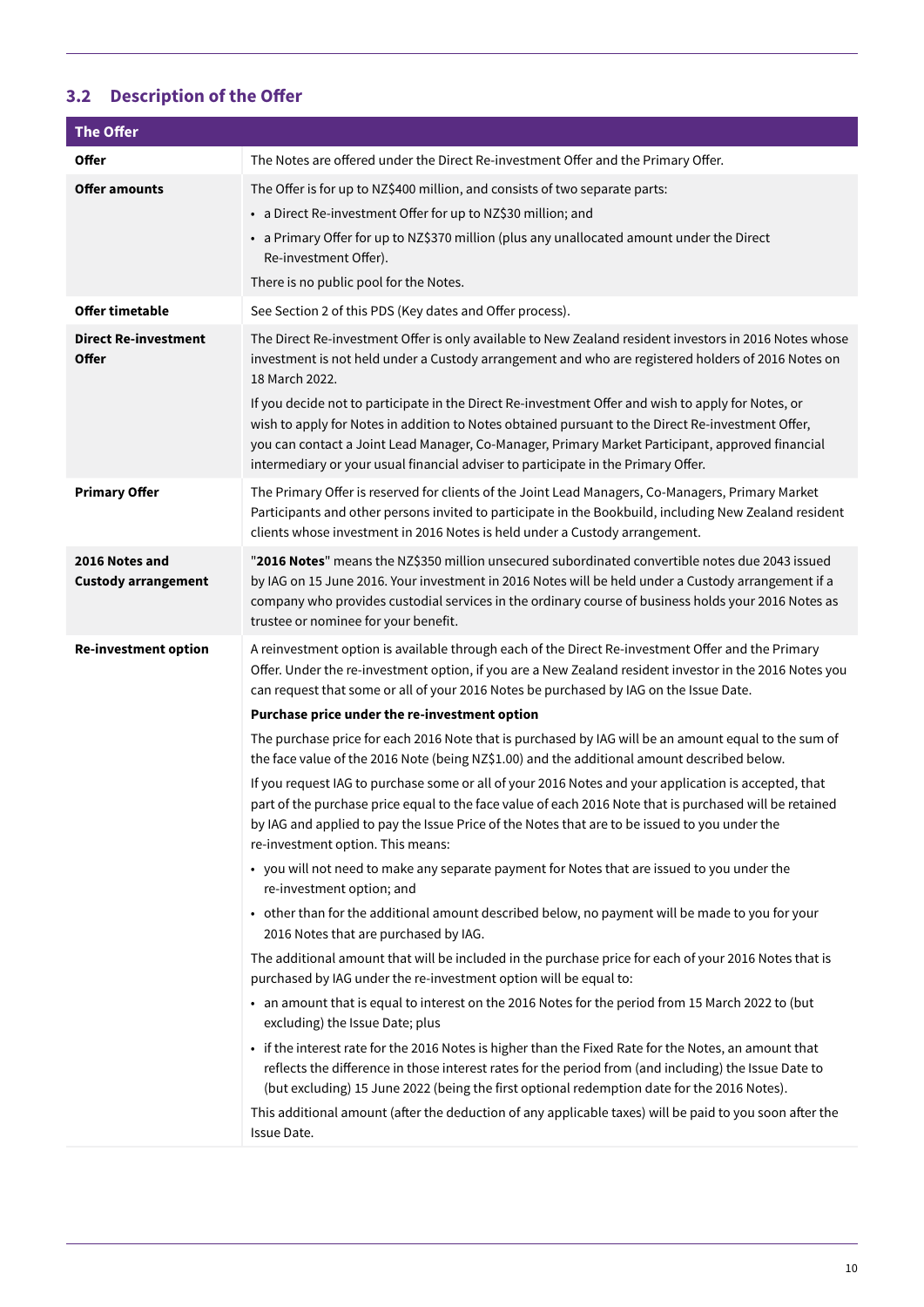| <b>The Offer</b>                     |                                                                                                                                                                                                                                                                                                                                                                                                                                                  |
|--------------------------------------|--------------------------------------------------------------------------------------------------------------------------------------------------------------------------------------------------------------------------------------------------------------------------------------------------------------------------------------------------------------------------------------------------------------------------------------------------|
|                                      | <b>Re-investment option process</b>                                                                                                                                                                                                                                                                                                                                                                                                              |
|                                      | New Zealand resident holders of 2016 Notes will be contacted directly by the Securities Registrar prior<br>to the Opening Date, explaining how to participate in the re-investment option. See Section 15.1 of this<br>PDS (How to apply) for more information.                                                                                                                                                                                  |
|                                      | If you apply for Notes under the re-investment option, you will not be able to sell or otherwise dispose of<br>the 2016 Notes that you have requested be purchased by IAG from the date your application is made.                                                                                                                                                                                                                                |
| <b>Allocation of Notes</b>           | If a Bookbuild participant receives an allocation of Notes in the Bookbuild, the allocation of those<br>Notes to that participant's clients is determined by the participant, and not IAG.                                                                                                                                                                                                                                                       |
| How to apply                         | Application instructions are set out in Section 15 of this PDS (How to apply).                                                                                                                                                                                                                                                                                                                                                                   |
| <b>Issue Price</b>                   | Each Note is issued at par (NZ\$1.00 per Note).                                                                                                                                                                                                                                                                                                                                                                                                  |
| <b>Minimum application</b><br>amount | NZ\$5,000 and in multiples of NZ\$1,000 thereafter.                                                                                                                                                                                                                                                                                                                                                                                              |
| <b>No underwriting</b>               | The Offer is not underwritten.                                                                                                                                                                                                                                                                                                                                                                                                                   |
| Quotation                            | IAG intends to quote the Notes on the NZX Debt Market. NZX ticker code IAGFC has been reserved for<br>the Notes.                                                                                                                                                                                                                                                                                                                                 |
|                                      | NZX takes no responsibility for the content of this PDS. NZX is a licensed market operator and the NZX<br>Debt Market is a licensed market under the FMC Act.                                                                                                                                                                                                                                                                                    |
| <b>Further notes</b>                 | IAG is able to issue further notes without the consent of Holders on such terms and conditions as IAG<br>may from time to time determine.                                                                                                                                                                                                                                                                                                        |
| <b>Selling restrictions</b>          | The Offer is subject to the selling restrictions contained in Section 11 of this PDS (Selling restrictions).                                                                                                                                                                                                                                                                                                                                     |
|                                      | By subscribing for Notes, each investor agrees to indemnify IAG, the Supervisor, the Securities<br>Registrar, the Arranger, the Joint Lead Managers, the Co-Managers and their respective directors,<br>officers, employees and agents in respect of any loss, cost, liability or expense sustained or incurred<br>as a result of the investor breaching the selling restrictions contained in Section 11 of this PDS<br>(Selling restrictions). |
| <b>Governing law</b>                 | This PDS and the contract which is formed when IAG accepts your application are governed by<br>New Zealand law.                                                                                                                                                                                                                                                                                                                                  |
|                                      | The Notes and the Trust Deed are governed by New Zealand law, other than Conditions 4.1, 4.2, 4.6,<br>4.7, 7, 8 and 9 and Schedule A to the Conditions, which are governed by the laws of the State of New<br>South Wales, Australia.                                                                                                                                                                                                            |
| <b>ASIC</b>                          | ASIC means Australian Securities and Investments Commission.                                                                                                                                                                                                                                                                                                                                                                                     |
|                                      | In accordance with the terms of ASIC Corporations (Regulatory Capital Securities) Instrument 2016/71<br>(ASIC Instrument 2016/71), where IAG offers Notes to investors in New Zealand and those Notes are<br>Converted into Ordinary Shares, those shares may be on-sold to retail investors in Australia without<br>the lodgement of a prospectus being required in Australia at the time of the sale.                                          |
|                                      | This PDS is not an Australian prospectus for the purposes of the Corporations Act. However, a form<br>of this document will be released to ASX as a notice under section 708A of the Corporations Act<br>(as modified by ASIC Instrument 2016/71).                                                                                                                                                                                               |
|                                      | ASIC takes no responsibility for the content of this PDS.                                                                                                                                                                                                                                                                                                                                                                                        |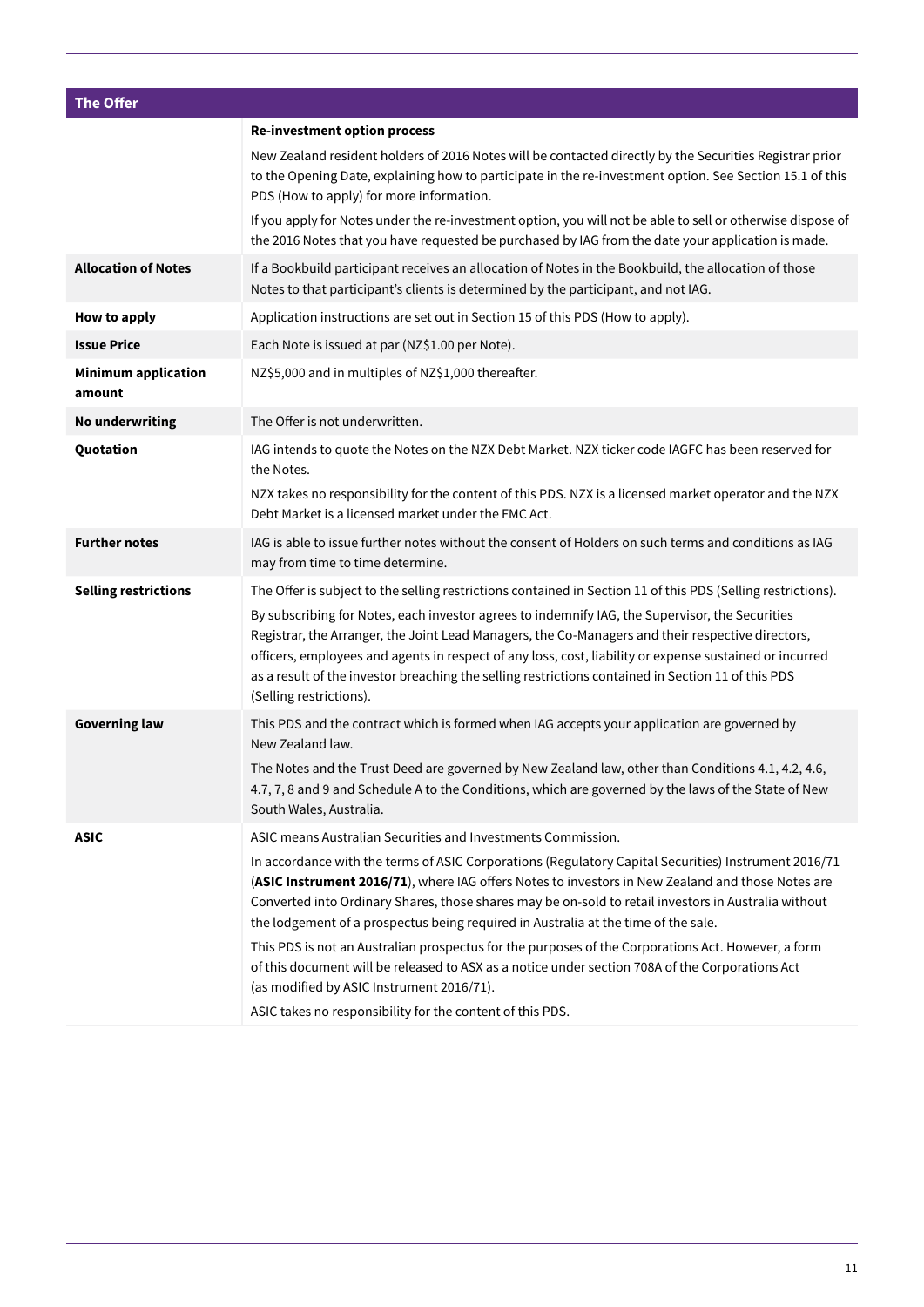### **3.3 Trading your Notes on the NZX Debt Market**

IAG intends to quote the Notes on the NZX Debt Market. To be eligible to trade your Notes on the NZX Debt Market, you must have an account with a Primary Market Participant, a common shareholder number (or "CSN") and an authorisation code. If you do not have an account with a Primary Market Participant, you should be aware that opening an account can take time and depend on the Primary Market Participant's new client procedures.

If you do not have a CSN, you will be automatically assigned one. If you do not have an authorisation code, it is expected that you will be sent one by the Securities Registrar. If you have an account with a Primary Market Participant and have not received an authorisation code by the date you want to trade your Notes, your Primary Market Participant can arrange to obtain your authorisation code from the Securities Registrar. Your Primary Market Participant will be charged a fee for requesting your authorisation code from the Securities Registrar and may pass this cost on to you.

You may only transfer your Notes in multiples of NZ\$1,000 in aggregate Face Value and after any transfer you and the transferee must each hold Notes with an aggregate Face Value of at least NZ\$5,000 (or no Notes).

You will likely have to pay brokerage on any transfer of Notes you make through a Primary Market Participant.

### **3.4 Trust Deed**

The terms and conditions of the Notes are set out in the Conditions, which are attached as a schedule to the Trust Deed. Holders are bound by, and are deemed to have notice of, the Trust Deed. If you require further information in relation to any Conditions or the Trust Deed, you may obtain a copy of the Trust Deed from the Disclose register.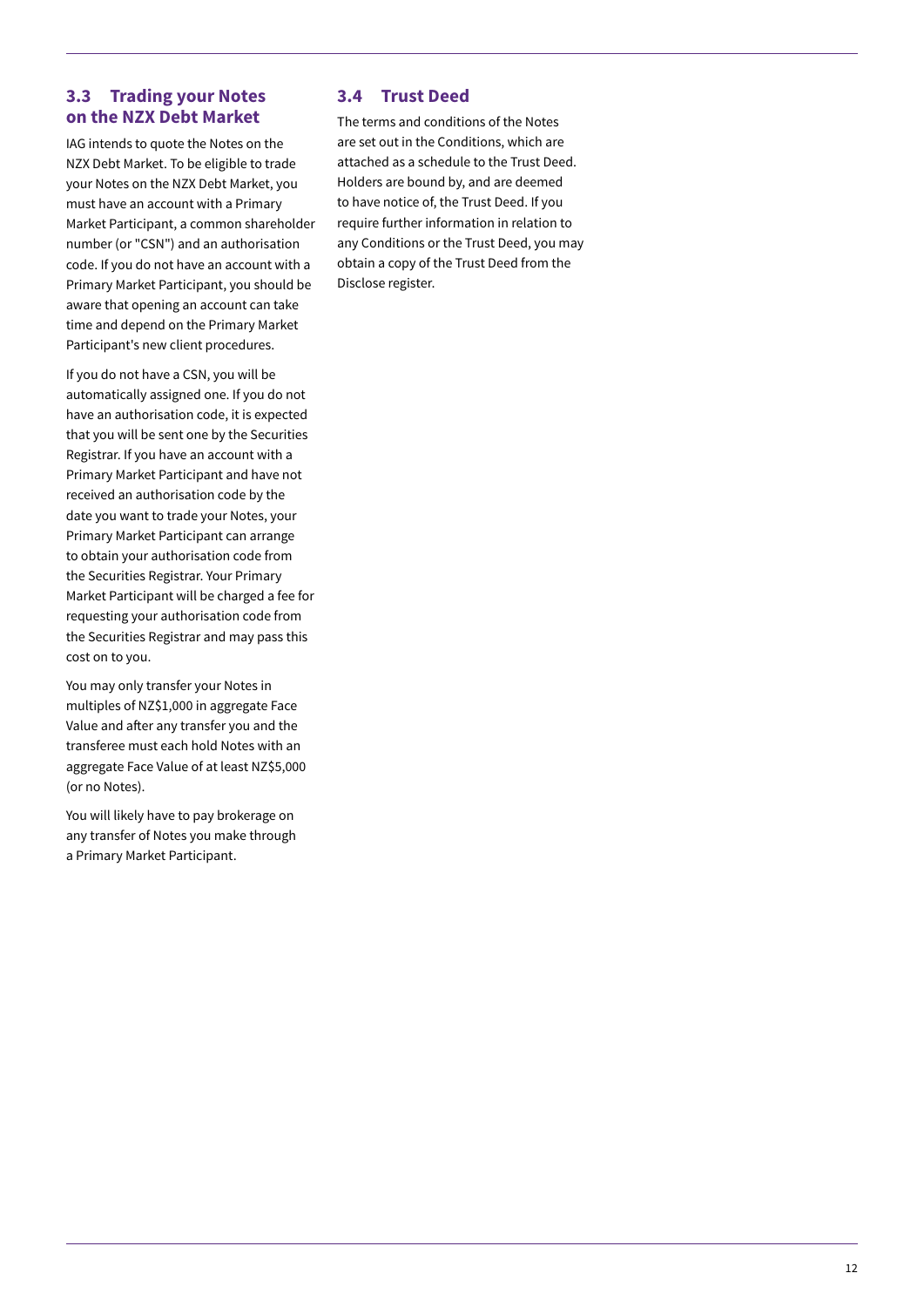<span id="page-16-0"></span>

### The Group and what it does.

### **4.1 About IAG**

IAG is the parent company of a general insurance group with operations primarily in Australia and New Zealand. IAG is listed on ASX with ordinary shares trading under the ticker code IAG. IAG is authorised as a non-operating holding company of general insurance companies under the Insurance Act 1973 (Cth) and is subject to prudential supervision by APRA – see Section 5.2 of this PDS (What is regulatory capital and why does IAG need it?) for more information. IAG is not a licensed insurer in New Zealand or in any other jurisdiction.

The Group underwrote A\$13 billion of gross written premium (**GWP**) 1 , for the calendar year to 31 December 2021, by selling insurance under many leading and established brands in Australia and New Zealand including NRMA Insurance, RACV2 , CGU, WFI, SGIO and SGIC in Australia, and State, NZI, AMI and Lumley in New Zealand.

This PDS contains information on IAG and the Group because:

• IAG's subsidiaries conduct substantially all of the insurance and other business of the Group and, accordingly, the subsidiaries generate the revenues that are distributed to IAG in order for IAG to meet its liabilities, including under the Notes;

- substantially all the assets of IAG are made up of shares in, or other claims on, IAG's subsidiaries and, accordingly, the claims of Holders against IAG will be limited to the value of IAG's residual claims to the net assets (if any) of the subsidiaries, after all liabilities, including to policyholders, have been discharged or provided for; and
- your returns on the Notes can be affected by the financial position and performance of members of the Group.

### **4.2 Brief History**

From its beginnings as a motor vehicle insurer in New South Wales, Australia, the Group has grown to become a diversified general insurance group operating throughout Australia and New Zealand.

Its heritage dates back to 1920 when the National Roads and Motorists' Association (**NRMA**) was established and subsequently offered motor insurance to its members. Through its individual businesses, IAG has helped customers manage risk for over 160 years. Following demutualisation in 2000, the insurance arm of NRMA was listed on ASX as NRMA Insurance Group Limited, and renamed Insurance Australia Group Limited in 2002.

The Group grew organically and through acquisitions primarily in its home market of Australia, and in New Zealand.

### **4.3 Strategic Priorities**

The Group's trusted brands, supply chain scale, data assets and financial strength are key attributes that provide competitive advantage.

IAG's long-term objective is to deliver top quartile returns for its shareholders, with a sustainable growth profile. To realise this, IAG's strategy is to create a stronger, more resilient Group.

Four strategic pillars provide focus, inform IAG's operating model and underpin IAG's three-to-five-year strategy: growing with its customers, building better businesses, creating value through digital services and offerings, and managing its risks.

### **4.4 Business Structure**

IAG split its Australia Division into Direct Insurance Australia and Intermediated Insurance Australia in 2020.

This operating model provides greater clarity on roles and responsibilities and is more aligned to the Group's brands and customer propositions. IAG has reported separate results for the two new divisions since 2021, with comparative results restated accordingly.

<sup>1.</sup> GWP is the total premiums relating to insurance policies underwritten by a direct insurer or reinsurer during a specified period and measured from the date of attachment of risk and before payment of reinsurance premiums. The attachment date is the date the insurer accepts risk from the insured.

<sup>2.</sup> The Group's short-tail personal insurance products are distributed in Victoria under the RACV brand, via a distribution relationship and underwriting joint venture with RACV. These products are distributed by RACV and manufactured by Insurance Manufacturers of Australia Pty Limited which is 70% owned by IAG and 30% by RACV.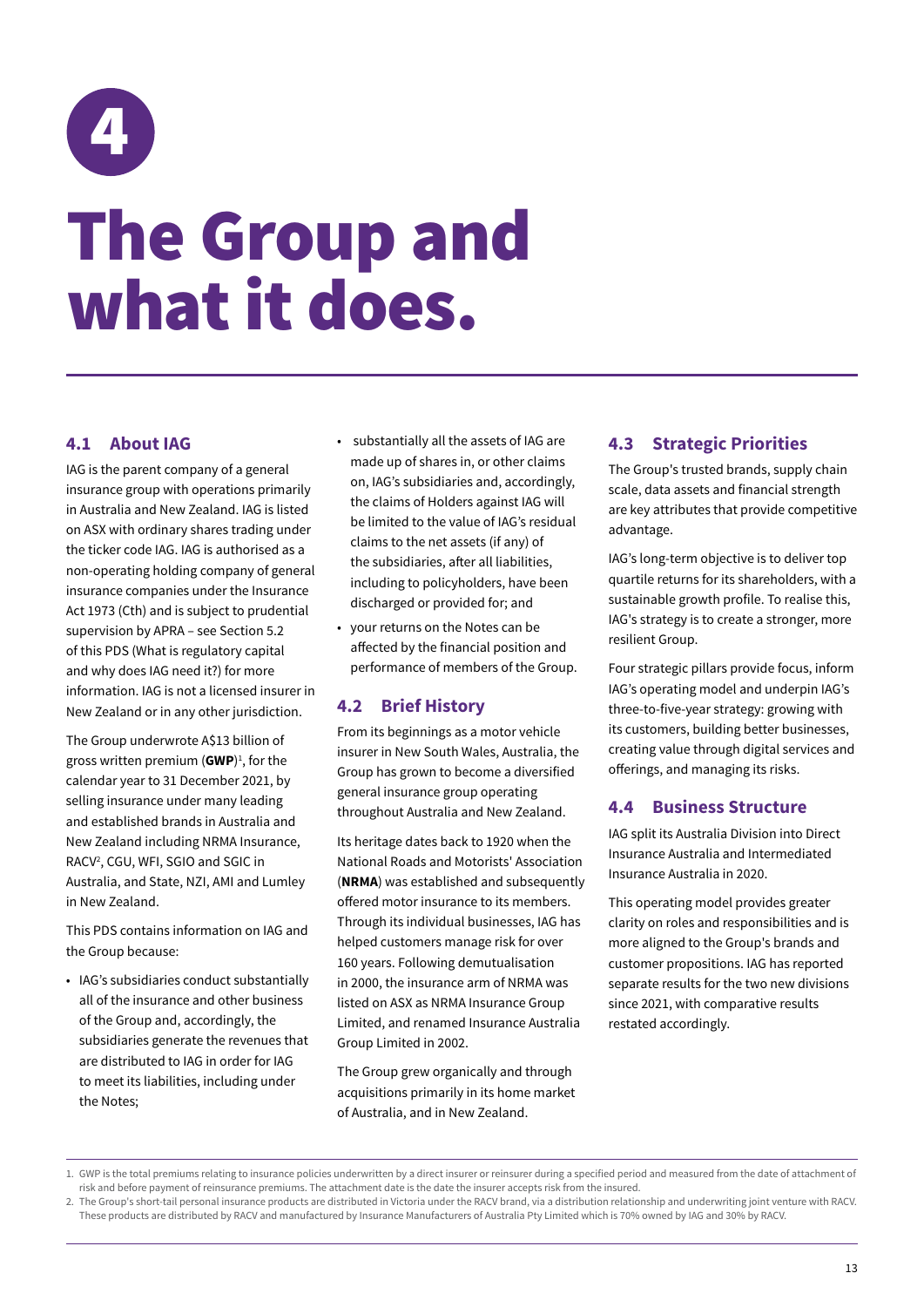Direct Insurance Australia is the largest division in the Group and plays an integral role in delivering IAG's strategy to "grow with our customers" through increasing customer reach and delivering personalised, digitally-enabled services.

Direct Insurance Australia has a leading market share in direct personal insurance in Australia, with products sold under multiple leading brands including NRMA Insurance, RACV, SGIO and SGIC. Through the launch of NRMA Insurance into Western Australia and South Australia in 2021, Direct Insurance Australia is extending its customer value proposition with one of the most trusted brands across Australia. The business also provides insurance to small-to-medium enterprises on a direct basis, and regards this as a significant growth opportunity.

Direct Insurance Australia has consistently produced strong financial returns, reinforcing the strength and resilience of the franchise and, for the half year ended 31 December 2021, accounted for 45% of the Group's GWP.

Intermediated Insurance Australia is a leading provider of general insurance products sold through a network of intermediaries to businesses and individuals across Australia. Commercial insurance is sold under the CGU and WFI brands, with a significant share of the small-to-medium enterprise market and a leading presence in rural areas.

Intermediated Insurance Australia also provides personal insurance primarily through broker and partner channels, including a leading retailer and a number of financial institution partnerships.

Improving the level and consistency of Intermediated Insurance Australia's profitability is a key outcome of IAG's strategy to build better businesses.

For the half year ended 31 December 2021, Intermediated Insurance Australia accounted for 32% of the Group's GWP.

IAG New Zealand Limited is the largest general insurer in New Zealand, trading under the State, NZI, AMI and Lumley brands. IAG New Zealand sells products through a combination of direct and intermediated channels. Its Consumer Division sells products directly to customers mainly under the State and AMI brands, and distributes products through IAG's banking partners ASB, Westpac, BNZ and the Co-Operative Bank. The Business Division distributes products through a nationwide network of qualified and experienced brokers under the NZI and Lumley brands.

For the half year ended 31 December 2021, IAG New Zealand accounted for 23% of the Group's GWP.

### **4.5 Business Portfolio**

The following charts outline the Group's GWP contribution by class of business and by operating division (based on the six months to 31 December 2021).

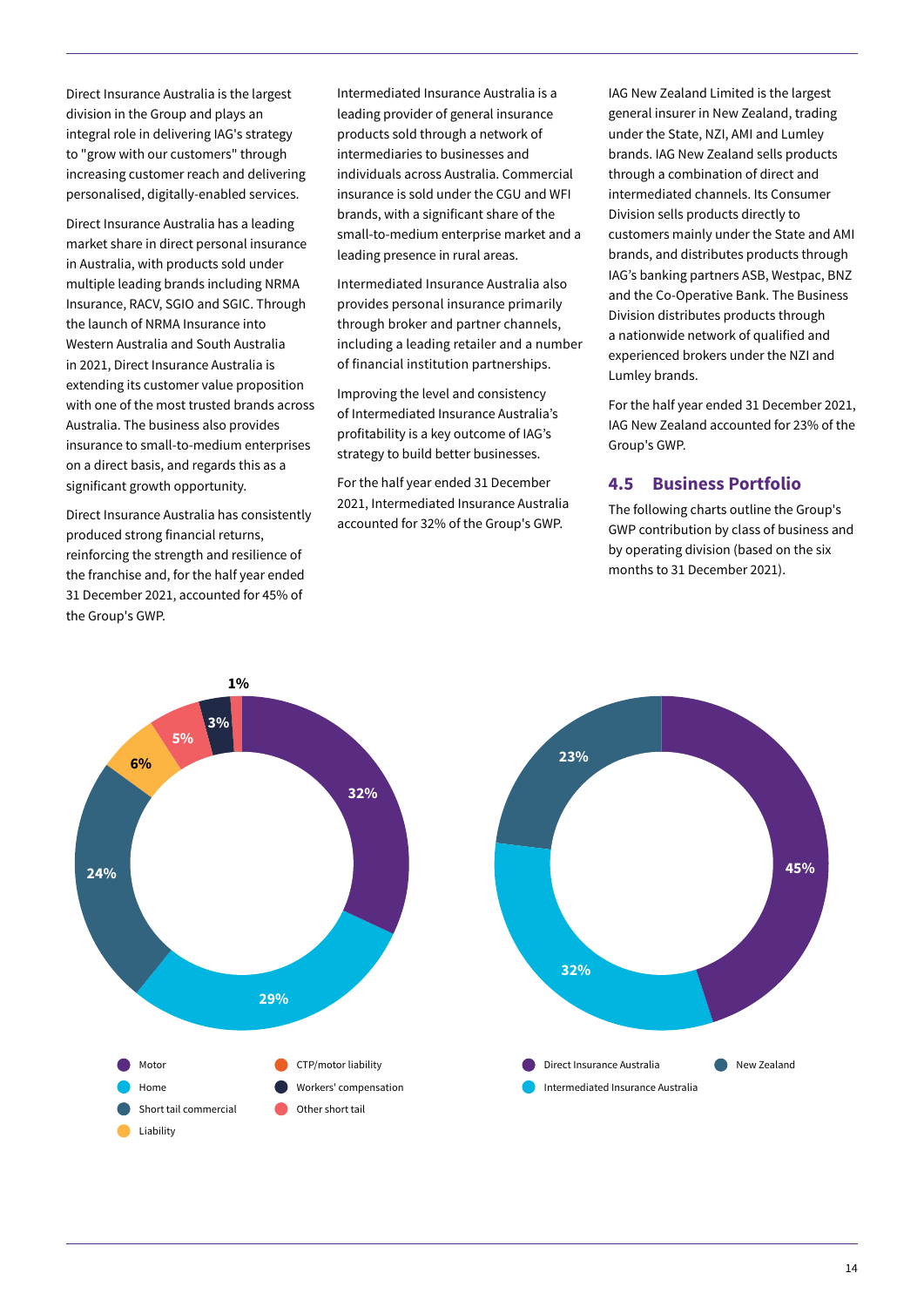### **4.6 Reinsurance**

Reinsurance is an important part of IAG's approach to capital management. Reinsurance is a form of insurance for insurance companies where, in exchange for an agreed premium, the reinsurer agrees to pay all or a share of certain claims incurred by the insurance company.

Through the Group's businesses in Australia and New Zealand, the Group insures assets worth approximately A\$2.2 trillion. A high proportion of the assets insured in Australia are concentrated in capital cities which are exposed to multiple types of natural perils (bushfire, cyclone, earthquake, hail, and storms). This is similar to the position in New Zealand, except the natural peril exposure is dominated by earthquakes. Reinsurance is used by the Group to limit exposure to large single claims or an accumulation of claims that arise from the same event (such as a cyclone or an earthquake). In addition to limiting exposure to losses, reinsurance can also stabilise earnings, protect capital resources and ensure efficient control and spread of underwritten risks. The Group enters into reinsurance arrangements with numerous reinsurers, which typically renew on an annual or multi-year basis or through longer term "quota share" arrangements with a smaller group of reinsurers. The Group works closely with reinsurance brokers and key reinsurers to ensure the terms and structure of the reinsurance arrangements meet the Group's requirements.

The Group currently purchases reinsurance cover to greater than the Australian (APRA) and New Zealand (RBNZ) regulatory requirements of covering a 1 in 200 year loss in Australia (all perils) or a 1 in 1000 year loss in New Zealand (earthquake) and aims to limit its retained risk per event to a maximum of 4% of net earned premium (**NEP**) 3 . Subject to the overall limits on reinsurance cover, the Group's retained risk is below the maximum 4% limit. The 'Group Reinsurance Management Strategy' is reviewed and approved annually by the IAG Board and submitted to APRA. In determining the limit of protection purchased, IAG uses its extensive data, natural perils experience and independent catastrophe modelling software. The cover purchased meets the requirements of the Group's regulators, rating agencies and shareholders.

Since 2015, the Group has increased its use of reinsurance capital via whole of account quota shares. Quota share reinsurers collectively receive an amount equal to 32.5% of the Group's gross earned premium (GEP) and pay 32.5% of the Group's claims, pay 32.5% of gross expenses, including underwriting expenses and acquisition costs, and also pay a commission in recognition of the value of accessing the Group's strong core franchise. These quota share arrangements deliver benefits such as reduced earnings volatility (as insurance risk is effectively exchanged for a more stable fee income stream), a lower requirement for

catastrophe reinsurance, reduced exposure to volatility in associated reinsurance costs and a reduction in the Group's regulatory capital needs. Claims under the quota share arrangements are not capped.

The Group's main catastrophe reinsurance program is placed on a calendar year basis and covers all territories in which the Group operates. The Group's calendar year 2022 catastrophe reinsurance program is similar to prior years, with an upper limit of A\$/NZ\$10 billion4 (A\$/ NZ\$9.75 billion of cover, with a gross excess of A\$/NZ\$250 million), of which 67.5% is provided through the catastrophe reinsurance market and the remaining 32.5% is provided under the quota share arrangements described above. An excess applies to the cover provided by the catastrophe reinsurance market, whereas the quota share arrangements cover 32.5% of all claims payments with no excess. As a consequence, the gross excess of A\$/NZ\$250 million effectively is reduced by the amount of the quota share arrangements (32.5%) with the effect that the Group's retained risk under the program for a catastrophe event as at 1 January 2022 was A\$169 million. If the loss exceeds the upper limit of A\$/NZ\$10 billion, then the Group would continue to be covered for additional claims under the quota share arrangements which are not capped. However, 67.5% of the amount in excess of the upper limit, plus the amount of the retained risk for a catastrophe event, would need to be met by the Group.

### **4.7 Significant subsidiaries**

Significant subsidiary companies of the Group and their activities as at the date of this PDS are as follows:

| <b>Name</b>                                         | <b>Country of</b><br>incorporation | <b>Ownership</b> | <b>Principal activity</b>                                                                                                                            |
|-----------------------------------------------------|------------------------------------|------------------|------------------------------------------------------------------------------------------------------------------------------------------------------|
| Insurance Australia Limited                         | Australia                          | 100%             | General insurance including brands such as NRMA Insurance<br>and CGU                                                                                 |
| <b>IAG New Zealand Limited</b>                      | New Zealand                        | 100%             | NZ general insurance with brands such as State, NZI, AMI<br>and Lumley                                                                               |
| Insurance Manufacturers of<br>Australia Pty Limited | Australia                          | 70%              | Personal short-tail insurance related activities, including in<br>Victoria under the RACV brand and in NSW and ACT under the<br>NRMA Insurance brand |

3. NEP is gross earned premium (**GEP**) less reinsurance expense. GEP is the amount recognised in the income statement as it is earned. The insurer estimates the pattern of the incidence of risk over the period of the contract for direct business, or over the period of indemnity for reinsurance business, and the premium revenue is recognised in the income statement in accordance with this pattern.

4. Claims in Australia are recovered in A\$; claims in New Zealand are recovered in NZ\$, and the aggregate limit for all claims is 10 billion in either currency with no exchange rate adjustment.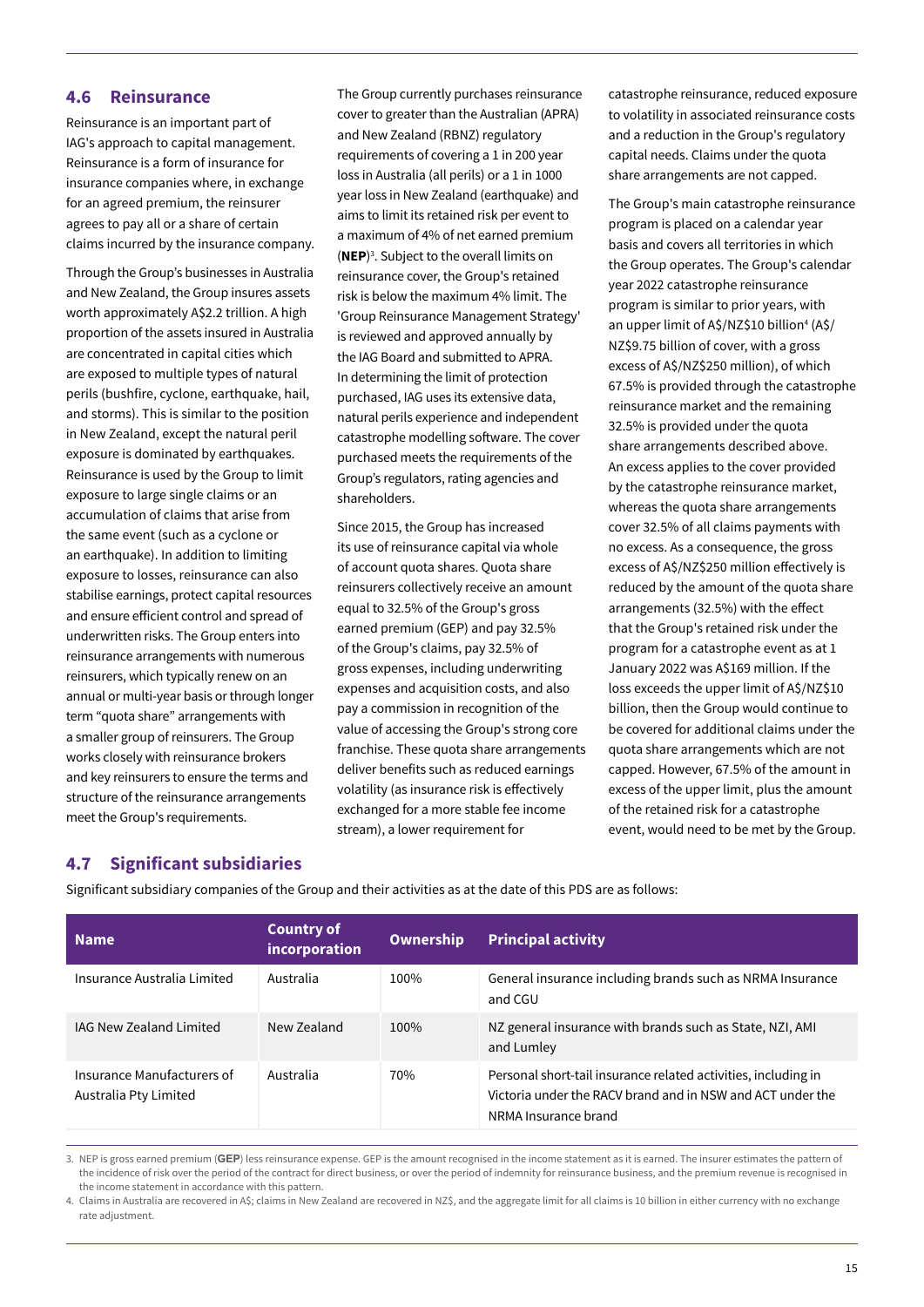### **4.8 Material acquisitions and disposals**

On 30 March 2020, IAG announced it had completed the sale of its interest in SBI General, an insurance company in India. The transaction was first announced on 17 October 2019.

On 19 July 2021, IAG announced that AmGeneral Holdings Berhad, in which IAG has a 49% interest, had signed an Implementation Agreement for the proposed sale of its wholly-owned insurance business AmGeneral Insurance Berhad to Liberty Insurance Berhad. The transaction is subject to regulatory approvals in Malaysia and is expected to complete during the 2022 financial year. There is a possibility that completion may occur after 30 June 2022 if there are delays in the approval processes.

### **4.9 Other matters**

### **Provision for potential business interruption claims**

On 20 November 2020, IAG announced that it would recognise a total pre-tax provision of A\$1,236m for potential business interruption claims associated with the COVID-19 pandemic. This followed a test case in which the Supreme Court of New South Wales Court of Appeal determined that certain exclusions were not effective to exclude cover for losses associated with COVID-19. The provision was recognised because the Group had exposure to policy wordings that referenced the relevant exclusions and further potential exposure under prevention of access clauses that generally operate when actions of governments or other legal authorities prevent or restrict access to insured premises. In a second test case to resolve further issues around interpretation of business interruption cover, the Federal Court of Australia and the Full Court of the Federal Court of Australia (on appeal) found in favour of insurers on most questions being examined. Parties to the second test case may seek special leave to appeal to the High Court of Australia.

IAG is also defending a representative class action that has been filed in the Federal Court of Australia relating to policyholders with business interruption policies.

The total pre-tax provision for business interruption claims associated with COVID-19 was A\$1,222m at 31 December 2021 (slightly lower than the original provision). Extensive scenario testing of the adequacy of the provision was undertaken during the 2021 financial year and IAG believes the provision remains adequate. As the legal position becomes more certain and claims experience emerges, IAG will refine the prediction of ultimate claim costs and adjust its provision accordingly. Subject to the outcomes of the appeal process, current indications are that a release from the provision will occur and is likely to be recognised over time, subject to court processes and the time required to allow for claims development.

### **BCC Trade Credit and Greensill**

In April 2019 the Group sold its 50% interest in BCC Trade Credit Pty Ltd (BCC) to Tokio Marine Management (Australasia) Pty Ltd. BCC is an underwriting agency that was authorised to underwrite trade credit insurance on IAG's behalf through Insurance Australia Limited (IAL), one of IAG's two licensed insurance subsidiaries in Australia.

Greensill Capital and its related entities (**Greensill entities**) were clients of BCC. The Greensill entities entered into administration in March 2021. Claims and potential litigation by the administrators of the Greensill entities or other claimants seeking confirmation of policy coverage and/or validity of claims relating to these trade credit policies was and is expected. IAL will defend these litigated claims (a number of proceedings have already been commenced). There is a risk a reinsurer may challenge its obligations with respect to any claims exposure.

Based on various factors, including the determination of policy validity, reinsurance arrangements and the agreements with Tokio Marine & Nichido Fire Insurance Co. Ltd, IAG remains confident that for any trade credit claims it may ultimately be liable to pay, it has no net insurance exposure.

### **Customer refunds provision and ASIC proceedings**

The Australian Securities and Investments Commission (ASIC) commenced civil penalty proceedings in the Federal Court of Australia in October 2021 alleging contraventions of the Australian Securities and Investments Commission Act 2001 (Cth) and the Australian Corporations Act 2001 (Cth) by IAL.

The proceedings relate to IAL's failure to pass on the full amount of discounts to a significant number of NRMA Home, Motor, Caravan and Boat Insurance customers between March 2014 and September 2019.

The customer refunds associated with these proceedings are covered by the customer refund provision that was established by IAG in the 2020 and 2021 financial years. The provision also covers other products and pricing-related matters.

The provision comprises premium refunds, interest attributable to those refunds, the cost of administering the associated remediation program and other pricingrelated matters. The appropriateness of all underlying assumptions continues to be reviewed as the remediation program and ASIC civil penalty proceedings progresses and adjustments will be made to the provision where required.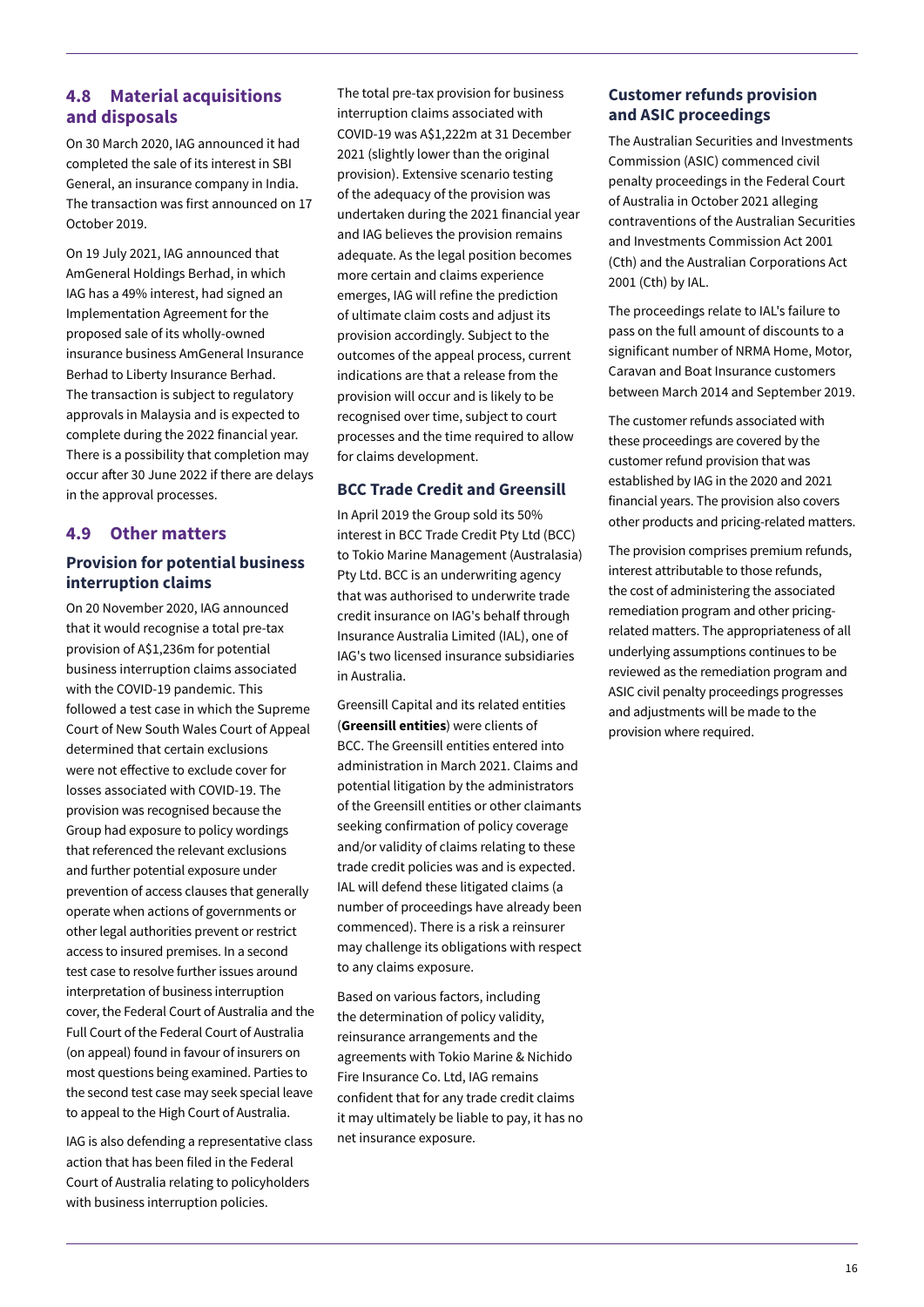### **4.10 IAG's Board of Directors**

The IAG Board's principal role is to govern the Group by ensuring that there is a

proper governance framework in place to promote and protect the Group's interests for the benefit of its stakeholders.

To achieve this, the Board oversees and appraises the Group's strategy, policies, culture and performance.

| <b>Director</b>                                                 | <b>Role</b>                                                                                                    | <b>Appointed as Director</b>                                                                                           |
|-----------------------------------------------------------------|----------------------------------------------------------------------------------------------------------------|------------------------------------------------------------------------------------------------------------------------|
| <b>Thomas (Tom) Pockett</b><br>CA, BCom                         | Chairman of the Board & Chairman of the<br>Nomination Committee, Independent Non-<br><b>Executive Director</b> | 1 January 2015<br>(Appointed as Chairman of the Board &<br>Chairman of the Nomination Committee<br>on 22 October 2021) |
| <b>Nicholas (Nick) Hawkins</b><br>BCom, FCA                     | Managing Director and CEO,<br><b>Executive Director</b>                                                        | 2 November 2020                                                                                                        |
| <b>Simon Allen</b><br>BCom, BSc, CFInstD                        | Independent Non-Executive Director                                                                             | 12 November 2019                                                                                                       |
| <b>David Armstrong</b><br>BBus, FCA, MAICD                      | Chairman of the Audit Committee,<br>Independent Non-Executive Director                                         | 1 September 2021                                                                                                       |
| Jonathan (Jon) Nicholson<br><b>BA</b>                           | Chairman of the Risk Committee,<br>Independent Non-Executive Director                                          | 1 September 2015                                                                                                       |
| Dr Helen Nugent AC<br>BA (Hons), PhD, MBA, HonDBus,<br>HonDUniv | Independent Non-Executive Director                                                                             | 23 December 2016                                                                                                       |
| <b>Sheila McGregor</b><br>BA (Hons), LLB, AICD Diploma          | Independent Non-Executive Director                                                                             | 13 March 2018                                                                                                          |
| <b>Scott Pickering</b><br><b>ANZIIF</b>                         | Independent Non-Executive Director                                                                             | 1 November 2021                                                                                                        |
| <b>George Sartorel</b><br><b>MBA</b>                            | Independent Non-Executive Director                                                                             | 1 September 2021                                                                                                       |
| <b>George Savvides AM</b><br>BEng (Hons), MBA, FAICD            | Chairman of People and Remuneration<br>Committee, Independent Non-Executive<br>Director                        | 12 June 2019                                                                                                           |
| <b>Michelle Tredenick</b><br>BSc, FAICD, F Fin                  | Independent Non-Executive Director                                                                             | 13 March 2018                                                                                                          |

The Board has a skills matrix covering the range of competencies and experience of each Director. This skills matrix is reviewed by the Nomination Committee at least annually, and when the need for a new or replacement Director is identified, the required experience and competencies of the incoming Director are reviewed in the context of the existing skills matrix and any gaps which may exist at that point in time.

The Board regularly reviews its competencies and composition to ensure it:

- pro-actively manages Board renewal;
- continues to have an appropriate mix of skills, knowledge, experience, independence and diversity that complements IAG's business and strategy; and
- identifies any gaps or opportunities to enhance its skills, in each case, having regard to IAG's operations and strategy.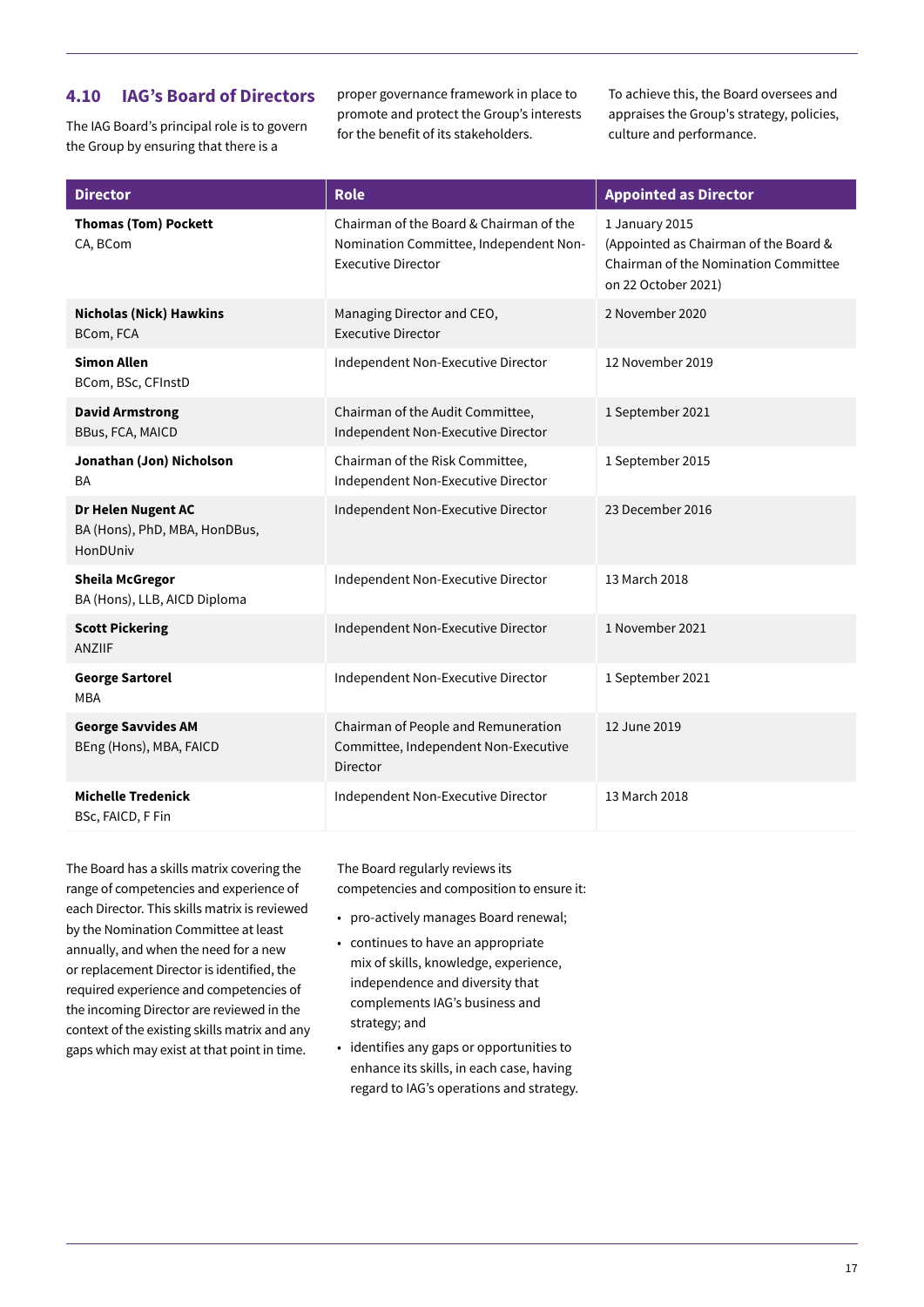### **Board skills matrix**



as High ●, Medium ●, or Low ●.

Overseeing financial and capital management frameworks and strategies





**Strategy** Setting and reviewing organisational strategy



**HR** Monitoring engagement, strategic workforce planning and organisational change





Government relations Experience in an organisation interacting with government and regulators





Insurance Manufacturing and distributing general insurance products





Legal Demonstrated capability in comprehension and application of legal concepts





Leadership **Skills** Influencing our people to accomplish IAG's objectives





**Assets and investment** management Overseeing organisational management of assets and investments





**Digital** Setting and reviewing digital innovation strategies





**Customers & marketing** Building strong relationships between the organisation and customers





**Experienced CEO** (listed entity) Experience as CEO of an Australian listed entity or overseas



IT Setting and reviewing technology strategies

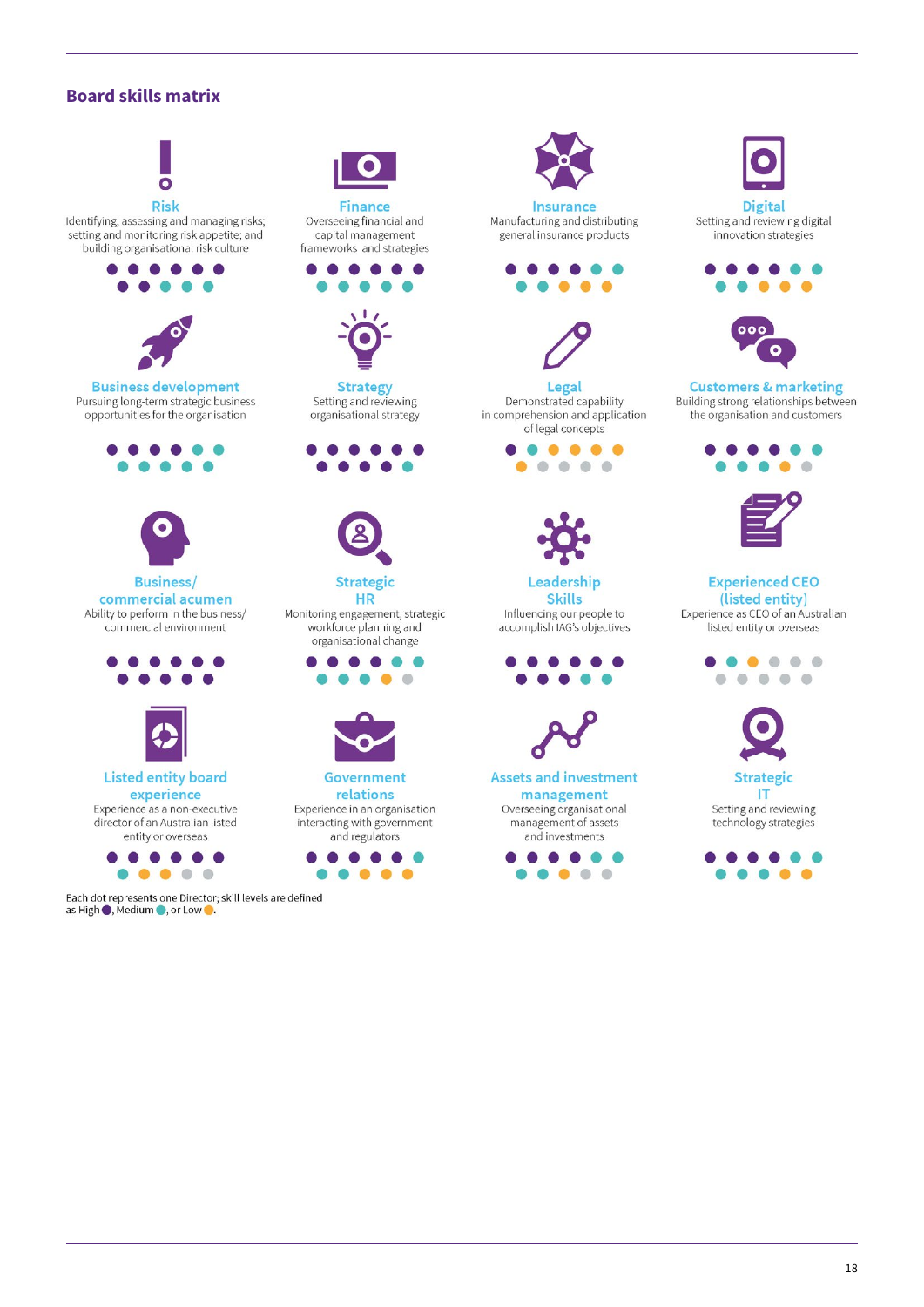## <span id="page-22-0"></span>5 Purpose of the Offer.

### **5.1 Purpose of the Offer and use of the funds**

The Offer forms part of IAG's funding and capital management strategy, which targets a diverse capital structure in terms of the amount, duration and quality of capital.

The proceeds of the Offer will be used for the general corporate purposes of IAG, including to refinance existing indebtedness. The use of the money raised under the Offer will not change depending on the total amount that is raised. The Offer is not underwritten.

### **5.2 What is regulatory capital and why does IAG need it?**

The Notes qualify as Tier 2 Capital for the IAG Level 2 Insurance Group for Australian regulatory capital purposes. This Section sets out information about how IAG is regulated and what regulatory capital is.

### **Prudential regulation by APRA**

APRA is the prudential regulator of the Australian financial services industry. APRA is an independent Australian statutory authority that supervises institutions across banking, insurance and superannuation, and is accountable to the Australian Parliament. As a non-operating holding company of an insurance group, IAG is subject to prudential regulation by APRA.

APRA's purpose is ensuring Australians' financial interests are protected and the financial system is stable, competitive and efficient.

APRA's regulatory capital prudential standards that apply to general insurance non-operating holding companies and operating companies aim to ensure that those entities or groups maintain adequate capital to support the risks associated with their activities. APRA has authorised IAG, as the ultimate parent of a group of general insurance companies, to be a non-operating holding company. The group, being IAG and its subsidiaries on a consolidated basis, is collectively referred to by APRA as a "Level 2 insurance group" and compliance with APRA's capital prudential standards is assessed on a group basis, as well as on the basis of each individual Australian general insurer that is a part of that group. This group is referred to in this PDS as the IAG Level 2 Insurance Group.

### **What is regulatory capital?**

APRA has detailed guidelines and restrictions on the types of capital instruments that are permitted to form the capital base of a Level 2 insurance group. The types of capital APRA considers eligible for inclusion in the capital base are referred to as regulatory capital. APRA requires general insurers and groups of general insurance companies to hold a minimum amount of regulatory capital based on the risk profile of its activities.

APRA classifies regulatory capital into three tiers for its supervisory purposes:

- Common Equity Tier 1 Capital is the highest quality (for the purposes of APRA's prudential standards as they apply to IAG), most loss absorbent and permanent form of capital (such as ordinary shares and retained earnings);
- Additional Tier 1 Capital is high quality capital (such as preference shares or perpetual capital notes) that is also freely available to absorb losses;

Common Equity Tier 1 Capital + Additional Tier 1 Capital = Total Tier 1 Capital

• Tier 2 Capital includes other instruments (such as subordinated debt) that do not have all of the loss absorbency qualities of Tier 1 Capital but are still recognised as contributing to the overall capital position of the insurer or group.

In very general terms, a capital instrument has loss absorbing qualities if the holder of the instrument has no, or only a very limited, ability to require payments be made on the instrument.

The purpose of the requirement for capital instruments to absorb losses if the issuer becomes non-viable is for the loss to be borne by shareholders or the holders of the capital instruments rather than anybody else (such as policy holders, general creditors or taxpayers).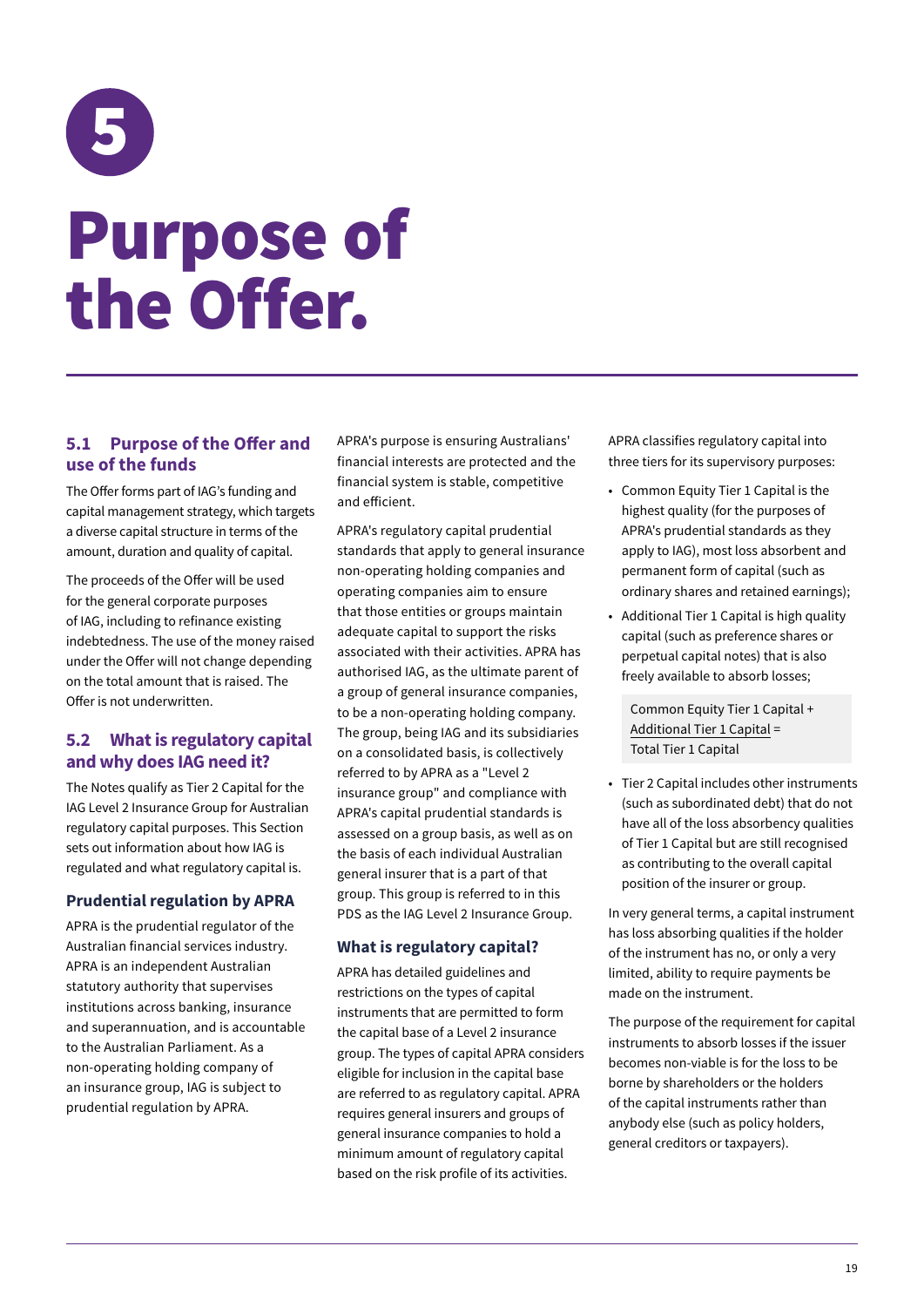The Notes include terms that enable them to absorb losses. These terms include the following:

- interest payments on your Notes are subject to conditions and may be deferred;
- you cannot require your Notes to be repaid early;
- early repayment of your Notes is at IAG's election and is subject to conditions;
- if IAG becomes non-viable your Notes may be Converted or Written-Off; and
- in a winding up of IAG, claims in relation to the Notes (if they have not been Converted or Written-Off) are subordinated to IAG's general creditors.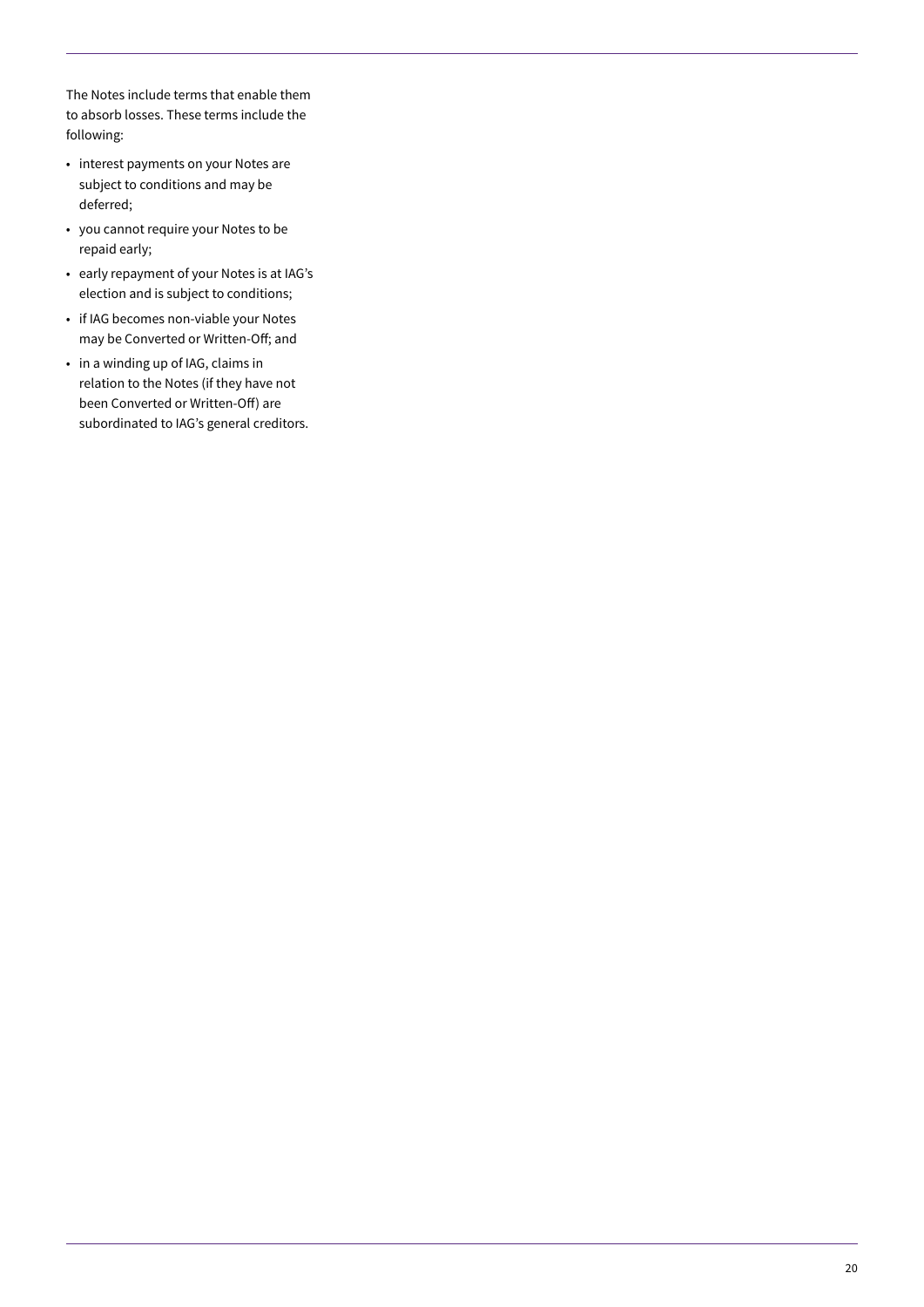<span id="page-24-0"></span>

### **6.1 General**

A number of the key features of the Notes are described in Section 3 of this PDS (Terms of the Offer). Other key features of the Notes and further detail about some of the key features described in

Section 3 of this PDS (Terms of the Offer) are described below. A copy of the Trust Deed is included on the Disclose register. The information in this Section 6 is a summary of certain terms of the Trust Deed and the Conditions.

### **6.2 Interest**

This Section 6.2 contains a summary of how the interest rate applicable to the Notes is determined and how interest payments are calculated.

| <b>Interest</b>  |                                                                                                                                                                                                                                                                                                                                                                                                                                                                       |
|------------------|-----------------------------------------------------------------------------------------------------------------------------------------------------------------------------------------------------------------------------------------------------------------------------------------------------------------------------------------------------------------------------------------------------------------------------------------------------------------------|
| Interest rate    | The interest rate will be the Fixed Rate until the First Optional Redemption Date (15 June 2028). The Fixed Rate<br>will be the sum of the Swap Rate plus the Margin. The Fixed Rate will be determined on the Rate Set Date<br>(25 March 2022) and announced via NZX on or about that date.                                                                                                                                                                          |
|                  | From the First Optional Redemption Date, the interest rate will be the Floating Rate. The Floating Rate will be<br>equal to the applicable 3 Month Bank Bill Rate plus the Margin. The Floating Rate will be determined on the first<br>Business Day of each Interest Period and announced via NZX on or about that date. If the sum of the 3 Month<br>Bank Bill Rate plus the Margin is less than 0% per annum, the Floating Rate will be deemed to be 0% per annum. |
|                  | The Fixed Rate and Floating Rate are calculated using different base rates (ie the Swap Rate and the 3 Month<br>Bank Bill Rate respectively). They are also determined at different times. You should not expect the Floating Rate<br>to be the same as the Fixed Rate or any previous Floating Rate.                                                                                                                                                                 |
| <b>Margin</b>    | The Margin will be determined by IAG in consultation with the Joint Lead Managers on the Rate Set Date through<br>the Bookbuild and announced via NZX on or about that date. The Margin will not change over the term of the Notes.                                                                                                                                                                                                                                   |
| <b>Bookbuild</b> | The Bookbuild is the process conducted after the closing of the Offer whereby certain institutional investors and<br>brokers lodge bids for Notes and, on the basis of those bids, IAG (in consultation with the Joint Lead Managers)<br>determines the Margin and allocations of the Notes.                                                                                                                                                                          |
| <b>Swap Rate</b> | A swap rate is a reference rate commonly used in New Zealand by major financial institutions. The Swap Rate<br>will be determined on the Rate Set Date by IAG (in consultation with the Arranger) and announced via NZX on or<br>about that date. The Swap Rate is a reference rate for a term equal to the period from the Issue Date to the First<br>Optional Redemption Date.                                                                                      |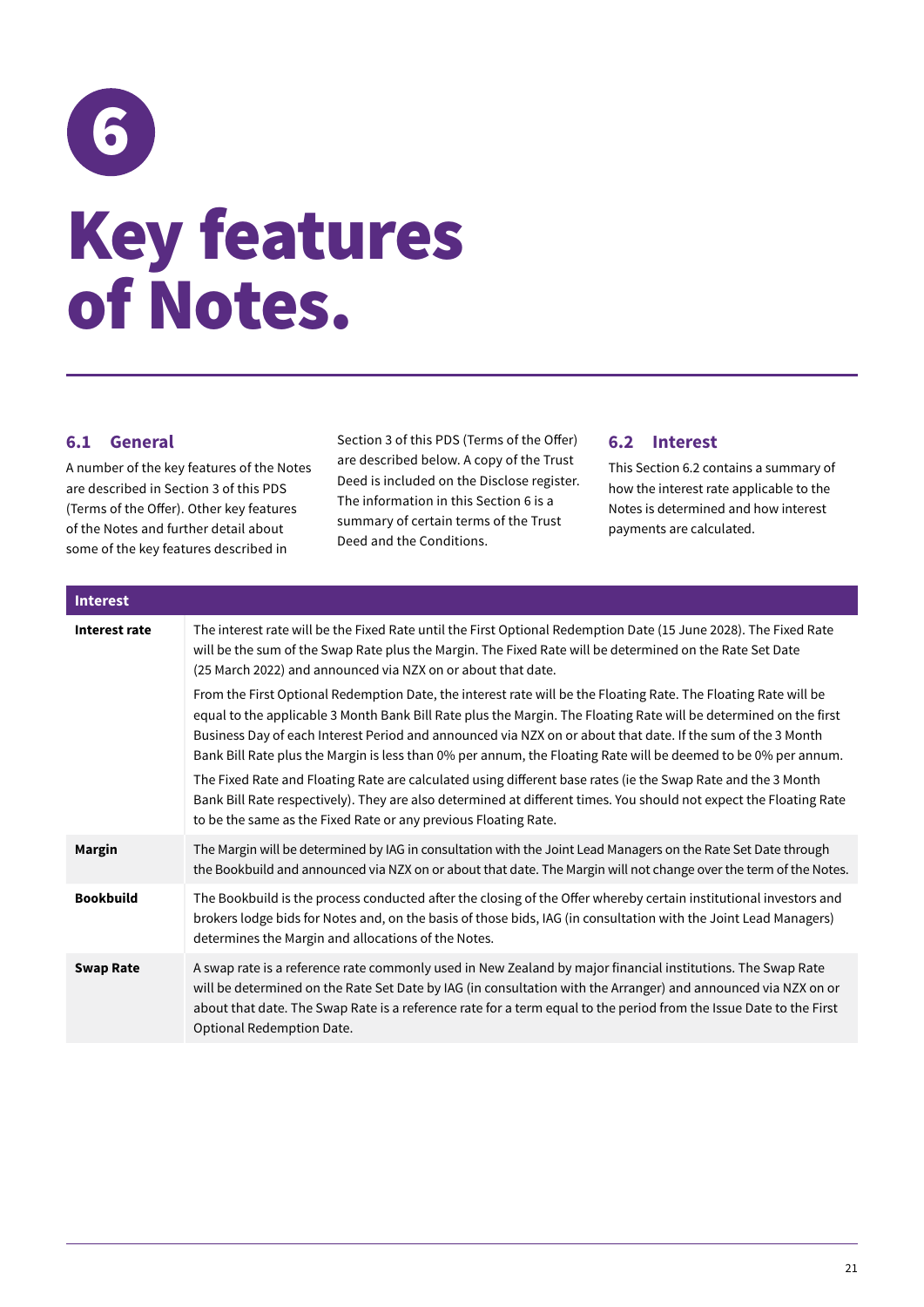| <b>Interest</b>                         |                                                                                                                                                                                                                                                                                                                                                            |
|-----------------------------------------|------------------------------------------------------------------------------------------------------------------------------------------------------------------------------------------------------------------------------------------------------------------------------------------------------------------------------------------------------------|
| <b>3 Month Bank</b><br><b>Bill Rate</b> | The 3 Month Bank Bill Rate is a benchmark floating interest rate for the New Zealand money market. It is used by<br>major New Zealand financial institutions as a reference rate for a term of 3 months. This rate changes to reflect<br>market conditions within the money market.                                                                        |
|                                         | IAG will determine the 3 Month Bank Bill Rate on the first Business Day of each Interest Period during which the<br>Floating Rate applies. The 3 Month Bank Bill Rate (and therefore the Floating Rate) may be different for each<br>Interest Period.                                                                                                      |
|                                         | With APRA's approval, IAG is able to replace the 3 Month Bank Bill Rate with an alternative reference rate if the<br>3 Month Bank Bill Rate becomes unavailable.                                                                                                                                                                                           |
|                                         | You should not assume that APRA will give its approval to a replacement reference rate.                                                                                                                                                                                                                                                                    |
| <b>Calculation</b>                      | Calculation of interest at the Fixed Rate                                                                                                                                                                                                                                                                                                                  |
| of interest                             | For the period until the First Optional Redemption Date, interest will be payable in equal amounts on each<br>Scheduled Interest Payment Date other than for the first Scheduled Interest Payment Date or if the Notes are<br>repaid on a date that is not a Scheduled Interest Payment Date. In the case of:                                              |
|                                         | • the first Scheduled Interest Payment Date, the amount of interest that is payable will be adjusted to reflect the<br>number of days from the Issue Date to the first Scheduled Interest Payment Date; and                                                                                                                                                |
|                                         | • a repayment of the Notes on a date that is not a Scheduled Interest Payment Date, the amount of interest that is<br>payable will be adjusted to reflect the number of days from the previous Scheduled Interest Payment Date (or the<br>Issue Date if the Notes are repaid prior to the first Scheduled Interest Payment Date) to the date of repayment. |
|                                         | Calculation of interest at the Floating Rate                                                                                                                                                                                                                                                                                                               |
|                                         | For the period from the First Optional Redemption Date, interest payable on each Interest Payment Date will<br>be calculated on the basis of the actual number of days from the previous Interest Payment Date to the Interest<br>Payment Date on which the interest will be paid.                                                                         |
| <b>Conversion or</b><br>Write-Off       | If a Note is Converted or Written-Off, any rights to receive interest on that Note are terminated and written-off.                                                                                                                                                                                                                                         |

### **6.3 Deferral of interest**

This Section 6.3 explains the circumstances in which IAG is able to defer the payment of interest on the Notes and what happens to any interest payments that are deferred.

| <b>Interest deferral</b>              |                                                                                                                                                                                                                                                                                                                                      |  |
|---------------------------------------|--------------------------------------------------------------------------------------------------------------------------------------------------------------------------------------------------------------------------------------------------------------------------------------------------------------------------------------|--|
| <b>Interest Deferral</b><br>Condition | IAG may in its absolute discretion defer the payment of interest on the Notes on a Scheduled Interest Payment<br>Date if either of the following circumstances arise:                                                                                                                                                                |  |
|                                       | • The first circumstance is where on or before the Scheduled Interest Payment Date:                                                                                                                                                                                                                                                  |  |
|                                       | - APRA requests IAG, the Group or a related insurance business in which IAG holds 20% or more of the voting<br>rights or share capital, to restore or improve any applicable minimum or notional margin of solvency or<br>capital adequacy levels; and                                                                               |  |
|                                       | - no interest payments have been made on instruments that are Tier 1 Capital of the IAG Level 2 Insurance<br>Group and no dividends have been paid to Shareholders since the date of APRA's request.                                                                                                                                 |  |
|                                       | • The second circumstance is where during the financial year that the Scheduled Interest Payment Date falls in:                                                                                                                                                                                                                      |  |
|                                       | - no interest payments have been made on instruments that are Tier 1 Capital or Tier 2 Capital of IAG (unless<br>the relevant Tier 2 Capital instrument does not enable IAG to defer, pass on or eliminate payments); and                                                                                                            |  |
|                                       | - no other dividends or other distributions have been paid to Shareholders.                                                                                                                                                                                                                                                          |  |
|                                       | In this PDS, each of these circumstances is referred to as an "Interest Deferral Condition".                                                                                                                                                                                                                                         |  |
|                                       | However, IAG may not exercise its discretion to defer the payment of interest on a Scheduled Interest Payment<br>Date if the Notes are being repaid on that date.                                                                                                                                                                    |  |
|                                       | More information on IAG, the Group and its related insurance businesses, and its existing Tier 1 and Tier 2 Capital<br>instruments relevant to the Interest Deferral Condition, is contained in Sections 4.7 (Significant subsidiaries),<br>7.3 (Capital management and funding) and 7.4 (Table of capital instruments) of this PDS. |  |
|                                       |                                                                                                                                                                                                                                                                                                                                      |  |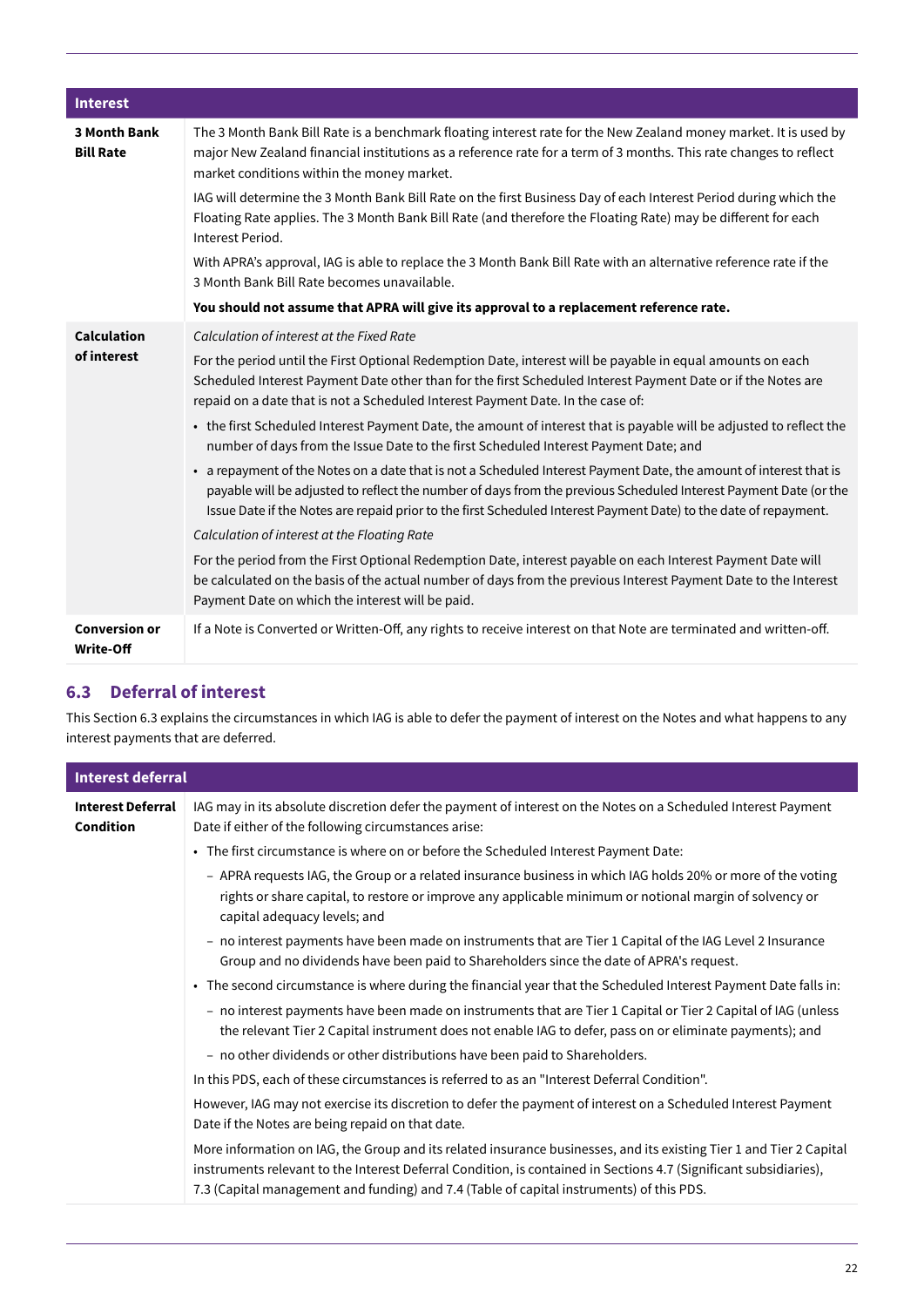| <b>Interest deferral</b>      |                                                                                                                                                                                                                                                                                                                                                                                           |  |  |  |  |  |
|-------------------------------|-------------------------------------------------------------------------------------------------------------------------------------------------------------------------------------------------------------------------------------------------------------------------------------------------------------------------------------------------------------------------------------------|--|--|--|--|--|
| <b>Unpaid</b><br>amounts      | Amounts of interest that are not paid on the Notes because IAG has deferred payment due to an Interest Deferral<br>Condition existing accumulate and are payable by IAG on the earliest of the following:                                                                                                                                                                                 |  |  |  |  |  |
| accumulate                    | • the date on which the Interest Deferral Condition ceases to exist, as explained below;                                                                                                                                                                                                                                                                                                  |  |  |  |  |  |
|                               | • the date on which IAG is wound up; and                                                                                                                                                                                                                                                                                                                                                  |  |  |  |  |  |
|                               | • the date fixed for any redemption of Notes or the date fixed for any purchase of Notes by or on behalf of IAG.                                                                                                                                                                                                                                                                          |  |  |  |  |  |
|                               | An Interest Deferral Condition will be treated as ceasing to exist for the purposes of this Section 6.3 on the<br>earliest of the following:                                                                                                                                                                                                                                              |  |  |  |  |  |
|                               | • the date on which any interest payment is made on any instruments that are Tier 1 Capital or Tier 2 Capital of<br>the IAG Level 2 Insurance Group (other than payments on Tier 2 Capital instruments that do not enable IAG to<br>defer, pass on or eliminate payments) or on which a dividend or other distribution on any class of IAG's share<br>capital is paid or becomes payable; |  |  |  |  |  |
|                               | • the date on which:                                                                                                                                                                                                                                                                                                                                                                      |  |  |  |  |  |
|                               | - following a request from APRA, the margin of solvency or capital adequacy levels of IAG, the Group or a<br>related insurance business in which IAG holds 20% or more of the voting rights or share capital have been<br>restored or improved to the satisfaction of APRA or the request is otherwise withdrawn or addressed to the<br>satisfaction of APRA; or                          |  |  |  |  |  |
|                               | - the first date on which 2 directors of IAG certify that IAG, the Group or a related insurance business in which<br>IAG holds 20% or more of the voting rights or share capital (as applicable) meets its applicable minimum or<br>notional margin of solvency or its capital adequacy levels, after having previously failed to do so,                                                  |  |  |  |  |  |
|                               | unless IAG is otherwise entitled to defer payment of interest on the Notes at such time on account of an<br>Interest Deferral Condition existing; and                                                                                                                                                                                                                                     |  |  |  |  |  |
|                               | • the date on which IAG commences and does not abandon a public offer to redeem, purchase or acquire<br>any instruments that are Tier 1 Capital or Tier 2 Capital of the IAG Level 2 Insurance Group, except in<br>connection with:                                                                                                                                                       |  |  |  |  |  |
|                               | - any employment contract, employee share scheme, performance rights plan, benefit plan or other similar<br>arrangement with or for the benefit of any one or more employees, officers, directors or consultants of IAG<br>or any entity that IAG controls; or                                                                                                                            |  |  |  |  |  |
|                               | - a dividend re-investment plan, bonus option plan, bonus share plan, shareholder share purchase plan or<br>top-up facility, shareholder sale facility or nominee sale facility.                                                                                                                                                                                                          |  |  |  |  |  |
|                               | Interest will accrue daily (at the interest rate then applicable to the Notes) on any interest that is not paid<br>on a Scheduled Interest Payment Date because IAG has deferred payment due to an Interest Deferral<br>Condition existing.                                                                                                                                               |  |  |  |  |  |
| <b>No Event</b><br>of Default | No Event of Default arises if IAG fails to pay an amount on the Notes on a Scheduled Interest Payment Date<br>because IAG has deferred payment due to an Interest Deferral Condition existing. See Section 6.8 of this PDS<br>(Events of Default) for a description of Events of Default.                                                                                                 |  |  |  |  |  |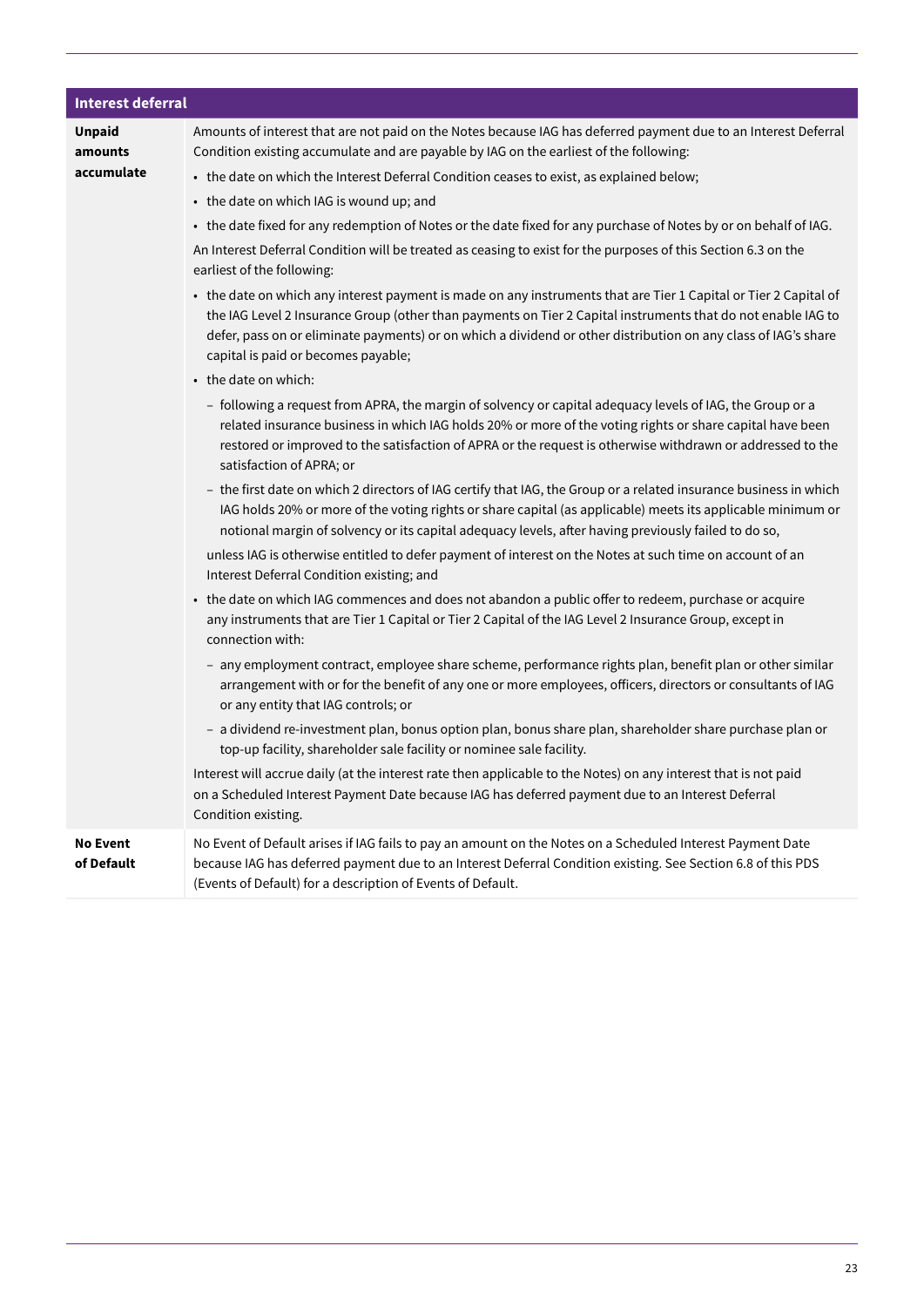### **6.4 Repayment of the Face Value**

This Section 6.4 contains a summary of when, and what happens if, your Notes are repaid.

| <b>Repayment</b>                                  |                                                                                                                                                                                                                                                                                                                                                                                                                                                                                                                                                            |  |  |  |  |
|---------------------------------------------------|------------------------------------------------------------------------------------------------------------------------------------------------------------------------------------------------------------------------------------------------------------------------------------------------------------------------------------------------------------------------------------------------------------------------------------------------------------------------------------------------------------------------------------------------------------|--|--|--|--|
| <b>Term and</b><br><b>Maturity Date</b>           | The Notes are a long-term investment that are scheduled to be repaid by IAG on the Maturity Date (15 June 2038).                                                                                                                                                                                                                                                                                                                                                                                                                                           |  |  |  |  |
| <b>Early</b><br>repayment                         | IAG may at its option repay all (but not some only) of the Notes on an Optional Redemption Date or if a<br>Regulatory Event or Tax Event occurs provided the conditions described below are satisfied. You should not<br>assume that IAG will choose to repay the Notes early.                                                                                                                                                                                                                                                                             |  |  |  |  |
|                                                   | <b>Optional Redemption Dates</b>                                                                                                                                                                                                                                                                                                                                                                                                                                                                                                                           |  |  |  |  |
|                                                   | The Optional Redemption Dates are the First Optional Redemption Date (15 June 2028) and each subsequent<br>Scheduled Interest Payment Date.                                                                                                                                                                                                                                                                                                                                                                                                                |  |  |  |  |
|                                                   | <b>Regulatory Event</b>                                                                                                                                                                                                                                                                                                                                                                                                                                                                                                                                    |  |  |  |  |
|                                                   | Broadly, a Regulatory Event will occur if IAG determines, having received:                                                                                                                                                                                                                                                                                                                                                                                                                                                                                 |  |  |  |  |
|                                                   | • legal advice that, as a result of a change of law or regulation in Australia or a change in interpretation or<br>application of those laws or regulations which, in any case, is effective or announced after the Issue Date; or                                                                                                                                                                                                                                                                                                                         |  |  |  |  |
|                                                   | • a statement in writing from APRA after the Issue Date,                                                                                                                                                                                                                                                                                                                                                                                                                                                                                                   |  |  |  |  |
|                                                   | that IAG is not or will not be entitled to treat all Notes in full as Tier 2 Capital of the IAG Level 2 Insurance Group.<br>However, a Regulatory Event will not occur if, on the Issue Date, IAG expected that matters giving rise to the<br>Regulatory Event would occur.                                                                                                                                                                                                                                                                                |  |  |  |  |
|                                                   | <b>Tax Event</b>                                                                                                                                                                                                                                                                                                                                                                                                                                                                                                                                           |  |  |  |  |
|                                                   | Broadly, a Tax Event will occur if:                                                                                                                                                                                                                                                                                                                                                                                                                                                                                                                        |  |  |  |  |
|                                                   | • IAG would be required on the next payment due on the Notes to pay an additional amount in respect of a<br>withholding or deduction on account of taxes on a payment on the Notes; or                                                                                                                                                                                                                                                                                                                                                                     |  |  |  |  |
|                                                   | • IAG or the consolidated tax group of which it is a member would be exposed to more than a de minimis<br>amount of other taxes, assessments or other governmental charges in connection with any Note; or                                                                                                                                                                                                                                                                                                                                                 |  |  |  |  |
|                                                   | • IAG determines that any interest payable on any Note is not or may not be allowed as a deduction for the<br>purposes of Australian income tax.                                                                                                                                                                                                                                                                                                                                                                                                           |  |  |  |  |
|                                                   | However, a Tax Event will not occur if, on the Issue Date, IAG expected that matters giving rise to the Tax Event<br>would occur.                                                                                                                                                                                                                                                                                                                                                                                                                          |  |  |  |  |
|                                                   | You have no right to request that your Notes be repaid early.                                                                                                                                                                                                                                                                                                                                                                                                                                                                                              |  |  |  |  |
| <b>Conditions</b>                                 | IAG may not repay Notes early unless either:                                                                                                                                                                                                                                                                                                                                                                                                                                                                                                               |  |  |  |  |
| to early<br>repayment                             | • the Notes are replaced, concurrently with the repayment or beforehand, with regulatory capital of the same or<br>better quality and the replacement of the Notes is done under conditions that are sustainable for the income<br>capacity of IAG; or                                                                                                                                                                                                                                                                                                     |  |  |  |  |
|                                                   | • APRA is satisfied that, having regard to the capital position of the IAG Level 2 Insurance Group, IAG does not<br>have to replace the Notes that are being repaid.                                                                                                                                                                                                                                                                                                                                                                                       |  |  |  |  |
|                                                   | In addition, IAG may not repay Notes early unless it obtains the prior written approval of APRA.                                                                                                                                                                                                                                                                                                                                                                                                                                                           |  |  |  |  |
|                                                   | You should not assume that APRA will give its approval to an early repayment.                                                                                                                                                                                                                                                                                                                                                                                                                                                                              |  |  |  |  |
| <b>Amount you</b><br>receive on<br>repayment      | When your Notes are repaid, IAG will pay you the Face Value (NZ\$1.00) for each of those Notes and you will have<br>no further rights in respect of them. Interest is also payable on the repayment date - see Section 3 of this PDS<br>(Terms of the Offer).                                                                                                                                                                                                                                                                                              |  |  |  |  |
| <b>Repayment in</b><br>event of IAG<br>winding up | If IAG is being wound up and the Notes have not been Converted or Written-Off, an Event of Default will occur<br>and the Supervisor may (or, if instructed by Holders, must) by notice to IAG declare that the Face Value of each<br>Note and accrued and unpaid interest are immediately payable. In this circumstance, the claims of Holders will<br>be subordinated as described in Section 6.9 of this PDS (Ranking) and you may be unable to recover some or all<br>of the Face Value of your Notes or any accrued and unpaid interest on your Notes. |  |  |  |  |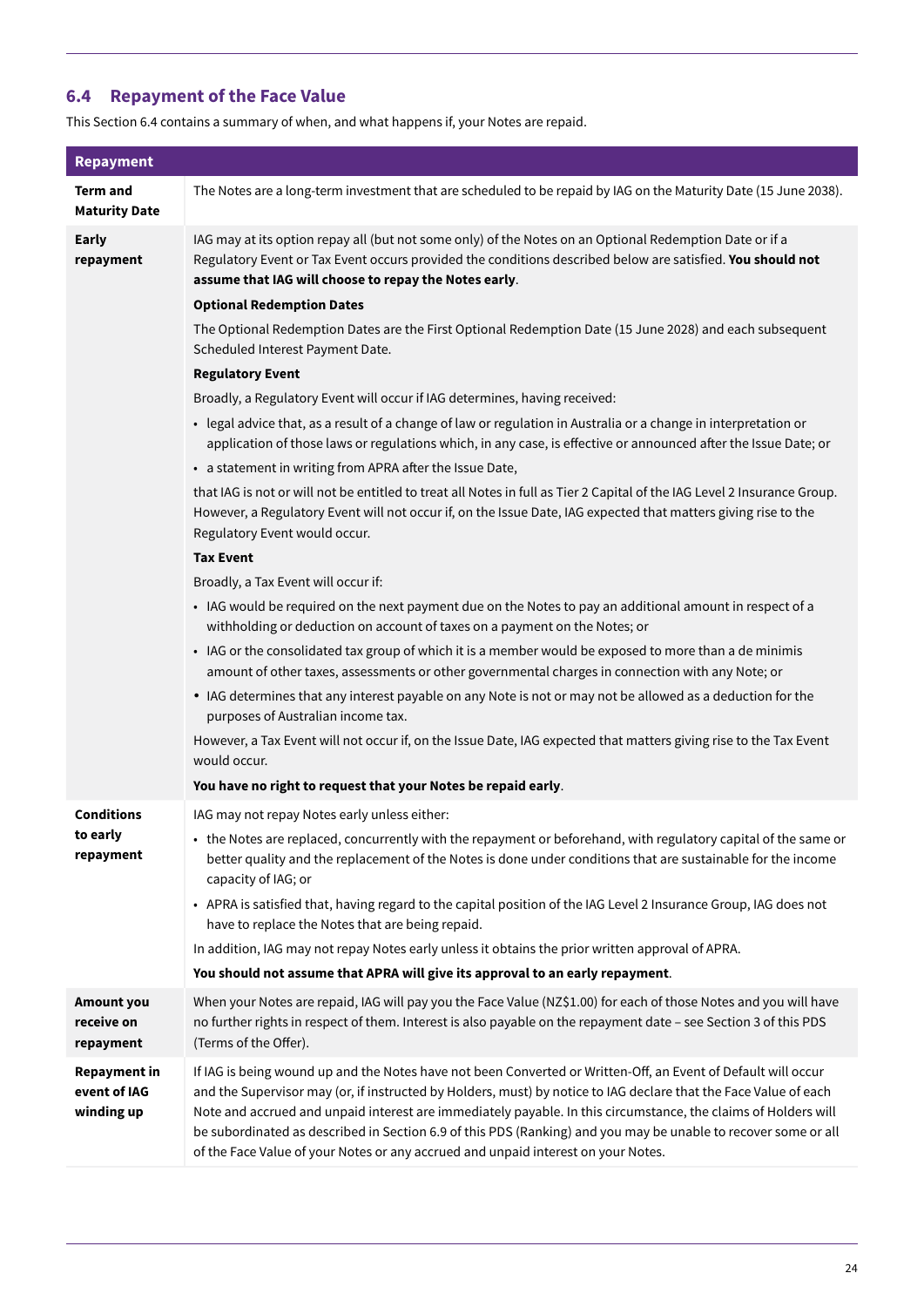### **6.5 Conversion and Write-Off**

This Section 6.5 provides a summary of what happens if your Notes are required to be Converted or Written-Off.

| <b>Conversion or Write-Off</b>                                            |                                                                                                                                                                                                                                                                                                                                                                                                                                                                                                                                                                                                                                                                                                                                                                                                                                                                                                                                                                                                                                                                                                                                                                                                                                                                                                                                                                                                                                                                                                                                                                                                                                                                                                                                                                                                                                                                                                                                                                                                                                                        |
|---------------------------------------------------------------------------|--------------------------------------------------------------------------------------------------------------------------------------------------------------------------------------------------------------------------------------------------------------------------------------------------------------------------------------------------------------------------------------------------------------------------------------------------------------------------------------------------------------------------------------------------------------------------------------------------------------------------------------------------------------------------------------------------------------------------------------------------------------------------------------------------------------------------------------------------------------------------------------------------------------------------------------------------------------------------------------------------------------------------------------------------------------------------------------------------------------------------------------------------------------------------------------------------------------------------------------------------------------------------------------------------------------------------------------------------------------------------------------------------------------------------------------------------------------------------------------------------------------------------------------------------------------------------------------------------------------------------------------------------------------------------------------------------------------------------------------------------------------------------------------------------------------------------------------------------------------------------------------------------------------------------------------------------------------------------------------------------------------------------------------------------------|
| Conversion                                                                | If a Non-Viability Trigger Event occurs, some or all of your Notes will be Converted into Ordinary Shares or<br>Written-Off as described below.                                                                                                                                                                                                                                                                                                                                                                                                                                                                                                                                                                                                                                                                                                                                                                                                                                                                                                                                                                                                                                                                                                                                                                                                                                                                                                                                                                                                                                                                                                                                                                                                                                                                                                                                                                                                                                                                                                        |
|                                                                           | If your Notes are Converted, the value of the Ordinary Shares you receive may be significantly less than the<br>aggregate Face Value of those Notes.                                                                                                                                                                                                                                                                                                                                                                                                                                                                                                                                                                                                                                                                                                                                                                                                                                                                                                                                                                                                                                                                                                                                                                                                                                                                                                                                                                                                                                                                                                                                                                                                                                                                                                                                                                                                                                                                                                   |
| <b>Non-Viability</b><br><b>Trigger Event</b>                              | A Non-Viability Trigger Event means:<br>• the issuance to IAG of a written determination from APRA that conversion or write-off of regulatory capital<br>instruments is necessary because, without it, APRA considers that IAG would become non-viable; or<br>• a determination by APRA, notified to IAG in writing, that without a public sector injection of capital, or<br>equivalent support, IAG would become non-viable.<br>Whether a Non-Viability Trigger Event will occur is at the discretion of APRA and there are currently no precedents<br>for this. APRA has not provided guidance as to how it would determine non-viability in the specific context of a<br>non-operating holding company of a general insurance group.<br>However, non-viability would be expected to include serious impairment of IAG's financial position and<br>insolvency. It is also possible that the serious impairment of the financial position of one or more of IAG's<br>subsidiaries may impact on IAG's viability.<br>In the context of authorised deposit-taking institutions (such as licenced banks and credit unions), APRA has<br>indicated that it may regard non-viability as occurring well before an institution is at risk of becoming insolvent.<br>In addition, APRA's definition of non-viable may not be confined to solvency or capital measures and APRA's<br>position on these matters may change over time. Non-viability may be significantly impacted by a number<br>of factors, including factors which affect the business, operation and financial condition of IAG. For instance,<br>systemic and non-systemic macroeconomic, environmental and operational factors, domestically or globally,<br>may affect the viability of IAG.<br>APRA may publish further guidance on the parameters used to determine non-viability. However, it is possible<br>that APRA will not provide any further guidance and IAG has no control over whether it will do so.<br>A Non-Viability Trigger Event may occur on more than one occasion. |
| <b>Conversion may</b><br>be of all or only<br>some Notes                  | If a Non-Viability Trigger Event occurs because APRA determines IAG will become non-viable without a public<br>sector injection of capital or equivalent capital support, all Notes must be Converted.<br>However, if a Non-Viability Trigger Event occurs because APRA determines IAG will become non-viable without<br>conversion or write-off of regulatory capital instruments, all Notes must be Converted unless APRA is satisfied<br>that IAG will not become non-viable if only some of the Notes are Converted.                                                                                                                                                                                                                                                                                                                                                                                                                                                                                                                                                                                                                                                                                                                                                                                                                                                                                                                                                                                                                                                                                                                                                                                                                                                                                                                                                                                                                                                                                                                               |
| <b>Ordinary Shares</b><br>may be issued<br>to a nominee<br>instead of you | If any of your Notes are to be Converted, and:<br>• you are not, or IAG believes you may not be, a New Zealand or Australian resident at the time of Conversion; or<br>• you have notified IAG prior to the Trigger Event Date that you do not want to receive Ordinary Shares; or<br>• if IAG does not have all information in relation to you that it requires in order to issue the Ordinary Shares to you,<br>the Ordinary Shares may be issued to a nominee instead of you. If this occurs, the nominee will sell those<br>Ordinary Shares and pay you the proceeds less the sale charges.                                                                                                                                                                                                                                                                                                                                                                                                                                                                                                                                                                                                                                                                                                                                                                                                                                                                                                                                                                                                                                                                                                                                                                                                                                                                                                                                                                                                                                                        |
| Conversion<br>waterfall                                                   | If a Non-Viability Trigger Event occurs and APRA does not require all Notes to be Converted, IAG will first convert<br>all instruments that are Tier 1 Capital of the IAG Level 2 Insurance Group that are capable of being converted into<br>Ordinary Shares or written-off where IAG is non-viable. If the conversion of those instruments is not sufficient to<br>satisfy APRA that IAG will cease to be non-viable, IAG will convert instruments that are Tier 2 Capital of the IAG<br>Level 2 Insurance Group that are capable of being converted into Ordinary Shares or written-off where IAG is<br>non-viable, including the Notes.<br>See Section 7.4 of this PDS (Table of capital instruments) for a description of other Tier 2 Capital and Additional<br>Tier 1 Capital instruments of the IAG Level 2 Insurance Group. IAG gives no assurances that the instruments<br>described in that section will remain on issue or that IAG will issue any other instruments which will be available<br>to absorb losses if IAG becomes non-viable.                                                                                                                                                                                                                                                                                                                                                                                                                                                                                                                                                                                                                                                                                                                                                                                                                                                                                                                                                                                                |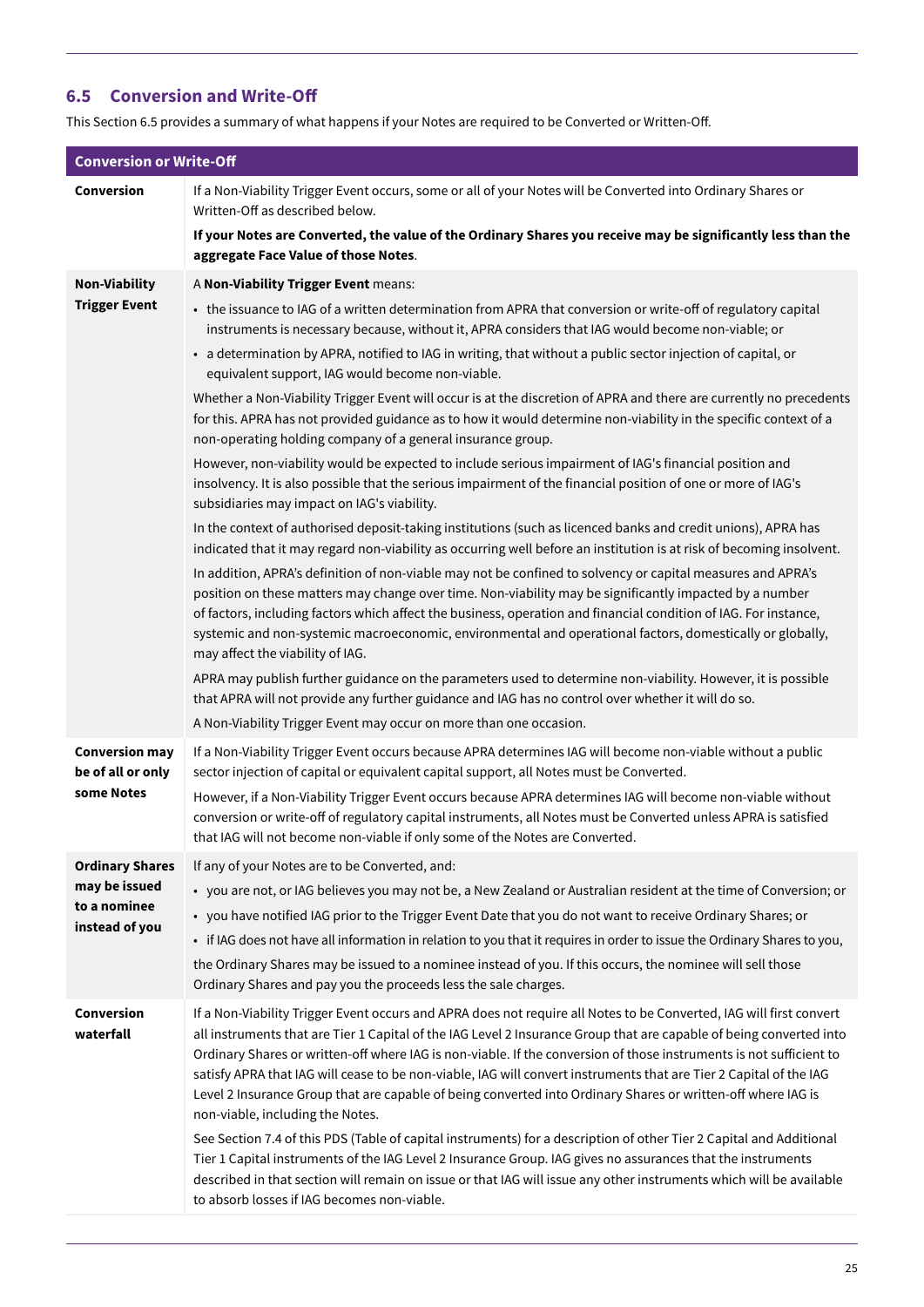#### **Conversion or Write-Off**

**Notes will be Written-Off if Conversion does not occur** If Conversion is required and your Notes are not Converted into Ordinary Shares for any reason, those Notes will be Written-Off. **This means you will receive nothing further in relation to those Notes, your rights under them will be cancelled and you will lose all of your investment in them**. You will not receive any compensation, and you have no right to take action against IAG if any of your Notes are Written-Off. Notes may be Written-Off because matters outside IAG's control could frustrate the Conversion process and mean that Conversion does not occur when required. For instance, Conversion may not occur if IAG is insolvent and the relevant insolvency practitioner does not, or is not able to, take any of the steps that are required in order for Ordinary Shares to be issued. There may also be restrictions on who is able to hold Ordinary Shares – see Section 6.7 of this PDS (Receipt of Ordinary Shares on Conversion).

### **6.6 Conversion formula**

This Section 6.6 summarises how the number of Ordinary Shares you will receive on Conversion is calculated. It contains a summary of the formula used to determine how many Ordinary Shares you will receive on Conversion (see "Base Conversion Number" and "Maximum Conversion Number" below). The number of Ordinary Shares that will be issued to you on Conversion will be affected by the Ordinary Share price and the NZ\$/A\$ exchange rate at the time of Conversion. Following Conversion, there is no certainty as to the future value of the Ordinary Shares.

| <b>Conversion formula</b>               |                                                                                                                                                                                                                                                                                                                                                                                          |  |  |  |  |  |
|-----------------------------------------|------------------------------------------------------------------------------------------------------------------------------------------------------------------------------------------------------------------------------------------------------------------------------------------------------------------------------------------------------------------------------------------|--|--|--|--|--|
| <b>Base Conversion</b><br><b>Number</b> | The number of Ordinary Shares that will be issued to you for each Note you hold that is Converted on the Trigger<br>Event Date will be equal to the Base Conversion Number, unless the Maximum Conversion Number is less than<br>the Base Conversion Number (see "Maximum Conversion Number" below).                                                                                     |  |  |  |  |  |
|                                         | The Base Conversion Number is calculated on a per Note basis in accordance with the following formula:                                                                                                                                                                                                                                                                                   |  |  |  |  |  |
|                                         | Face Value<br><b>Base Conversion Number =</b><br>99% x VWAP                                                                                                                                                                                                                                                                                                                              |  |  |  |  |  |
|                                         | where VWAP broadly is the NZ dollar equivalent of the average of the daily volume weighted average sale prices<br>of Ordinary Shares sold on ASX. To determine VWAP:                                                                                                                                                                                                                     |  |  |  |  |  |
|                                         | - the exchange rate used to calculate the NZ dollar equivalent is the spot exchange rate between A\$ and NZ\$<br>in the Sydney foreign exchange market quoted by any leading bank selected by IAG on the Trigger Event<br>Date; and                                                                                                                                                      |  |  |  |  |  |
|                                         | - VWAP is calculated during the period (VWAP Period) of 5 Business Days immediately preceding (but not<br>including) the Trigger Event Date on which the Ordinary Shares were traded on ASX.                                                                                                                                                                                             |  |  |  |  |  |
|                                         | Multiplying VWAP by 99% results in a 1% discount to the price of Ordinary Shares which is intended to assist you<br>in covering the potential transactional costs of selling the Ordinary Shares issued to you on Conversion.                                                                                                                                                            |  |  |  |  |  |
|                                         | The formula above is designed to operate so that, if VWAP has not fallen to below a level where the Maximum<br>Conversion Number applies, you will receive approximately NZ\$1.01 worth of Ordinary Shares for each of your<br>Notes that is Converted. However, you may receive less than NZ\$1.01 worth of Ordinary Shares for each of those<br>Notes when they are Converted because: |  |  |  |  |  |
|                                         | • VWAP during the VWAP Period may differ from the NZ dollar equivalent of the Ordinary Share price on the<br>Trigger Event Date; and                                                                                                                                                                                                                                                     |  |  |  |  |  |
|                                         | • the number of Ordinary Shares you will receive for each of those Notes will be capped at the Maximum<br>Conversion Number. If VWAP has fallen significantly, the Maximum Conversion Number could be significantly<br>lower than the Base Conversion Number, as described below.                                                                                                        |  |  |  |  |  |
|                                         | In addition, if the total number of Ordinary Shares to be issued to you includes a fraction of an Ordinary Share,<br>that fraction will be disregarded.                                                                                                                                                                                                                                  |  |  |  |  |  |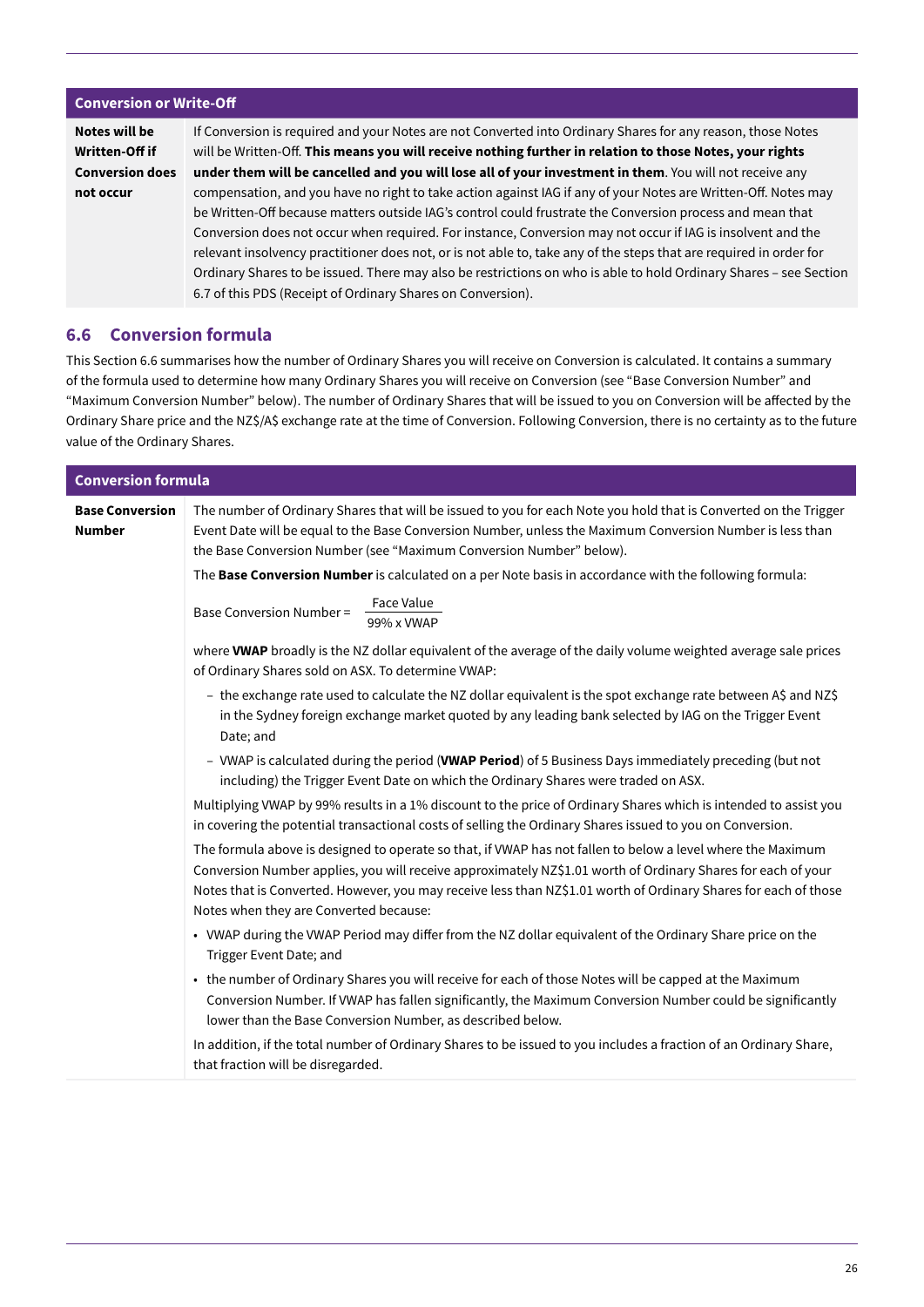| <b>Conversion formula</b>                                          |                                                                                                                                                                                                                                                                                                                                                                                                                                                    |
|--------------------------------------------------------------------|----------------------------------------------------------------------------------------------------------------------------------------------------------------------------------------------------------------------------------------------------------------------------------------------------------------------------------------------------------------------------------------------------------------------------------------------------|
| <b>Maximum</b><br>Conversion<br><b>Number</b>                      | The number of Ordinary Shares you receive on Conversion will not in any circumstances exceed the Maximum<br>Conversion Number multiplied by the number of Notes you hold. This means that if the Maximum Conversion<br>Number is less than the Base Conversion Number, the number of Ordinary Shares issued for each Note that is<br>Converted on the Trigger Event Date will be limited to the Maximum Conversion Number.                         |
|                                                                    | The Maximum Conversion Number will apply if VWAP has fallen by approximately 80% or more from Issue<br>Date VWAP.                                                                                                                                                                                                                                                                                                                                  |
|                                                                    | VWAP could fall due to a decrease in the market price of Ordinary Shares, or changes in the NZ\$/A\$ exchange<br>rate, or both.                                                                                                                                                                                                                                                                                                                    |
|                                                                    | The Maximum Conversion Number is calculated on a per Note basis in accordance with the following formula:                                                                                                                                                                                                                                                                                                                                          |
|                                                                    | <b>Face Value</b><br>Maximum Conversion Number = -<br>Issue Date VWAP x 0.2 <sup>5</sup>                                                                                                                                                                                                                                                                                                                                                           |
|                                                                    | where Issue Date VWAP broadly is VWAP during the period of 20 Business Days on which trading in Ordinary<br>Shares took place on ASX immediately preceding (but not including) the Issue Date. To determine Issue Date<br>VWAP, the exchange rate used to calculate the NZ dollar equivalent is the spot exchange rate between A\$ and<br>NZ\$ in the Sydney foreign exchange market quoted by any leading bank selected by IAG on the Issue Date. |
|                                                                    | If the Maximum Conversion Number caps the number of Ordinary Shares issued to you, you may receive<br>significantly less than NZ\$1.01 worth of Ordinary Shares for each of your Notes that is Converted and you<br>may lose a significant amount of the money you invested as a consequence.                                                                                                                                                      |
|                                                                    | It is likely that the Maximum Conversion Number will apply if a Non-Viability Trigger Event has occurred.                                                                                                                                                                                                                                                                                                                                          |
| <b>Adjustments to</b><br><b>VWAP and Issue</b><br><b>Date VWAP</b> | VWAP, and consequently the Base Conversion Number, may be adjusted to reflect a division, consolidation<br>or reclassification of Ordinary Shares and any dividend, distribution or entitlement (which is reflected in the<br>quotation price) as set out in the Conditions.                                                                                                                                                                       |
|                                                                    | Issue Date VWAP, and consequently the Maximum Conversion Number, may be adjusted to reflect a division,<br>consolidation or reclassification of Ordinary Shares and pro rata bonus issues as set out in the Conditions.                                                                                                                                                                                                                            |
|                                                                    | These adjustments are intended to preserve your rights on Conversion if these events occur. However, there are<br>no adjustments for other transactions, including rights issues, which may affect the capital of IAG.                                                                                                                                                                                                                             |

### **6.7 Receipt of Ordinary Shares on Conversion**

The Ordinary Shares that will be issued to you if your Notes are Converted are the same class as IAG's ordinary shares that, as at the date of this PDS, are quoted on ASX.

This Section 6.7 summarises the key rights attaching to the Ordinary Shares. It is not intended to be an exhaustive summary of the rights and obligations of Shareholders. The rights and liabilities attaching to the Ordinary Shares are set out in IAG's constitution and are also regulated by the Corporations Act, ASX Listing Rules and the general law. Investors who wish to inspect IAG's constitution may obtain a copy as described in Section 14 of this PDS (Where you can find more information).

### **Rights and liabilities attaching to Ordinary Shares**

| <b>Dividend</b> | Payment of dividends on shares, including the Ordinary Shares, is subject to IAG's directors determining a                                                                                                                                                                                                                                                                                                                            |
|-----------------|---------------------------------------------------------------------------------------------------------------------------------------------------------------------------------------------------------------------------------------------------------------------------------------------------------------------------------------------------------------------------------------------------------------------------------------|
| entitlement     | dividend is payable. Directors may only determine a dividend if, at that time, IAG complies with APRA's then<br>applicable prudential standards and its assets exceed its liabilities by an amount sufficient for payment of the<br>dividend; that payment is fair and reasonable to Shareholders; and payment of the dividend does not materially<br>prejudice IAG's ability to pay its creditors.                                   |
|                 | Subject to the rights of any other persons entitled to shares with special dividend rights, and subject to the<br>terms of any issue of shares to the contrary, all fully paid shares on which any dividend is declared or paid are<br>entitled to participate in the dividend in proportion to the number of shares held, and partly paid shares are<br>entitled to participate pro rata according to the amount paid on the shares. |

5 This is a requirement of APRA designed to limit the number of Ordinary Shares that would be issued if a Non-Viability Trigger Event occurs. Multiplying Issue Date VWAP by 0.2 gives a NZ dollar amount that equals 20% of Issue Date VWAP.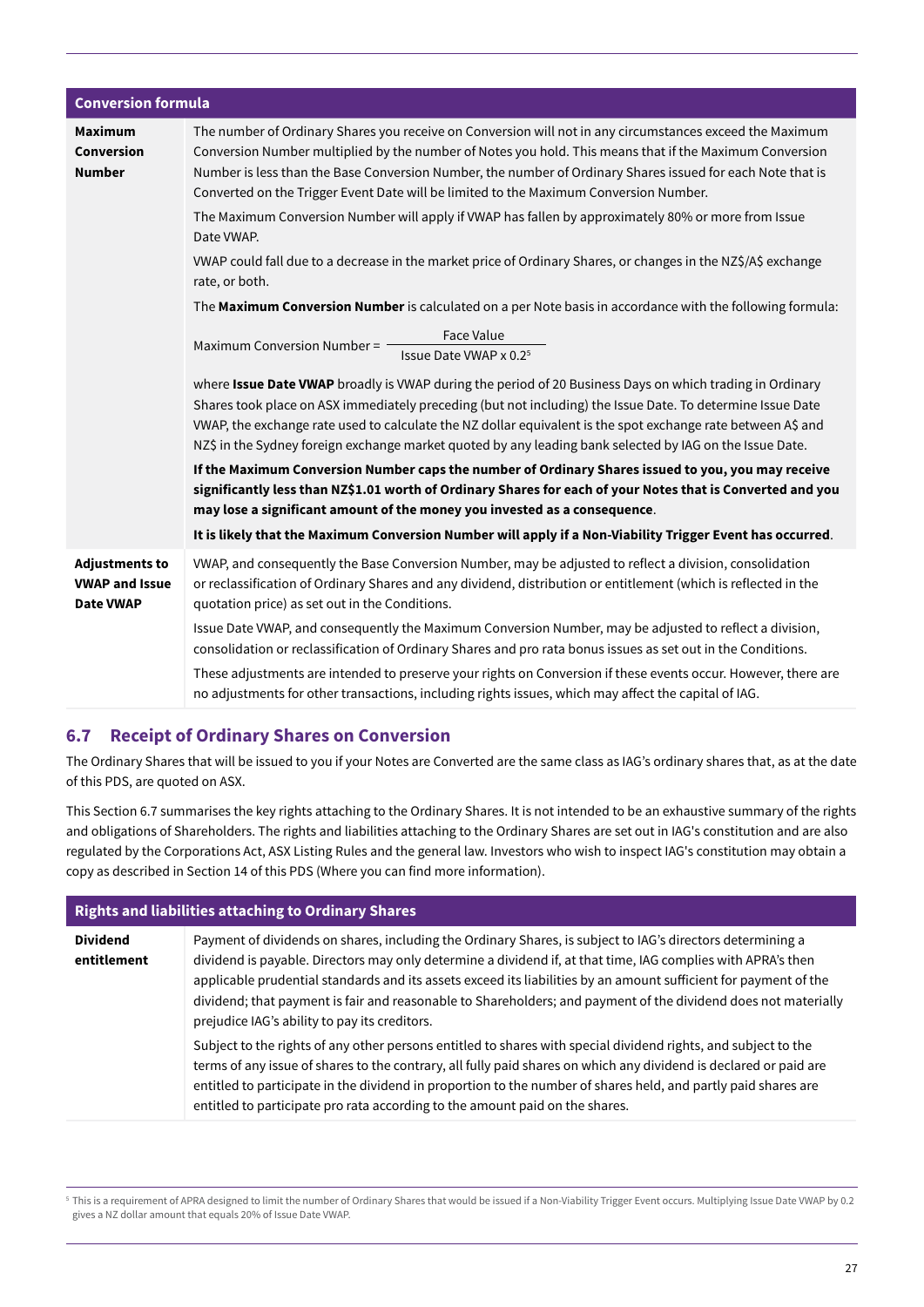| <b>Rights and liabilities attaching to Ordinary Shares</b> |                                                                                                                                                                                                                                                                                                                                                                                                                                                                                                                                                                                                                                                                                                                                                                       |  |  |  |
|------------------------------------------------------------|-----------------------------------------------------------------------------------------------------------------------------------------------------------------------------------------------------------------------------------------------------------------------------------------------------------------------------------------------------------------------------------------------------------------------------------------------------------------------------------------------------------------------------------------------------------------------------------------------------------------------------------------------------------------------------------------------------------------------------------------------------------------------|--|--|--|
| <b>Voting rights</b>                                       | At any general meeting of IAG, every Shareholder has one vote on a show of hands and one vote for each fully<br>paid Ordinary Share (with adjusted voting rights for partly paid Ordinary Shares) on a poll.                                                                                                                                                                                                                                                                                                                                                                                                                                                                                                                                                          |  |  |  |
| <b>Transfer of</b><br><b>Ordinary Shares</b>               | While the Ordinary Shares are quoted on ASX, Shareholders will generally be able to sell or transfer shares<br>without restriction. This is subject to the limitations on shareholdings in the Financial Sector (Shareholdings) Act<br>1998 (Cth), the Corporations Act, the ASX Listing Rules and the directors' ability to decline to register a transfer in<br>certain limited circumstances.                                                                                                                                                                                                                                                                                                                                                                      |  |  |  |
|                                                            | The Financial Sector (Shareholdings) Act 1998 (Cth) restricts ownership by people (together with their<br>associates) of insurance companies and authorised insurance holding companies, such as IAG, to a 20% stake.<br>A shareholder may apply to the Australian Treasurer to extend their ownership beyond 20%, but approval will<br>not be granted unless the Australian Treasurer is satisfied that a holding by that shareholder of greater than 20%<br>is in the national interest.                                                                                                                                                                                                                                                                            |  |  |  |
|                                                            | Mergers, acquisitions and divestments of Australian public companies listed on ASX (such as IAG) are regulated<br>by detailed and comprehensive legislation and the rules and regulations of ASX. These provisions include<br>restrictions on the acquisition and sale of relevant interests in certain shares in an Australian listed company<br>under the Corporations Act and a requirement that acquisitions of certain interests in Australian listed<br>companies by foreign interests are subject to review and approval by the Australian Treasurer. In addition,<br>Australian competition law also regulates acquisitions which would have the effect, or be likely to have the<br>effect, of substantially lessening competition in a market in Australia. |  |  |  |
|                                                            | You should take care to ensure that by acquiring any Notes (taking into account any Ordinary Shares into which<br>they may Convert), you do not breach any applicable restrictions on ownership.                                                                                                                                                                                                                                                                                                                                                                                                                                                                                                                                                                      |  |  |  |
| <b>Winding Up</b>                                          | Shareholders are entitled to share in any surplus assets on a winding up of IAG in proportion to the amount of<br>capital paid up on their Ordinary Shares (all Ordinary Shares issued on Conversion will be fully paid up). IAG's<br>constitution also gives Shareholders the right to approve by special resolution various alternative ways in which<br>surplus assets may be dealt with by a liquidator.                                                                                                                                                                                                                                                                                                                                                          |  |  |  |

### **6.8 Events of Default**

The Conditions have very limited Events of Default and your rights are limited if an Event of Default occurs, as described below. In particular, proceedings cannot be brought to recover unpaid amounts on the Notes if IAG is not Solvent or would not be Solvent after making the payment.

| <b>Events of Default</b>                                                                                                                                                                                                                 | <b>Consequences</b>                                                                                                                                                                                                                                                                                                                                                                                                                       |  |  |
|------------------------------------------------------------------------------------------------------------------------------------------------------------------------------------------------------------------------------------------|-------------------------------------------------------------------------------------------------------------------------------------------------------------------------------------------------------------------------------------------------------------------------------------------------------------------------------------------------------------------------------------------------------------------------------------------|--|--|
| <b>Payment default</b>                                                                                                                                                                                                                   |                                                                                                                                                                                                                                                                                                                                                                                                                                           |  |  |
| A payment default will occur if:<br>• IAG does not pay any Face Value due in respect of the Notes<br>within 7 days of its due date; or<br>• IAG does not pay any interest due in respect of the Notes<br>within 30 days of its due date. | If a payment default occurs, the Supervisor may (or, if instructed<br>by Holders, must) bring proceedings:<br>• to recover any amount then due and payable but unpaid on<br>your Notes (as long as IAG is able to make the payment and<br>remain Solvent);<br>• to obtain an order for specific performance of any other                                                                                                                  |  |  |
| To the extent that interest payable on the Notes on a Scheduled<br>Interest Payment Date is deferred by IAG because an Interest<br>Deferral Condition exists, the amount is not due and payable and<br>a payment default cannot occur.   | obligation in respect of your Notes; and/or<br>$\cdot$ for the winding up of IAG.<br>Holders may instruct the Supervisor if Holders of at least one-<br>quarter of the nominal amount of Notes outstanding give the<br>instruction in writing, or if Holders resolve to do so by special<br>resolution.<br>The outcome of any proceedings brought before a court may be<br>uncertain, and the remedies sought following a payment default |  |  |
|                                                                                                                                                                                                                                          | by IAG may not be granted by a court.                                                                                                                                                                                                                                                                                                                                                                                                     |  |  |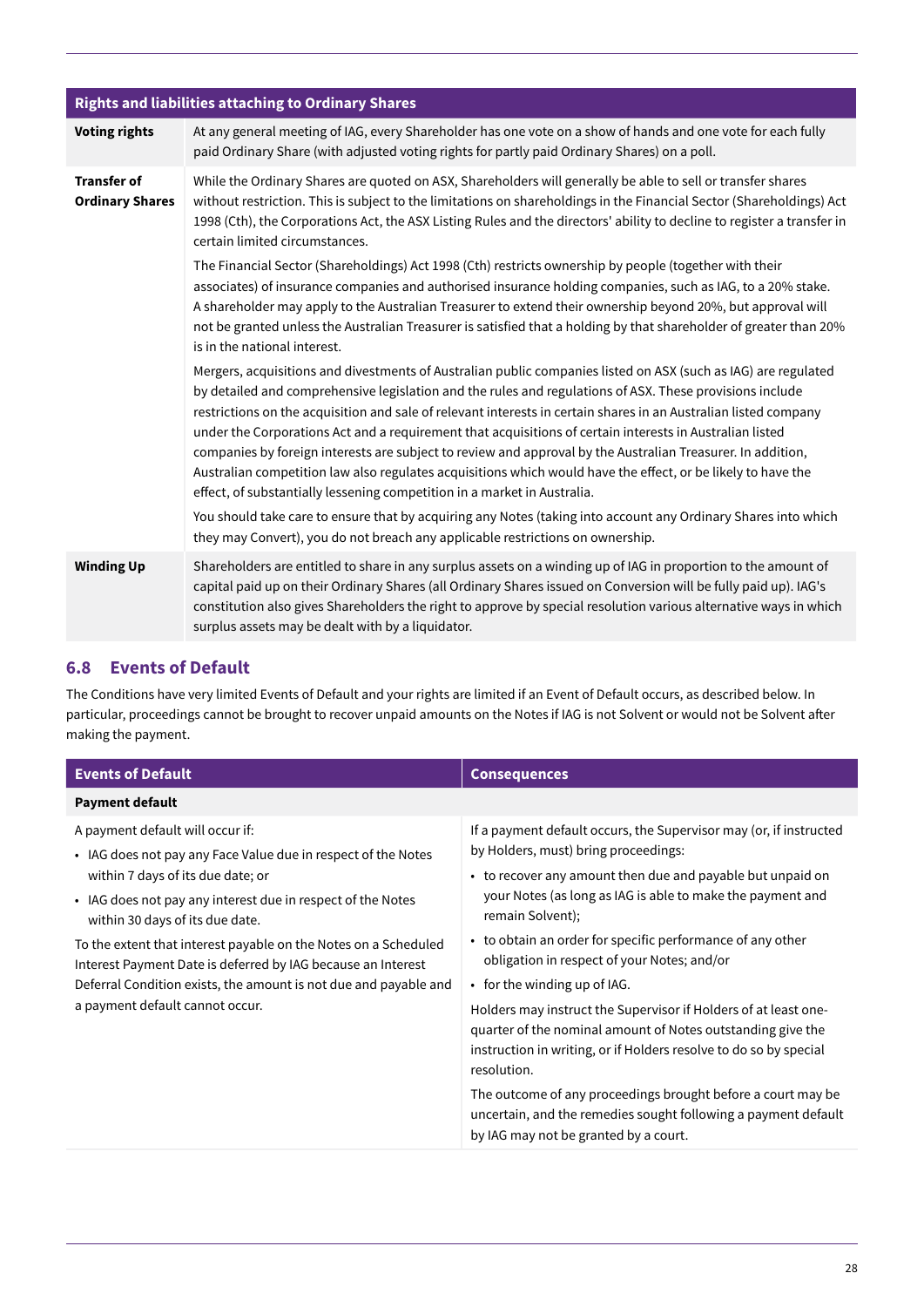| <b>Events of Default</b>                                                                                                                                                                                                                                                                                         | <b>Consequences</b>                                                                                                                                                                                                                                                                                                                                                                                                                                                                      |  |  |
|------------------------------------------------------------------------------------------------------------------------------------------------------------------------------------------------------------------------------------------------------------------------------------------------------------------|------------------------------------------------------------------------------------------------------------------------------------------------------------------------------------------------------------------------------------------------------------------------------------------------------------------------------------------------------------------------------------------------------------------------------------------------------------------------------------------|--|--|
| Winding up                                                                                                                                                                                                                                                                                                       |                                                                                                                                                                                                                                                                                                                                                                                                                                                                                          |  |  |
| Subject to certain exceptions, a winding up default will occur<br>if a final court order is made or a final and effective resolution<br>is passed by Shareholders or members for the winding up,<br>dissolution or liquidation of IAG that is not successfully appealed<br>or permanently stayed within 30 days. | In addition to the consequences listed above, in the case of<br>a winding up default, the Supervisor may (or, if instructed by<br>Holders, must) by notice to IAG declare that the Face Value and<br>accrued but unpaid interest on the Notes is due and payable.<br>In this circumstance, your claim as a Holder will be subordinated as<br>described in Section 6.9 of this PDS (Ranking), and it is unlikely that<br>you will receive payment of the full amount owing on your Notes. |  |  |

### **6.9 Ranking**

The Notes constitute unsecured subordinated obligations of IAG. Accordingly, on a winding up of IAG (if your Notes have not been Converted or Written-Off), there is a risk that you may lose some or all of the money you invested in the Notes. This is because if there are insufficient assets to satisfy creditors of IAG whose claims rank ahead of the Notes, you will not be repaid any Face Value and you will not receive any interest payments due and unpaid at that time.

If there are sufficient assets to satisfy creditors of IAG whose claims rank ahead of the Notes, there is still a risk that you may not be repaid all of the Face Value of your Notes as there may be insufficient assets to satisfy IAG's obligation to repay the Face Value and other equal ranking obligations.

The following diagram shows how IAG's liabilities, including the Notes and other capital instruments issued by IAG, rank in a winding up of IAG. The diagram does not describe every type of liability or security that IAG may have over the term of the Notes.

|                          | Ranking in a<br>winding up of IAG                                                                                               | <b>Type of obligation</b>                                                                          | <b>Examples of</b><br>obligations/securities                                                                                                                                | <b>Amount of existing</b><br>liabilities and<br>equity of IAG<br>(A\$ million) |
|--------------------------|---------------------------------------------------------------------------------------------------------------------------------|----------------------------------------------------------------------------------------------------|-----------------------------------------------------------------------------------------------------------------------------------------------------------------------------|--------------------------------------------------------------------------------|
| <b>Higher</b><br>ranking | <b>Liabilities</b><br>that rank in                                                                                              | Secured debt and<br>liabilities preferred by law                                                   | Senior ranking secured obligations and<br>liabilities mandatorily preferred by law                                                                                          | 0                                                                              |
|                          | priority to the<br><b>Notes</b><br><b>Liabilities</b><br>that rank<br>equally with the<br><b>Notes (including</b><br>the Notes) | Unsubordinated<br>unsecured debt                                                                   | Borrowings from related bodies corporate<br>and other liabilities                                                                                                           | 1,555                                                                          |
|                          |                                                                                                                                 | Subordinated unsecured<br>debt that converts or is<br>written off at the point of<br>non-viability | <b>The Notes</b><br>Other Tier 2 Capital instruments issued or<br>guaranteed by IAG on or after 1 January<br>$2013*$                                                        | 377<br>1,246                                                                   |
|                          | <b>Liabilities</b><br>that rank<br>below the Notes<br>and preferred<br>equity                                                   | Perpetual capital notes,<br>preference shares and<br>other equally ranked<br>instruments           | Additional Tier 1 Capital instruments (such<br>as perpetual subordinated notes and<br>convertible preference shares) and other<br>obligations ranking senior only to equity | 404                                                                            |
| Lower<br>ranking         | <b>Equity</b>                                                                                                                   | Equity (other than<br>preferred equity)                                                            | Ordinary Shares, reserves and retained<br>earnings                                                                                                                          | 9,733                                                                          |

\* The indicative amount of liabilities that rank equally with the Notes includes A\$4 million of capitalised borrowing costs.

The actual amounts of liabilities and equity of IAG at the point of its winding up will be different to the indicative amount set out in the diagram above.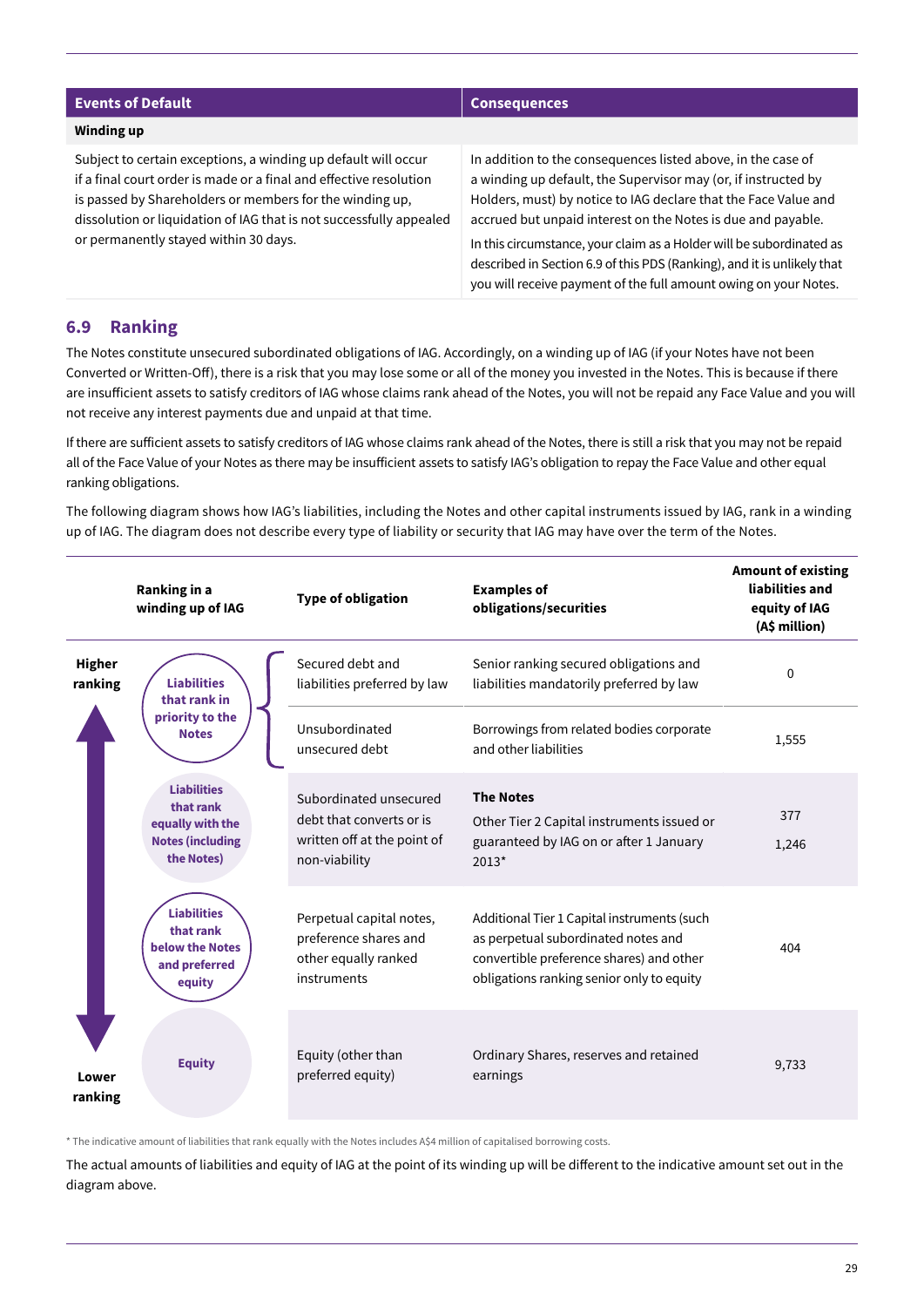### **Basis of preparation of table**

Amounts in the table above are based on the Group's unaudited interim financial statements for the half year ended on 31 December 2021, adjusted as described below. Amounts in the table above assume NZ\$400 million of Notes are issued under the Offer and a total of NZ\$350 million of the 2016 Notes are either bought back (and cancelled) by IAG under the reinvestment option that is available under the Offer or redeemed (and cancelled) on the June 2022 optional redemption date for the 2016 Notes. This has increased the liabilities that rank equally with the Notes stated in the interim financial statements prepared as at 31 December 2021 by NZ\$50 million (A\$47 million (applying an exchange rate of NZ\$1 to A\$0.9417)).

IAG has received approval from APRA to repurchase all outstanding 2016 Notes participating in the re-investment option. IAG expects to redeem (and cancel) the residual 2016 Notes, subject to regulatory requirements, on the June 2022 optional redemption date for the 2016 Notes.

### **No restrictions on creating further liabilities**

There are no restrictions on the Group creating further liabilities that rank equally with, or in priority to, the Notes in a winding up of IAG after the Notes have been issued.

The Group could therefore, at any time after the Issue Date, create further liabilities that rank equally with or in priority to the Notes. These liabilities could, for example, be other Tier 2 Capital instruments issued by IAG.

### **Ranking following Conversion**

If you become a Shareholder following the Conversion of your Notes, in a winding up of IAG your Ordinary Shares will rank equally with other Ordinary Shares on issue and behind claims of holders of all other securities and debts of IAG.

Shareholders are entitled to share in

surplus assets on a winding up (if any) in proportion to the amount of capital paid up (all Ordinary Shares issued on Conversion will be fully paid up). IAG's constitution also gives Shareholders the right to approve by special resolution various alternative ways in which surplus assets may be dealt with by a liquidator.

The number of Ordinary Shares you will receive on Conversion is determined by the conversion formula in the Conditions and is limited to the Maximum Conversion Number. The Maximum Conversion Number could be less than the maximum conversion number applicable to other regulatory capital instruments issued by IAG, including securities ranking equally with or junior to the Notes.

### **Ranking on Write-Off**

You will have no claim in the winding up of IAG if all of your Notes are Written-Off. If your Notes are Written-Off, you will lose all of your investment in them.

### **6.10 Amendments to the Trust Deed**

IAG and the Supervisor are able to amend the Trust Deed without the approval of Holders if IAG and the Supervisor are satisfied that the amendment does not have a material adverse effect on the Holders. The Trust Deed may also be amended if the amendment is approved by a special resolution of Holders. Amendments which may in any way affect the regulatory capital treatment of the Notes cannot be made without APRA's prior approval. Amendments made in accordance with the Trust Deed are binding on you even if you did not agree to them.

### **6.11 Other relevant information about the Trust Deed**

The Trust Deed also contains a number of standard provisions, including relating to:

- the role of the Supervisor and the powers and duties of the Supervisor;
- the process for replacement of the Supervisor; and
- the right of the Supervisor to be indemnified.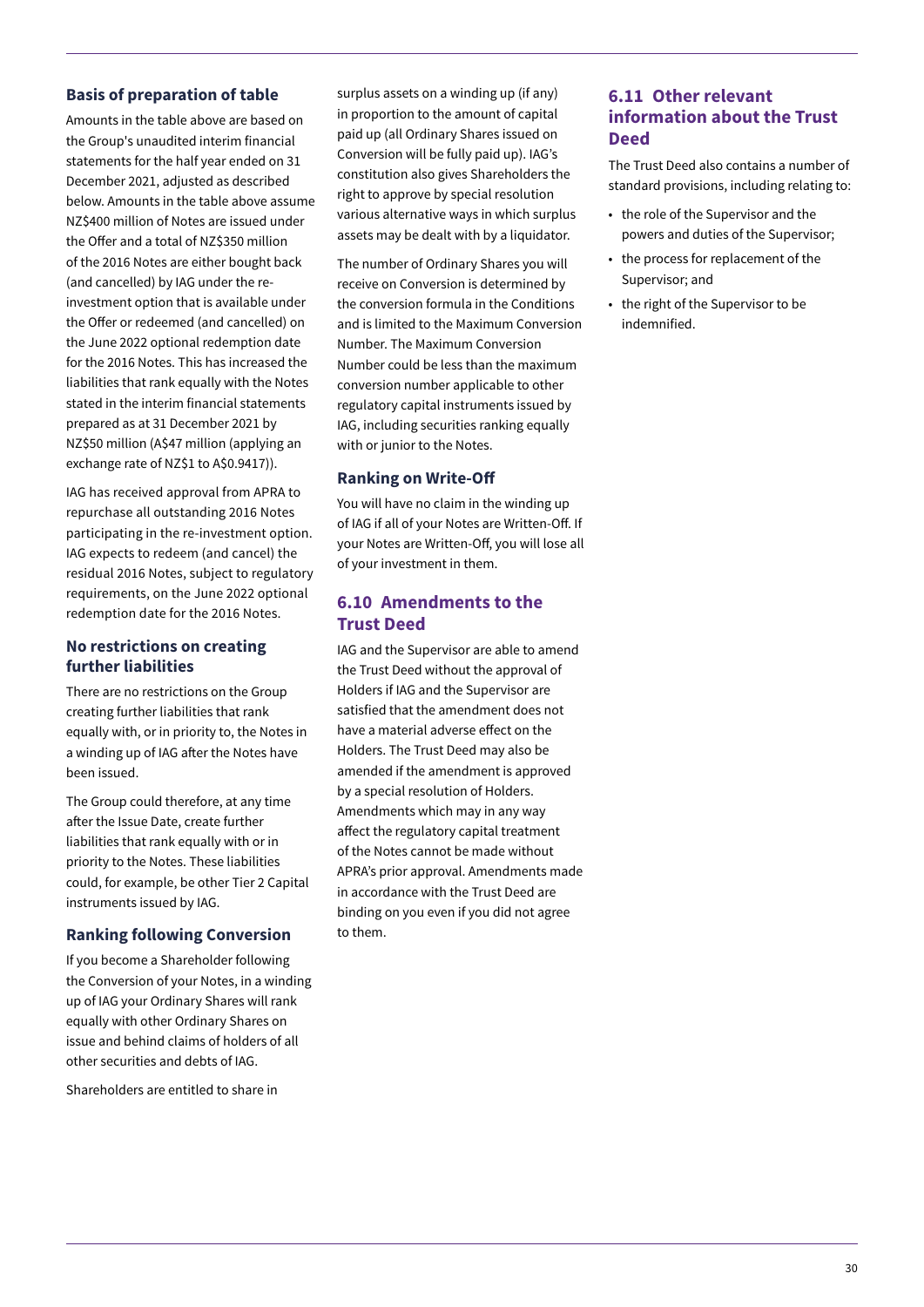<span id="page-34-0"></span>

### Group's financial information.

### **7.1 Selected financial information**

This table provides selected financial information about the Group. Full financial statements are available on the offer register at **www.disclose-register. companiesoffice.govt.nz**.

The Group's financial performance and position is critical to IAG's ability to meet its obligations, including those owed to you. If you do not understand this sort of financial information, you can seek professional advice.

The law normally requires the financial information to be determined or prepared in accordance with New Zealand generally accepted accounting practice. In this case, the financial information is determined or prepared in accordance with Australian equivalents to International Financial Reporting Standards. This is allowed under the Financial Markets Conduct (Disclosure Using Overseas GAAP) Exemption Notice 2021.

The Notes are not guaranteed by any member of the Group. However, the Group's financial position and performance is relevant to the repayment of the Notes. This is because the ability of IAG, as a non-operating holding company, to repay the Notes is dependent on the financial performance of the Group as a whole.

All amounts in this Section 7 are in Australian dollars.

Except as described below, the financial information in this Section 7 has been taken from the Group's audited annual financial statements and unaudited interim financial statements. Where financial information set out in this Section 7 has been taken from interim financial statements, those interim financial statements have been reviewed, but not audited, by the Group's external auditor.

All references in this Section 7 starting with "1H" refer to the 6 months ended 31 December, being the first half of IAG's financial year. For example, "1H22" refers to the 6 months ended 31 December 2021. All references starting with "FY" refer to the financial year ended 30 June. For example "FY21" refers to the financial year ended 30 June 2021.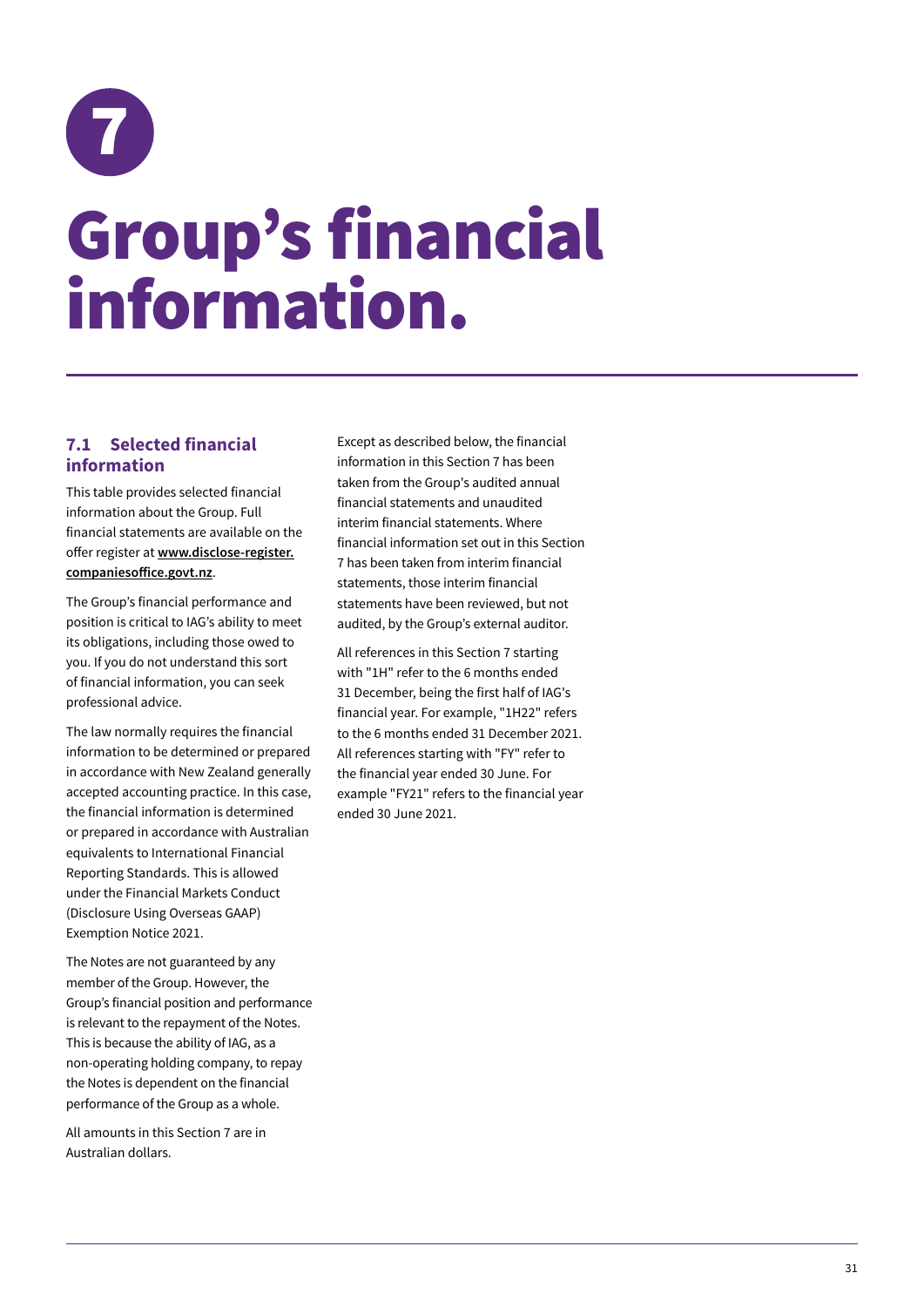The financial information set out in the table below shows the financial position of the Group:

| Selected financial information and ratios for the Group (All amounts are shown in A\$ million) |                                      |        |                    |                    |                    |
|------------------------------------------------------------------------------------------------|--------------------------------------|--------|--------------------|--------------------|--------------------|
|                                                                                                | <b>Interim financial information</b> |        | <b>As reported</b> | <b>As reported</b> | <b>As reported</b> |
|                                                                                                | 1H22                                 | 1H21   | <b>FY21</b>        | <b>FY20</b>        | <b>FY19</b>        |
| Gross written premium (GWP)                                                                    | 6,570                                | 6,159  | 12,545             | 11,985             | 12,005             |
| Revenues (gross earned premium or GEP)                                                         | 6,515                                | 6,161  | 12,288             | 12,014             | 11,942             |
| <b>EBITDA</b>                                                                                  | 389                                  | (429)  | (41)               | 824                | 1,596              |
| Net profit after tax                                                                           | 202                                  | (359)  | (264)              | 498                | 969                |
| Net cash flows from operating activities                                                       | 412                                  | 800    | 1,610              | 381                | 589                |
| Cash and cash equivalents                                                                      | 1,292                                | 1,930  | 2,029              | 2,322              | 1,698              |
| Total assets                                                                                   | 33,848                               | 32,360 | 33,449             | 29,694             | 29,286             |
| <b>Total debt</b>                                                                              | 2,577                                | 2,572  | 2,572              | 2,181              | 2,080              |
| <b>Total liabilities</b>                                                                       | 27,367                               | 25,688 | 26,893             | 23,340             | 22,576             |
| Equity                                                                                         | 6,481                                | 6,672  | 6,556              | 6,354              | 6,710              |
| Debt/EBITDA                                                                                    |                                      |        | (62.7)x            | 2.6x               | 1.3x               |

*Debt/EBITDA is an indicator of the degree to which an entity has borrowed against earnings. The higher the number, the greater the risk that the entity will not be able to pay off its debts.*

| Interest expense        |      | ے 4     | 89        | 92<br>ັ້ | 94    |
|-------------------------|------|---------|-----------|----------|-------|
| EBITDA/interest expense | 8.3x | (10.2)x | $(0.5)$ x | 9.0x     | 17.0x |

*EBITDA/interest expense is a measure of the ability of an entity to pay interest on borrowings. The lower the number, the greater the risk that the entity will not be able to pay interest.* 

EBITDA means net profit after tax plus interest, tax, depreciation, and amortisation as each of those items is determined in accordance with Australian GAAP*.*

The financial information set out in the table below shows the financial position of IAG:

| Selected financial information for IAG (All amounts are shown in A\$ million) |                                      |          |                    |                    |                    |
|-------------------------------------------------------------------------------|--------------------------------------|----------|--------------------|--------------------|--------------------|
|                                                                               | <b>Interim financial information</b> |          | <b>As reported</b> | <b>As reported</b> | <b>As reported</b> |
|                                                                               | 1H22                                 | 1H21     | <b>FY21</b>        | <b>FY20</b>        | <b>FY19</b>        |
| Receivables from/loans to related<br>bodies corporate*                        | 359                                  | 612      | 536                | 189                | 288                |
| Current tax assets*                                                           | 65                                   | 238      | $\qquad \qquad -$  | 212                | 94                 |
| Investment in controlled entities,<br>associates and joint ventures*          | 12,311                               | 12,013   | 12,052             | 10,817             | 10,007             |
| Other*                                                                        | 533                                  | 427      | 678                | 46                 | 52                 |
| <b>Total assets</b>                                                           | 13,268                               | 13,290   | 13,266             | 11,264             | 10,441             |
| <b>Total tangible assets</b>                                                  | 13,268                               | 13,290   | 13,266             | 11,264             | 10,441             |
| Payable to/borrowings from related<br>bodies corporate*                       | (1, 503)                             | (1, 177) | (1, 339)           | (618)              | (496)              |
| Current tax liabilities*                                                      | $\overline{\phantom{a}}$             |          | (24)               |                    |                    |
| Interest bearing liabilities*                                                 | (1,980)                              | (1,973)  | (1, 974)           | (1,524)            | (1,527)            |
| Other*                                                                        | (52)                                 | (26)     | (103)              | (37)               | (24)               |
| <b>Total liabilities</b>                                                      | (3, 535)                             | (3, 176) | (3, 440)           | (2, 179)           | (2,047)            |
| <b>Total net tangible assets</b>                                              | 9,733                                | 10,114   | 9,826              | 9,085              | 8,394              |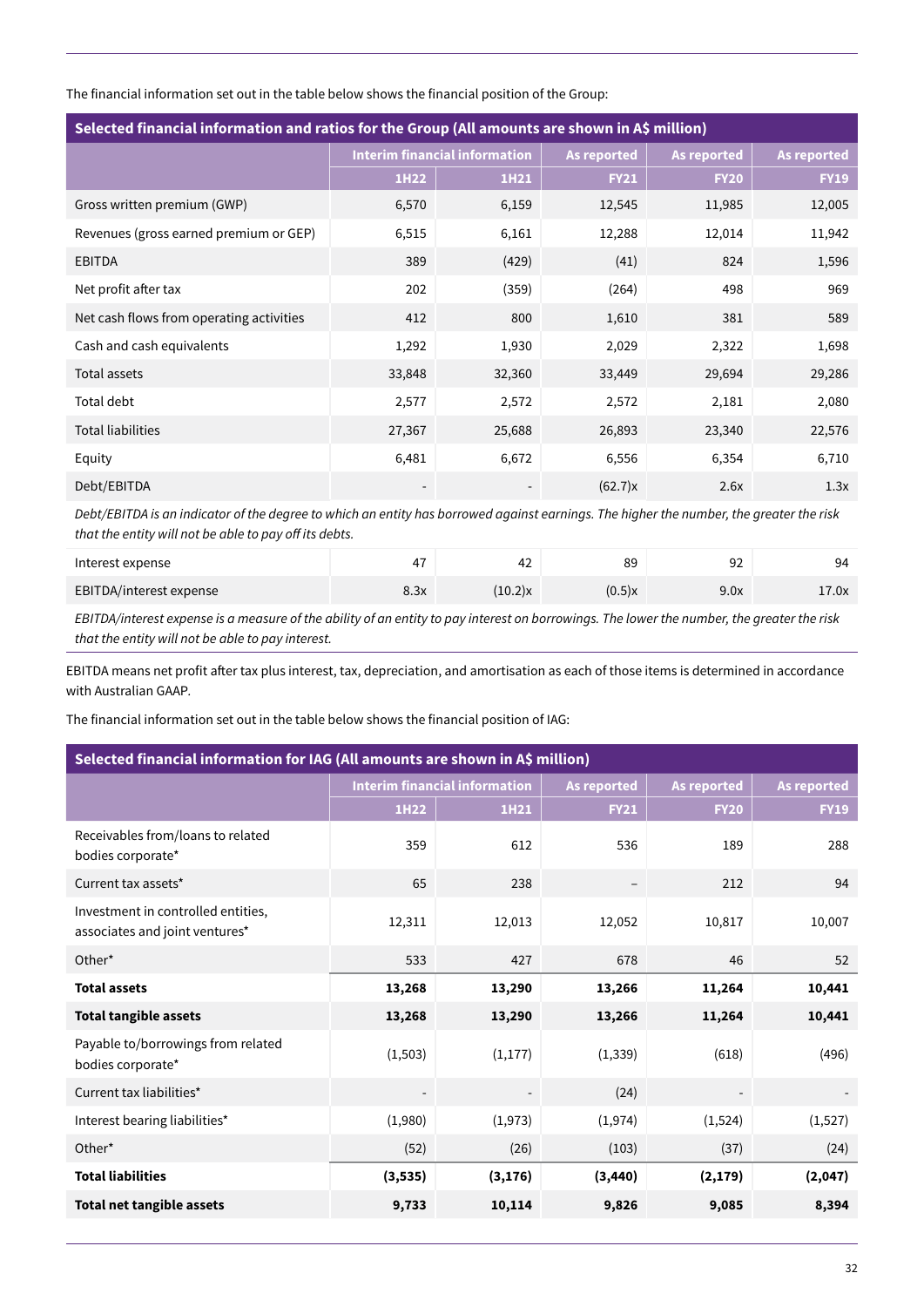IAG's investments in subsidiaries are carried at the lower of carrying value and recoverable amount (i.e. the higher of its fair value less costs to sell and its value in use) by IAG. Where the carrying value exceeds the recoverable amount, an impairment charge is recognised in the

profit and loss account. These investments are treated as tangible assets, under the accounting rules and for that reason included within the net tangible assets.

The information in the rows designated with \* in the table above titled 'Selected financial information for IAG' was not disclosed in the Group's audited annual financial statements or unaudited interim financial statements and has been derived from trial balances used in the preparation of those financial statements.

### **7.2 Other financial ratios for the Group**

| <b>Other financial ratios for the Group</b>                                                                                                                              |                                      |           |             |             |             |
|--------------------------------------------------------------------------------------------------------------------------------------------------------------------------|--------------------------------------|-----------|-------------|-------------|-------------|
|                                                                                                                                                                          | <b>Interim financial information</b> |           | As reported | As reported | As reported |
|                                                                                                                                                                          | 1H22                                 | 1H21      | <b>FY21</b> | <b>FY20</b> | <b>FY19</b> |
| Loss ratio                                                                                                                                                               | 68.8%                                | 92.9%     | 80.3%       | 69.2%       | 63.8%       |
| The loss ratio refers to the net claims expense as a percentage of net earned premium. A high ratio may indicate high claims expenses.                                   |                                      |           |             |             |             |
| Expense ratio                                                                                                                                                            | 23.9%                                | 24.9%     | 27.4%       | 25.9%       | 23.7%       |
| The expense ratio refers to the net underwriting expenses as a percentage of net earned premium. A high ratio may indicate high<br>underwriting and commission expenses. |                                      |           |             |             |             |
| Combined ratio                                                                                                                                                           | 92.7%                                | 117.8%    | 107.7%      | 95.2%       | 87.5%       |
| The combined ratio refers to the sum of the loss ratio and expense ratio.                                                                                                |                                      |           |             |             |             |
| Insurance margin                                                                                                                                                         | $7.1\%$                              | $-15.1\%$ | $-5.8\%$    | 6.8%        | 16.9%       |

*The insurance margin refers to the insurance profit/(loss), which is a sum of the underwriting profit/(loss) plus net investment income on assets backing insurance liabilities, as a percentage of net earned premium.*

The 1H21 and FY21 financial ratios for the Group were impacted by both the provision for potential business interruption claims and related capital raising.

IAG announced on 20 November 2020 that it would recognise a total pre-tax provision of A\$1,236m for potential business interruption claims, as described in Section 4.9 of this PDS (Other matters).

Of the total pre-tax provision of A\$1,236m, A\$1,150m has been included in the net claims expense line in both 1H21 and FY21. The net post-tax impact on both the Group's HY21 and FY21 earnings is A\$805m.

To reinforce its capital position following recognition of the business interruption provision, IAG completed a A\$650m institutional placement on 20 November 2020 and raised A\$126m via a retail share purchase plan which concluded on 23 December 2020. In total, A\$776m of new equity capital was raised and approximately 154 million new fully paid Ordinary Shares were issued.

The total pre-tax provision for potential business interruption claims was A\$1,222m at 1H22. This is slightly lower than A\$1,236m at both 1H21 and FY21, mainly due to movements in interest rates which have been recognised through net claims expense in the 1H22 period.

### **7.3 Capital management and funding**

IAG's capital management strategy aims to achieve an amount and mix of capital that is appropriate for its business needs, risk appetite and delivery of sustainable and attractive returns to Shareholders. The target level of capitalisation for the Group is assessed taking into account, among other factors:

- the probability of IAG (or another member of the Group) becoming insolvent over the next one to three years;
- the probability of the IAG Level 2 Insurance Group failing to hold the minimum amounts of regulatory capital required by APRA over the next one to three years;
- the views of other relevant parties on the Group's capitalisation, including capital models of rating agencies, and associated ratings; and
- Australian and international industry levels of capitalisation.

APRA prescribes a minimum level of capital which is intended to take account of the full range of risks to which a regulated institution is exposed, known as the Prescribed Capital Amount (referred to as **PCA**). The Group currently has a longterm capital benchmark of 1.6 to 1.8 times APRA's minimum PCA.

APRA prescribes a minimum level of Common Equity Tier 1 Capital (described in Section 5.2 of this PDS (What is regulatory capital and why does IAG need it?)), being 0.6 times PCA. The Group currently has a long-term Common Equity Tier 1 Capital benchmark of 0.9 to 1.1 times PCA.

The Group measures its capital mix on a net tangible equity basis which allows for the deduction of goodwill and intangible assets.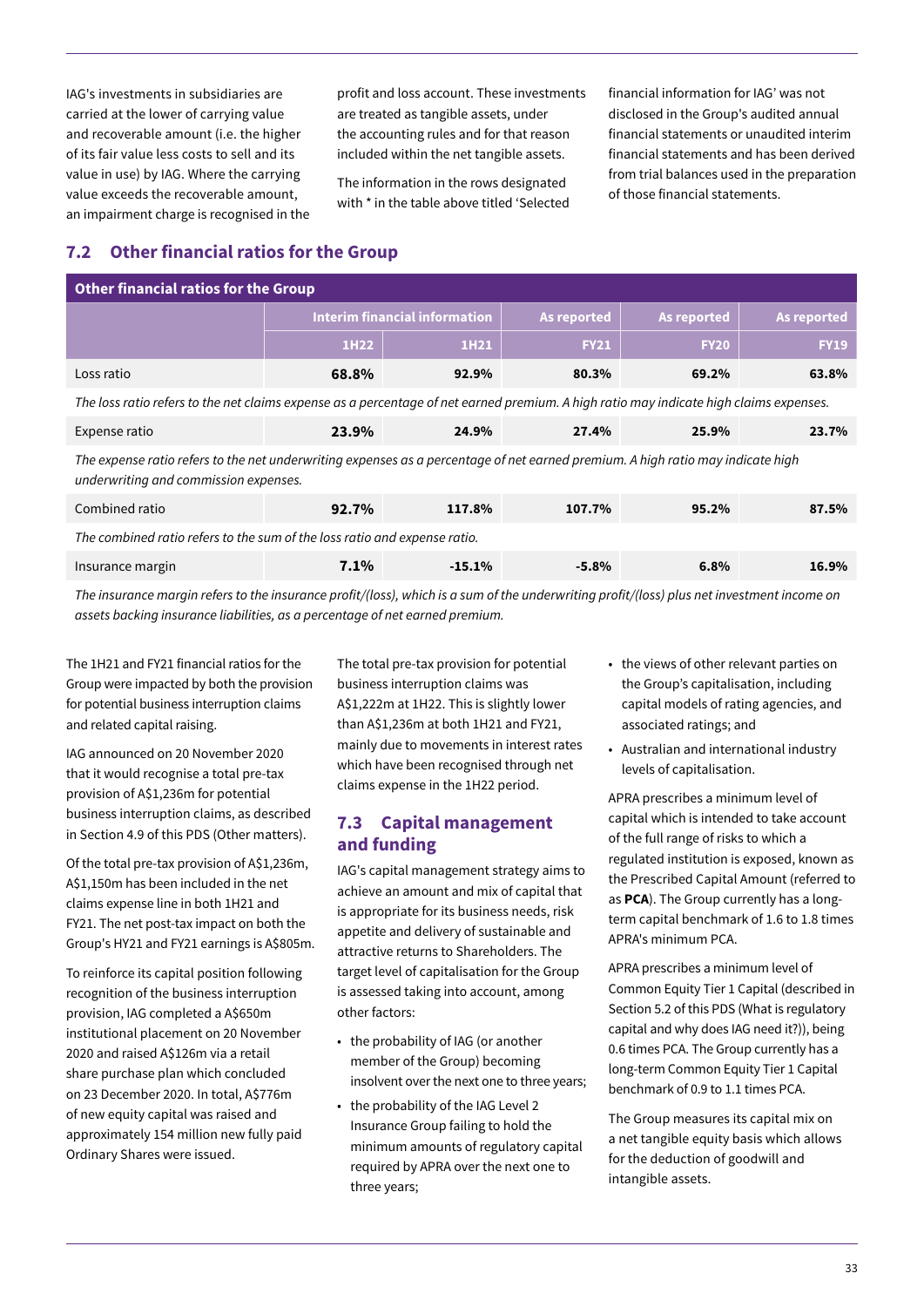The Group's targeted range for capital mix is:

• ordinary equity (net of goodwill and intangible assets) 60% to 70%; and

As at 31 December 2021, the Group's capital mix was within the targeted range, with debt and hybrids representing 38.9% of total tangible capitalisation.

An important element of IAG's capital management strategy are reinsurance contracts, including catastrophe reinsurance and whole of account quota shares with highly rated global reinsurers.

• debt and hybrids 30% to 40%.

### **7.4 Table of capital instruments**

As at the date of this PDS, the instruments on issue that constitute Additional Tier 1 Capital or Tier 2 Capital of the IAG Level 2 Insurance Group are set out in the table below:

| <b>Capital</b><br>classification | <b>Description of instrument</b>                                                                                          | <b>Maturity date</b>                                         | <b>Does the</b><br>instrument<br>convert on a<br><b>Non-Viability</b><br><b>Trigger Event?</b> | Is the instrument<br>written-off if<br>conversion is<br>unable to occur? | <b>Does the</b><br>instrument have<br>a call date?   |
|----------------------------------|---------------------------------------------------------------------------------------------------------------------------|--------------------------------------------------------------|------------------------------------------------------------------------------------------------|--------------------------------------------------------------------------|------------------------------------------------------|
| Tier <sub>2</sub>                | A\$350 million unsecured<br>subordinated convertible term<br>notes due 2044 issued by IAG on<br>29 March 2018             | 15 June 2044                                                 | Yes                                                                                            | Yes                                                                      | Yes<br>The first call date<br>is 15 June 2024        |
| Tier 2                           | A\$450 million unsecured<br>subordinated convertible term<br>notes due 2045 issued by IAG on<br>28 March 2019             | 15 June 2045                                                 | Yes                                                                                            | Yes                                                                      | Yes<br>The first call date<br>is 15 June 2025        |
| Tier 2                           | A\$450 million unsecured<br>subordinated term notes due<br>2036 issued by IAG on 24 August<br>2020                        | 15 December<br>2036                                          | Yes                                                                                            | Yes                                                                      | Yes<br>The first call date<br>is 15 December<br>2026 |
| Tier 2                           | NZ\$350 million unsecured<br>subordinated convertible notes<br>due 2043 issued by IAG on 15<br>June 2016 (the 2016 Notes) | 15 June 2043                                                 | Yes                                                                                            | Yes                                                                      | Yes<br>The first call date<br>is 15 June 2022        |
| Additional<br>Tier 1             | A\$404.1265 million Capital Notes<br>issued by IAG on 22 December<br>2016                                                 | 16 June 2025<br>(mandatory<br>conversion into<br>IAG Shares) | Yes                                                                                            | Yes                                                                      | Yes<br>The first call date<br>is 15 June 2023        |

### **7.5 Other limitations, restrictions and prohibitions**

There are no:

- financial covenants set out in the Trust Deed; or
- restrictions on the ability of any member of the Group to borrow that result from any agreement entered into by the member other than restrictions that apply to joint venture companies in which the Group holds the majority of shares.

IAG is subject to various Australian restrictions on entering into transactions with IAG's associated persons. Chapter 2E of the Corporations Act prohibits IAG from giving a "financial benefit" to a "related party" (such as a director, their spouse and certain other relatives and any entities that control IAG) without shareholder approval. There are certain exceptions to this prohibition, including where the benefit is given on arm's length terms. In general, the ASX Listing Rules similarly prohibit IAG acquiring or agreeing to acquire a substantial asset from, or disposing of or agreeing to dispose of a substantial asset to, a related party, subsidiary (other than a wholly-owned subsidiary), substantial shareholder or an associate of any one of these persons without shareholder approval.

General principles of company law and prudential regulation may also restrict transactions with affiliates in particular circumstances.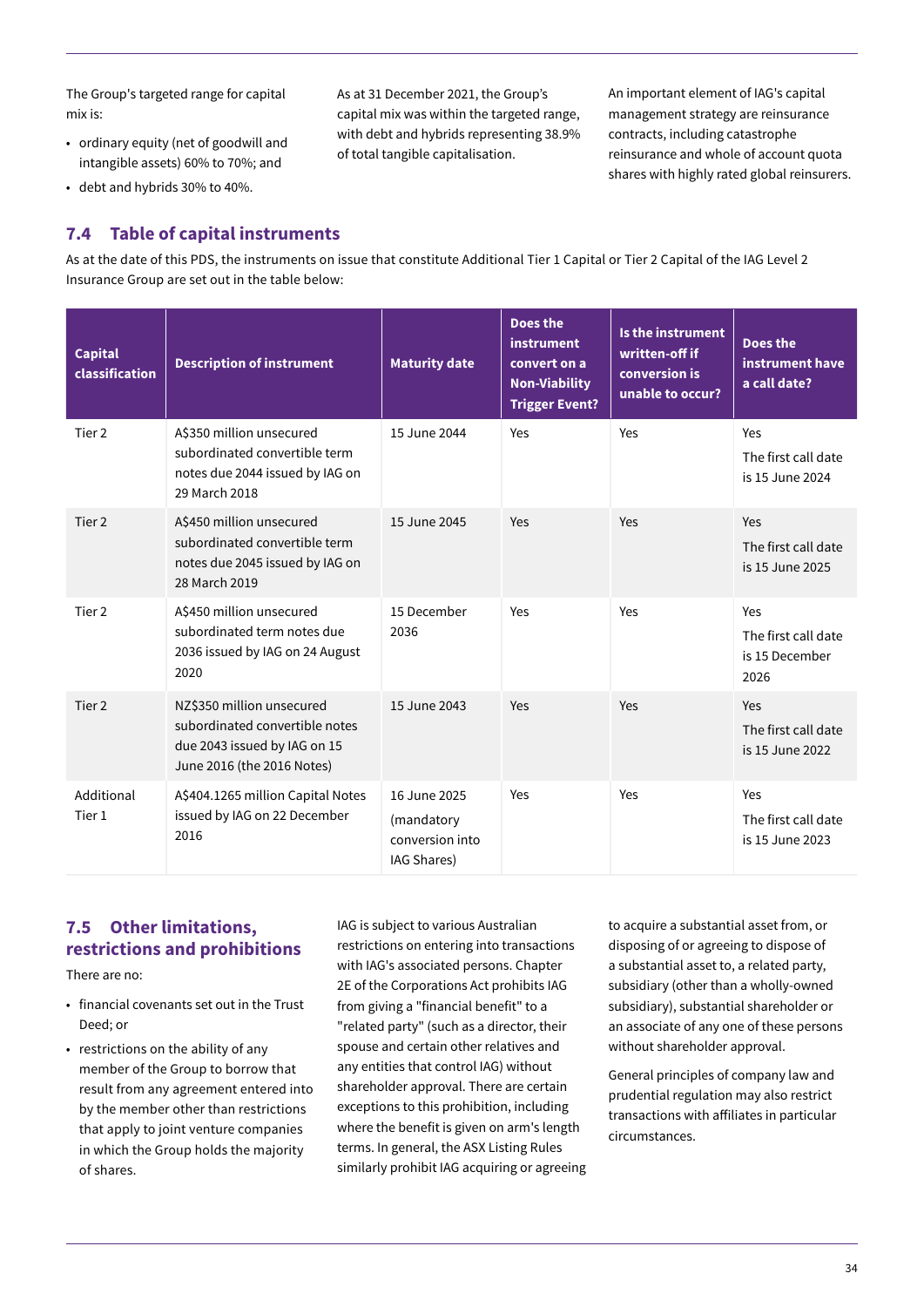## <span id="page-38-0"></span>8 Risks of investing.

### **8.1 Introduction**

This Section 8 describes potential risks associated with an investment in the Notes. This Section 8 describes certain:

- general risks associated with an investment in the Notes;
- significant specific risks relating to IAG's creditworthiness;
- significant specific risks associated with a Non-Viability Trigger Event; and
- other risks associated with the Notes specifically.

The selection of risks relating to IAG's creditworthiness has been based on an assessment of a combination of the probability of a risk occurring and the impact of the risk if it did occur. This assessment is based on the knowledge of the directors of IAG as at the date of this PDS. There is no guarantee or assurance that the significance of different risks will not change or that other risks will not arise over time.

Where practicable, the Group seeks to implement risk mitigation strategies to manage the exposure to certain of the risks outlined below, although there can be no assurance that such arrangements will fully protect the Group from such risks.

Investors should carefully consider these risk factors (together with the other information in this PDS) before deciding to invest in the Notes.

This summary does not cover all of the risks of investing in the Notes.

The statement of risks in this Section 8 does not take account of the personal circumstances, financial position or investment requirements of any particular investor. It is important, therefore, that before making any investment decision, investors give consideration to the suitability of an investment in the Notes in light of their individual risk profile for investments, investment objectives and personal circumstances (including financial and taxation issues).

### **8.2 General risks**

An investment in the Notes is subject to the following general risks:

### **The risk that IAG encounters severe financial difficulty and payments are not made on the Notes when scheduled**

If IAG encounters severe financial difficulty, this may in turn:

- lead to an Interest Deferral Condition existing, meaning interest may not be paid on the Notes when scheduled;
- result in IAG not being Solvent, or not being Solvent if it made a payment on the Notes, in which case IAG cannot be compelled to make a payment on the Notes; or
- result in a Non-Viability Trigger Event occurring, meaning:
	- some or all of your Notes must be Converted into Ordinary Shares. It is likely that the Maximum Conversion Number will apply if a Non-Viability

Trigger Event has occurred in which case you may receive significantly less than NZ\$1.01 worth of Ordinary Shares for each of your Notes that is Converted; or

– if any of those Notes cannot be Converted when required for any reason, those Notes will be Written-Off and you will lose your investment in them.

### **Market risks associated with the Notes**

*The market price of the Notes may fluctuate up or down and the Notes may trade below their Face Value*

The market price of the Notes on the NZX Debt Market may fluctuate due to various factors, including changes in interest rates, IAG's financial position or

. The Notes may

trade at a market price below their Face Value and the market price of the Notes may be more sensitive than that of other comparable securities issued by IAG or other issuers to changes in interest rates, credit margins and other market factors. This means that you may lose some of the money you invested if you wish to sell your Notes at a time when the market price of the Notes is lower than the Face Value.

#### *The liquidity of the Notes may be low*

The market for the Notes may not be liquid or may be less liquid than that of other comparable securities issued by IAG or other issuers.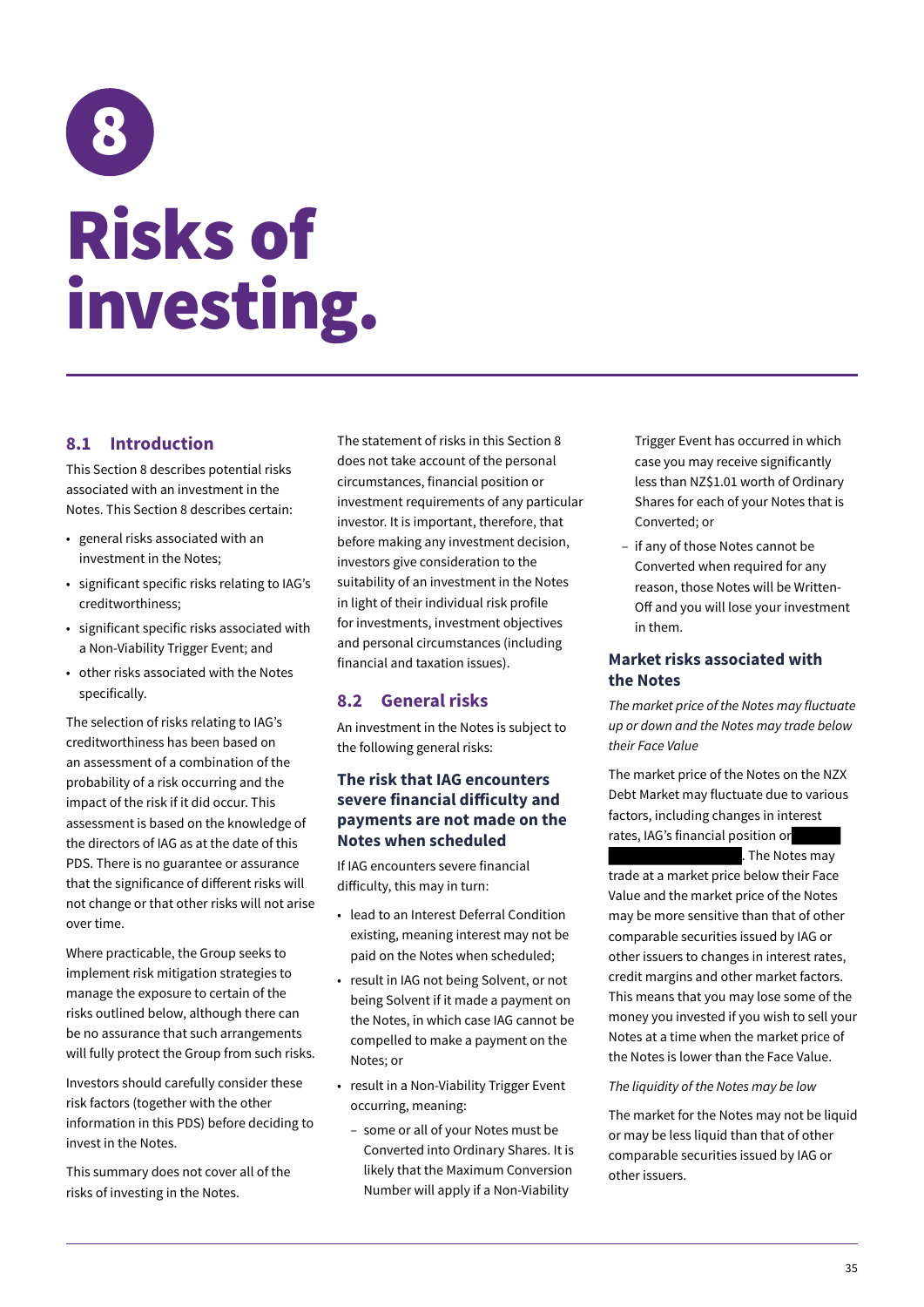If liquidity is low, there is a risk that if you wish to sell your Notes prior to the Maturity Date, you may not be able to do so when you want to at an acceptable price, or at all.

*The interest rate may become less attractive compared to returns on other investments*

The interest rate on the Notes will be fixed until the First Optional Redemption Date (15 June 2028) when it will change to a floating rate for the remainder of the term of the Notes. The interest rate may become less attractive compared to returns on other investments during the fixed rate period.

### **Risks associated with holding Ordinary Shares**

If a Non-Viability Trigger Event occurs, some or all of your Notes must be Converted into Ordinary Shares or Written-Off. If any of your Notes are Converted into Ordinary Shares, you will cease to hold those Notes and to have any rights in relation to them. Instead, you will hold Ordinary Shares (see Section 6.7 of this PDS (Receipt of Ordinary Shares on Conversion)). If your Notes are Converted, the value of Ordinary Shares you receive may be significantly less than the aggregate Face Value of those Notes.

Ordinary Shares are a different type of investment and are subject to different risks. Some of the key differences and principal risks associated with Ordinary Shares are summarised below:

- you may receive a return only if:
	- dividends are paid. Unlike interest on the Notes, dividends on Ordinary Shares are payable only if and when IAG's directors determine to pay them. IAG's ability to pay a dividend may be restricted by Australian law, APRA requirements and by the terms of higher ranking shares or other instruments; or
	- the Ordinary Shares increase in value and you are able to sell them at a higher price than the amount you originally paid for your Notes (see the market risks associated with Ordinary Shares discussed below);
- in an insolvency of IAG, as a Shareholder, you will rank equally with other Shareholders and behind holders of all other securities and debts of IAG. You will only be paid after all creditors and, if applicable, holders of higher ranking shares have been paid and only if there are sufficient assets; and
- you may lose some or all of your investment in them.

There are also market risks associated with the Ordinary Shares. In particular:

- following Conversion, the price of the Ordinary Shares may go up or down. In particular, Ordinary Shares trade at a market price which reflects that Ordinary Shares are an equity security rather than a fixed income debt security. The market price of Ordinary Shares may be more sensitive than that of the Notes to changes in the Group's performance, operational issues and other business issues. There is no certainty as to the future value of the Ordinary Shares;
- Ordinary Shares are quoted on ASX. This means that if you want to sell any Ordinary Shares, you will need to comply with all applicable rules and procedures of ASX. Ordinary Shares are not quoted on the NZX Debt Market or any other NZX market;
- Ordinary Shares are quoted in Australian dollars. If you sell any Ordinary Shares issued to you on Conversion, the proceeds are likely to be in Australian dollars. The exchange rate between New Zealand dollars and Australian dollars may fluctuate and these changes may be significant. You may also incur fees when exchanging amounts received in Australian dollars into New Zealand dollars;
- IAG will use all reasonable endeavours to have Ordinary Shares issued on Conversion quoted on ASX. However, the Ordinary Shares issued on Conversion and Ordinary Shares generally may not be quoted, in which case you may not be able to sell them at an acceptable price, or at all; and

• if your Notes Convert, the market for Ordinary Shares may not be liquid or may be less liquid than that of other shares issued by other entities at or about the Trigger Event Date. You are obliged to accept the Ordinary Shares issued to you on Conversion, even if the Ordinary Shares are not quoted on ASX at the time of issue (or at all).

### **8.3 Specific risks relating to IAG's creditworthiness**

The Group is exposed to a number of risks that may affect the business of the Group and therefore the financial performance and creditworthiness of IAG.

The circumstances that IAG is aware of that exist or could arise that significantly increase the risk that payments may not be made on the Notes when scheduled or that a Non-Viability Trigger Event may occur are described below. The assessment of these circumstances is based on the business of the Group as conducted as at the date of this PDS. If the nature or scope of this business changes, other circumstances or events could give rise to this risk. The risks detailed below are not exhaustive.

### **Insurance Risk – Catastrophes**

There is a risk of larger than expected claims arising out of catastrophes. Catastrophes may include cyclones, earthquakes, tsunamis, wind, hail, floods, fire or volcanic activity, which are inherently unpredictable with regard to frequency and severity. There is also a risk that the frequency and/or the severity of catastrophes may increase over time due to climate change. Claims arising out of catastrophes can be substantial, and can adversely affect the Group's financial performance and creditworthiness. Reinsurance is used extensively by the Group to mitigate the potential claims cost arising from catastrophes (as described in Section 4.6 of this PDS (Reinsurance)).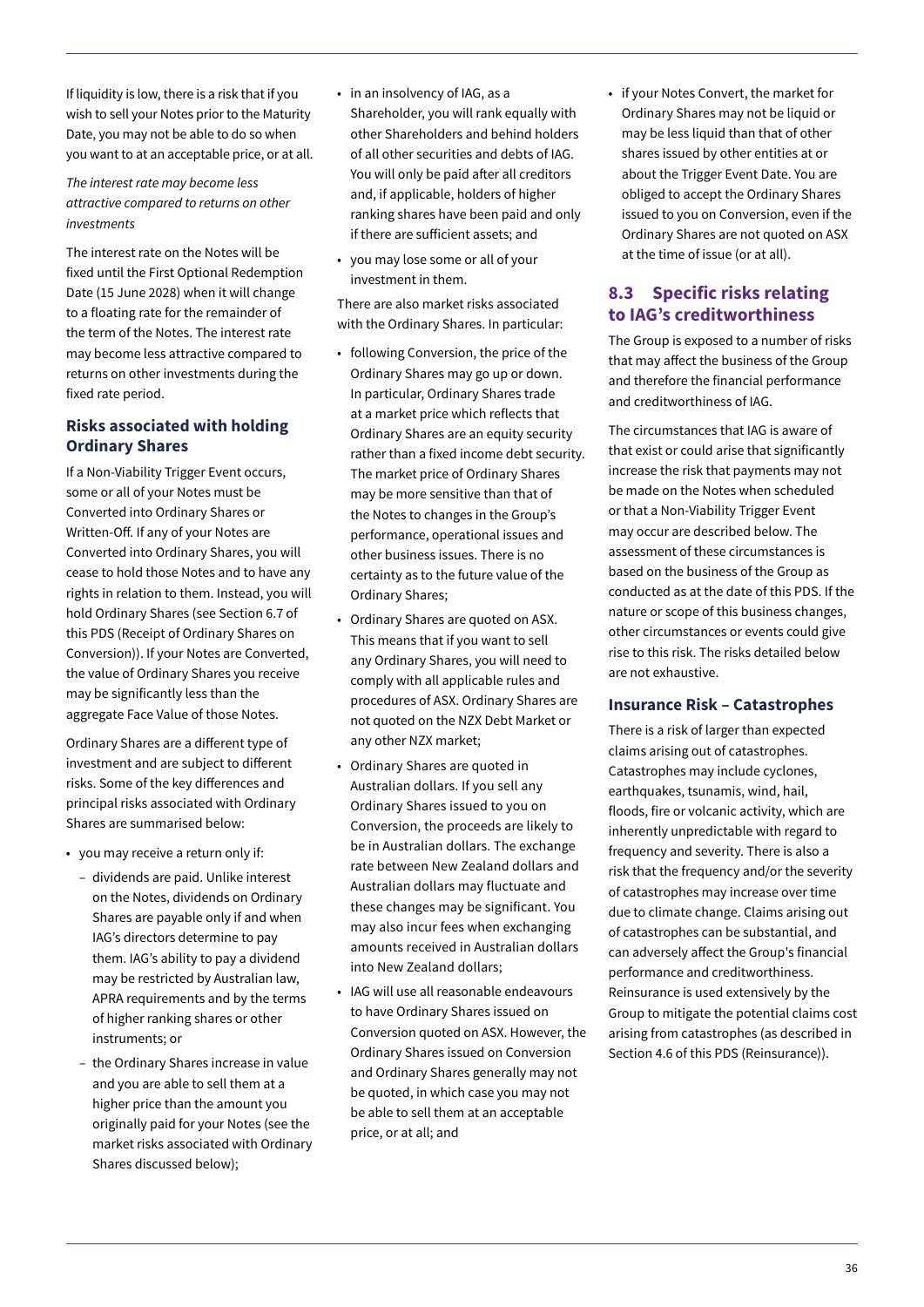### **Insurance Risk – Latent claims**

There is a risk that certain product classes offered by the Group may also be subject to the emergence of new types of latent claims. A historical example includes claims arising from asbestos, or more recently, silicosis. Claims arising out of latent claims can be substantial, and can adversely affect the Group's financial performance and creditworthiness. The risks associated with latent claims are carefully considered by the Group when it determines the level of policy cover for those product classes and calculates provisions for future claims. Reinsurance is also used to reduce the impact of these claims.

### **Insurance Risk – Uncertainty of future policy liabilities**

The Group has a liability for future benefits payable to policyholders and for unpaid claims in its general insurance business. The assessment of these future policy liabilities depends on estimates of expected future revenue and expenses. These estimates are based on actuarial and statistical projections made on the basis of the facts and circumstances known at a given time, estimates of likely future trends, and assumptions about future investment returns, expenses and inflation rates. Although the Group maintains assets in excess of estimated future policy liabilities based on best estimate assumptions, actual results and conditions may be different from those estimated liabilities as a result of unexpected claims outcomes, natural disasters, worsening general economic conditions, or other environmental factors such as the COVID-19 pandemic.

There is a risk that the actual Group liability for future unpaid claims will materially exceed the Group's estimates. The uncertainty of future policy liabilities can expose the Group to losses and increased costs, and can adversely affect the Group's financial performance and creditworthiness.

### **Reinsurance Risk – Concentration and Coverage**

The Group enters into a significant number of reinsurance contracts to limit its risk exposure to any one claim, class of business or occurrence of specific events or series of events.

There is a risk that the Group's current reinsurance coverage is not adequate, that it does not match the underlying risks assumed, that reinsurance will not be available at adequate rates or levels in the future, or that increases in reinsurance costs will not be recovered through premium rate increases. This risk could arise, for instance, if the Group's reinsurance coverage is not appropriately adjusted for an increase in the frequency and/or severity of catastrophes due to climate change. In addition, reinsurance contracts are generally subject to change in control clauses which means there may be adverse consequences for the Group (such as termination) if the ownership of IAG changes during the term of the relevant reinsurance contract.

A summary of the Group's main catastrophe reinsurance program and whole of account quota share reinsurance arrangements is included in Section 4.6 of this PDS (Reinsurance).

### **Credit Risk – Reinsurance Counterparty**

There is a risk that the Group's reinsurers may default on their obligation to pay claims. In addition, it may take a long time for the Group to collect reinsurance monies that are owed to it, and reinsurers may dispute their liability to pay, even if the Group has a valid claim. Despite reinsurance, the Group is primarily liable to policyholders, and so a failure by a reinsurer to make payment for any reason can adversely affect the Group's financial performance and creditworthiness.

### **Market Risk – Investment performance**

The Group has substantial investment portfolios made up of funds set aside to meet future claims payments and the investment of capital provided to the Group. As a consequence, investment performance can significantly affect the Group's financial performance and creditworthiness.

There is a risk of unexpected or negative investment outcomes due to possible

counterparty default, illiquid markets, and market volatility including fluctuations in market prices, interest rates and exchange rates.

These risks can be more extreme during periods of high volatility and market disruption, such as occurred during 2020 due to the COVID-19 pandemic.

### **Strategic Risk – Market and competitive position**

The Group's business is concentrated in Australia and New Zealand, with most of its business in Australia. This means the Group's performance is largely dependent on the performance of the insurance sector in these countries.

There is a risk that the Group could lose market share or be forced to reduce prices in order to compete effectively, if industry participants engage in aggressive growth strategies or severe price discounting, or if the industry is subject to material disruption from new market entrants or technologies.

In addition, there is a risk that the profits expected will not eventuate for the Group due to competition in its key areas of business.

### **Capital Risk – Structural subordination**

There is a risk that due to IAG's structure as a holding company, financial receipts from subsidiaries may be less than anticipated, leading to financial detriment to IAG.

IAG is a holding company which owns or holds interests in a group of insurance companies and other subsidiaries primarily in Australia and New Zealand. In the event a subsidiary is wound up, recovery by IAG would be limited to the net assets (if any) of that subsidiary after all prior ranking liabilities, including to policyholders, have been discharged or provided for.

In addition, IAG is reliant on the continued receipt of dividends, distributions, or other funding from its subsidiaries to make payments on its securities, including the Notes. The ability of IAG's subsidiaries to pay dividends or distributions or otherwise make funds available to IAG may, in certain circumstances, be subject to regulatory, contractual or legal restrictions.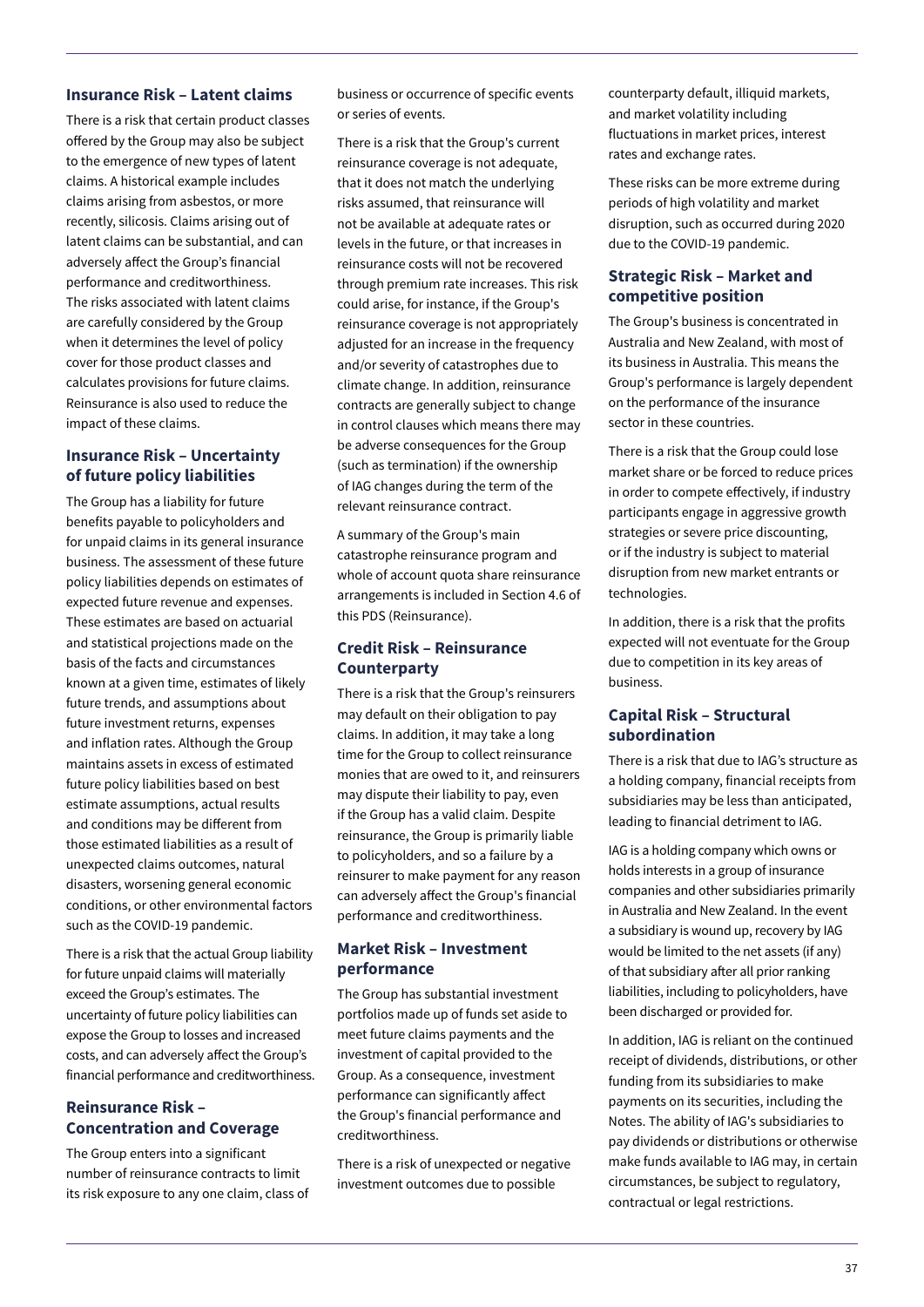### **Regulatory Risk and Compliance – Changes in government policy, regulation or legislation**

There is a risk that changes in government policy, regulation or legislation, could adversely affect the Group's business and financial performance.

The general insurance industry is subject to extensive legislation, regulation and supervision by regulators (including APRA, ASIC and in New Zealand the Financial Markets Authority and the Reserve Bank of New Zealand) and has been subject to significant levels of regulatory change in recent years. There is also an increased focus on non-financial risk and monitoring of potential breaches relating to organisational conduct. Any future legislation and regulatory change may affect the insurance and finance sectors and adversely affect the Group. This could include changing the required levels of capital adequacy and/or changes to accounting standards, taxation laws and prudential regulatory requirements, and may affect the likelihood of an Interest Deferral Condition or a Non-Viability Trigger Event occurring.

Government and agency inquiries and reviews relating to general insurance arise from time to time. It is possible that industry changes arising from these inquiries and reviews may result in increased costs and have an adverse effect on the financial performance and creditworthiness of the Group.

### **Regulatory Risk and Compliance – Failure to comply with obligations**

There is a risk of legal or regulatory impacts, or reputational loss, arising from a failure to manage compliance obligations. This risk could arise as a result of regulatory change or historical non-compliance. Any such failure to manage compliance obligations may result in significant remediation costs, regulatory actions (including potential fines) such as that currently being pursued by ASIC (see Section 4.9 of this PDS (Other matters)), increased costs and reputational damage to the Group.

### **Regulatory Risk and Compliance – Litigation and regulatory proceedings**

There is a risk of unexpected litigation and/or regulatory proceedings against IAG or other Group entities brought by, or on behalf of, policyholders, reinsurers, shareholders, government agencies or other potential claimants.

In addition, the Group, in the ordinary course of business, is regularly involved in legal proceedings relating to policies underwritten by entities within the Group or arising from its operations generally. Current examples of legal and regulatory proceedings are described in Section 4.9 of this PDS (Other matters).

### **Operational Risks**

There is a risk of losses, increased costs and reputational damage to the Group as a result of inadequate or failed internal processes, people and systems, or from external events. These risks include, but are not limited to, the failure to either identify or remediate in a timely manner: fraud and other dishonest activities; poor management practices; inadequate workplace health and safety practices; costs arising from project and change management; compliance costs arising from business continuity and crisis management; loss of key staff; cyber attacks; the failure of information and other systems; the failure to adequately protect sensitive customer information; and the failure of key third party suppliers.

Operational risks can be heightened because of environmental factors outside of the Group's direct control, such as the COVID-19 pandemic. The Group maintains appropriate business continuity management and other operational management processes to mitigate where possible the impacts of such risks on its operations.

### **Impact of risks**

IAG expects some of these risks to arise (either alone or in combination) in the normal course of the Group's business. When they do, this can lead to a loss, increase in costs or a reduction in revenues. The Group closely manages

these risks, including by maintaining an appropriate level and quality of capital for the scale, nature and complexity of its business and risk profile.

In the normal course of business, these risks are not expected to have a materially adverse impact on the Group. However, in unusual circumstances, such as widespread large-scale claims arising out of unforeseen events or reinsurers not making large payments when due, or if the Group's investment portfolios perform significantly worse than anticipated, the risks can become more difficult to manage and the impact on the Group can be more severe. In certain circumstances, such as where a combination of unusual circumstances exist at the same time or an event is unusually severe, the impact of those circumstances could mean that the Group is not able to make payments on the Notes when scheduled or that a Non-Viability Trigger Event may occur.

### **8.4 Specific risks associated with a Non-Viability Trigger Event**

### **Notes must be Converted into Ordinary Shares upon the occurrence of a Non-Viability Trigger Event**

If a Non-Viability Trigger Event occurs, some or all of your Notes must be Converted into Ordinary Shares. The conversion formula is designed to operate so that you will receive approximately NZ\$1.01 worth of Ordinary Shares for each of your Notes that is Converted, unless the Maximum Conversion Number applies. It is likely the Maximum Conversion Number will apply if a Non-Viability Trigger Event has occurred in which case you may receive significantly less than NZ\$1.01 worth of Ordinary Shares for each of your Notes that is Converted, and you may lose a significant amount of the money you invested as a consequence. The Maximum Conversion Number will apply if VWAP has fallen by approximately 80% or more from Issue Date VWAP. VWAP could fall due to a decrease in the market price of Ordinary Shares, or changes in the NZ\$/A\$ exchange rate, or both. The market price of Ordinary Shares and the NZ\$/A\$ exchange rate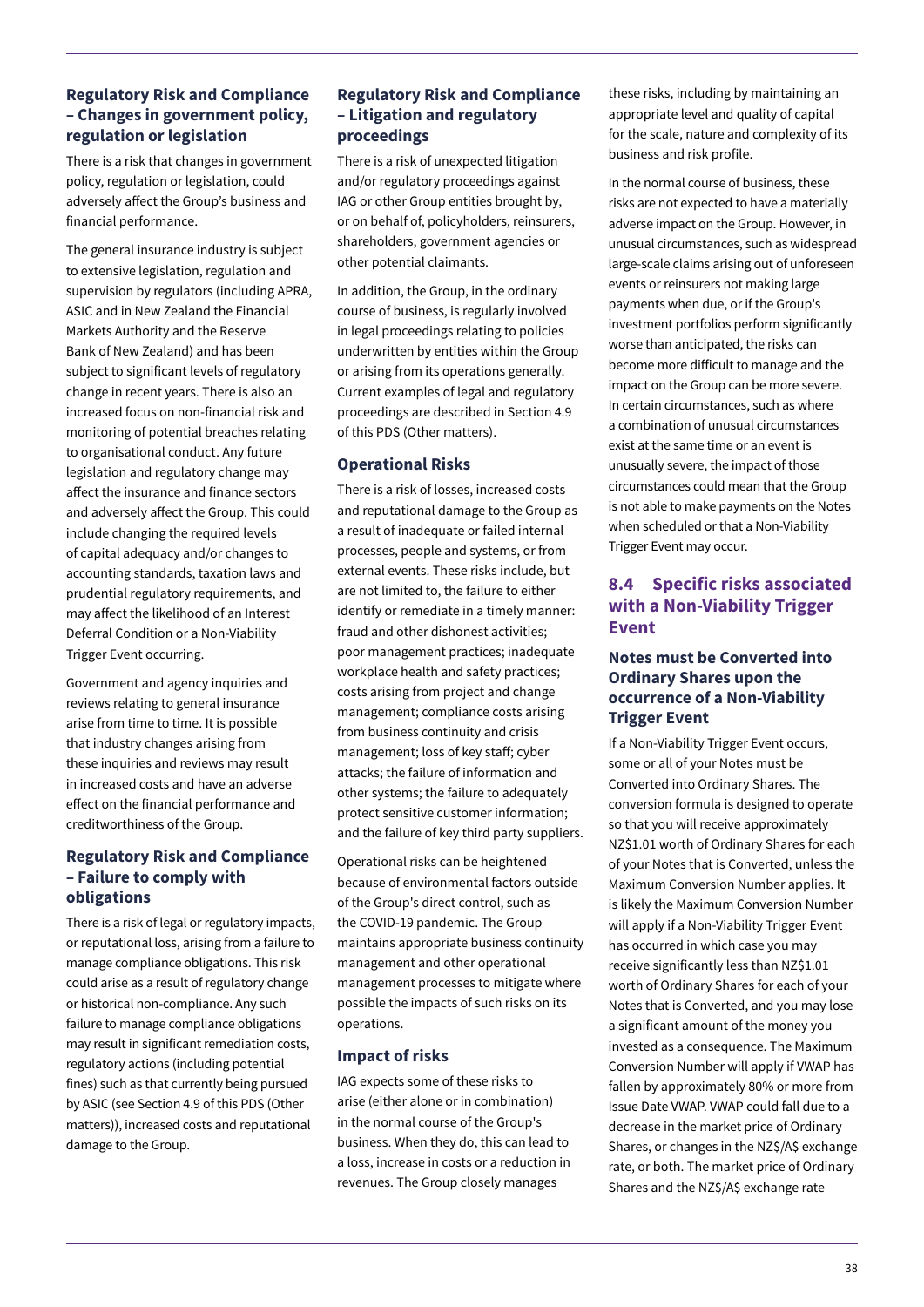fluctuate due to various factors. Following Conversion, there is no certainty as to the future value of the Ordinary Shares.

The Maximum Conversion Number could be less than the maximum conversion number applicable to other regulatory capital instruments issued by IAG, including securities ranking equally with or junior to the Notes.

In addition, the NZ dollar equivalent of the Ordinary Share price used to calculate the number of Ordinary Shares you will receive on Conversion may differ from the NZ dollar equivalent of the Ordinary Share price on or after the Trigger Event Date. You may not be able to sell the Ordinary Shares issued to you on Conversion at the NZ dollar equivalent of the price of the Ordinary Shares on which the Conversion calculation was based, or at all.

See Section 6.5 of this PDS (Conversion and Write-Off).

### **Your Notes will be Written-Off if Conversion does not occur when required**

If Conversion is required and your Notes are not Converted into Ordinary Shares for any reason, those Notes will be Written-Off. This means you will receive nothing further in relation to those Notes, your rights under them (including to interest payments) will be cancelled and you will lose all of your investment in them. You will not receive any compensation, and you have no right to take action against IAG, if any of your Notes are Written-Off.

See Section 6.5 of this PDS (Conversion and Write-Off).

### **8.5 Other risks associated with the Notes specifically**

### **The Notes are subordinated and unsecured**

The Notes are subordinated and unsecured. Accordingly, on a winding up of IAG (if your Notes have not been Converted or Written-Off), there is a risk that you may lose some or all of the money you invested in the Notes.

See Section 6.9 of this PDS (Ranking).

### **Interest rate may go down to 0% per annum**

The interest rate on the Notes will be fixed until the First Optional Redemption Date (15 June 2028), when it will change to a floating rate that will be reset quarterly for the remainder of the term of the Notes. There is a risk that, when the interest rate is reset, it may be lower than the interest rate that applied to a prior period, and it could go down to 0% per annum.

See Section 6.2 of this PDS (Interest).

### **You have no right to request your Notes be repaid early**

The Notes are a long-term investment. You cannot require IAG to repay any of your Notes before their Maturity Date (15 June 2038). To cash in your investment, you would have to sell your Notes on the NZX Debt Market at the prevailing market price, which may be less than what you paid for them. Trading of Notes on the NZX Debt Market may be suspended or there may be no buyers in the market.

See Section 6.4 of this PDS (Repayment of the Face Value).

### **IAG may repay your Notes if certain events occur**

Subject to certain conditions, IAG has the right to repay your Notes before the Maturity Date (15 June 2038) if a Regulatory Event or a Tax Event occurs, or on an Optional Redemption Date. IAG may not repay Notes early unless it obtains the prior written approval of APRA and other conditions are met. There is no certainty that APRA would provide its approval for an early repayment. The timing or occurrence of an early repayment of the Notes may not coincide with your own preferences.

See Section 6.4 of this PDS (Repayment of the Face Value).

### **IAG may not pay interest on a Scheduled Interest Payment Date if an Interest Deferral Condition exists on the payment date**

IAG may in its absolute discretion defer the payment of interest on the Notes on a Scheduled Interest Payment Date (unless the Notes are being repaid on that date) if an Interest Deferral Condition exists on the payment date.

Changes in APRA or government policy may affect IAG's required capital levels or how IAG's existing capital is valued and accordingly whether an Interest Deferral Condition may occur.

Any deferral of interest payments is likely to have an adverse effect on the market price of the Notes. In addition, as a result of the interest deferral provisions of the Notes, the market price of the Notes may be more volatile than the market prices of other debt securities which are not subject to interest deferral. The market price of the Notes may also be more sensitive generally to adverse changes in IAG's financial condition than other debt securities which are not subject to such deferrals.

See Section 6.3 of this PDS (Deferral of interest).

### **IAG may default on payment of the Face Value, interest or other amounts due on the Notes and you have limited rights in these circumstances**

There is a risk that IAG may default on payment of some or all of the Face Value, interest or other amounts payable on the Notes. If IAG does not pay some or all of the Face Value or interest or other amounts payable on the Notes, your rights to enforce payment or to take other remedial action are very limited.

See Section 6.8 of this PDS (Events of Default).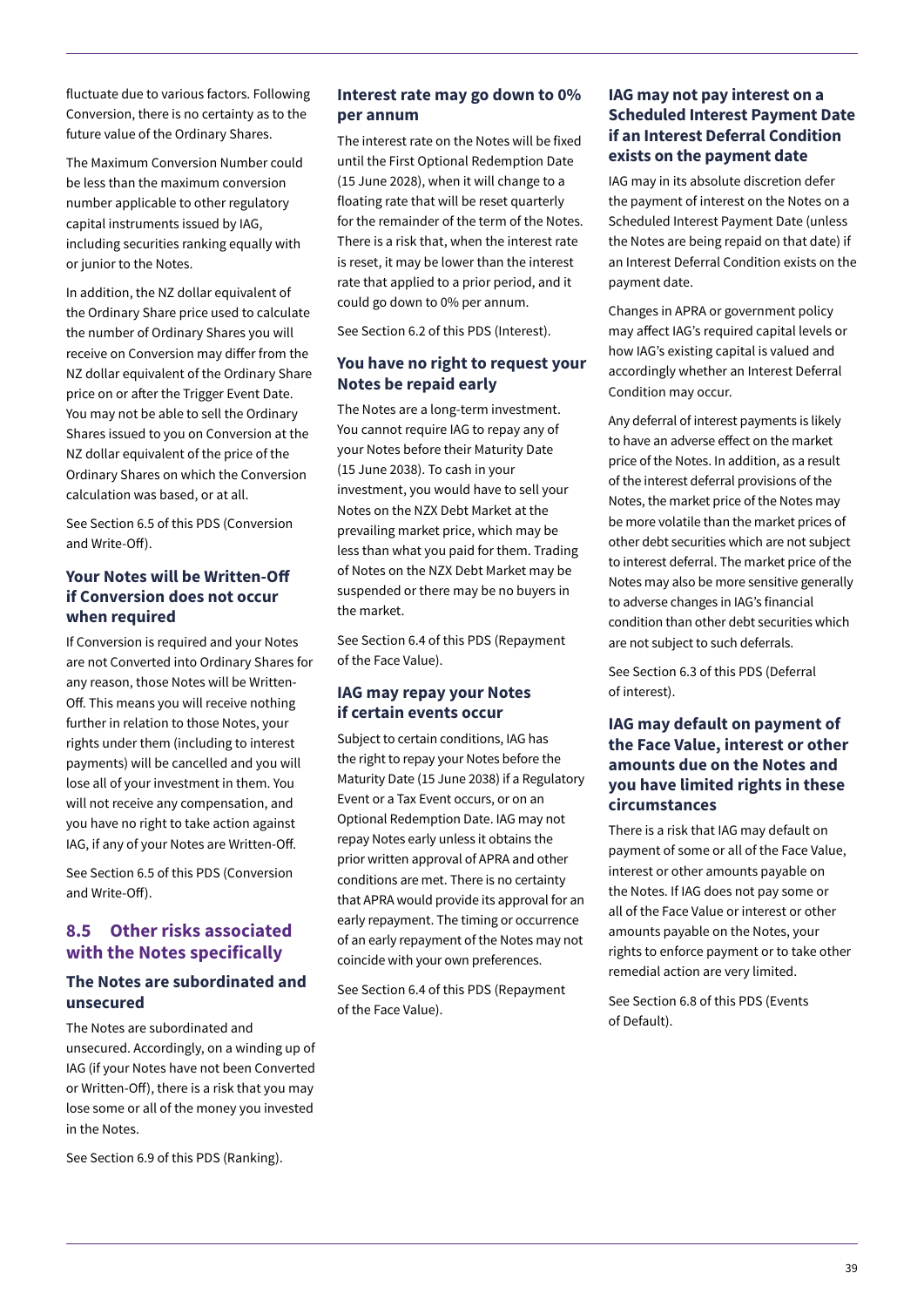### **IAG may amend the terms of the Notes without your consent**

The terms of the Notes contain provisions for calling meetings of Holders to consider matters affecting their interests generally. These provisions permit defined majorities to bind all Holders including Holders who did not attend and vote at the relevant meeting and Holders who voted in a manner contrary to the majority.

The terms of the Notes also provide that in certain circumstances, IAG and the Supervisor may amend the terms of the Notes without the consent of Holders. Amendments made in accordance with the Trust Deed will be binding on you, even if you did not specifically agree to them.

Amendments which affect the regulatory capital treatment of the Notes cannot be made unless APRA has provided its approval.

See Section 6.10 of this PDS (Amendments to the Trust Deed).

### **IAG may issue more securities**

IAG has the right to issue further senior debt and other obligations or securities that:

- have the same or different dividend, interest or distribution rates as the Notes;
- have the same or different maturities as the Notes;
- have the same or different terms and conditions as the Notes; and
- rank for payment of the face value, interest or other amounts (including on winding up of IAG) after, equally with, or ahead of the Notes and may or may not be secured.

Such further issuance may affect your ability to be repaid on a winding up of IAG or the value of any Ordinary Shares you receive on Conversion.

### **You have no rights if control of IAG changes**

You do not have any rights to vote or object or take other action if a change of control is proposed or occurs in relation to IAG or its business. The change in control could arise as a result of corporate actions affecting IAG or in certain circumstances the exercise by APRA of its powers as a prudential regulator. In particular, you have no right to require early repayment or Conversion of your Notes. A change of control of IAG may result in the businesses of IAG being managed differently to the way they are currently managed and may also mean that Ordinary Shares are no longer quoted on ASX. If the Notes are required to be Converted but the Ordinary Shares are not quoted on ASX at that time, VWAP will be determined by reference to historical pricing information. In these circumstances, VWAP may not reflect the value of the Ordinary Shares at that time.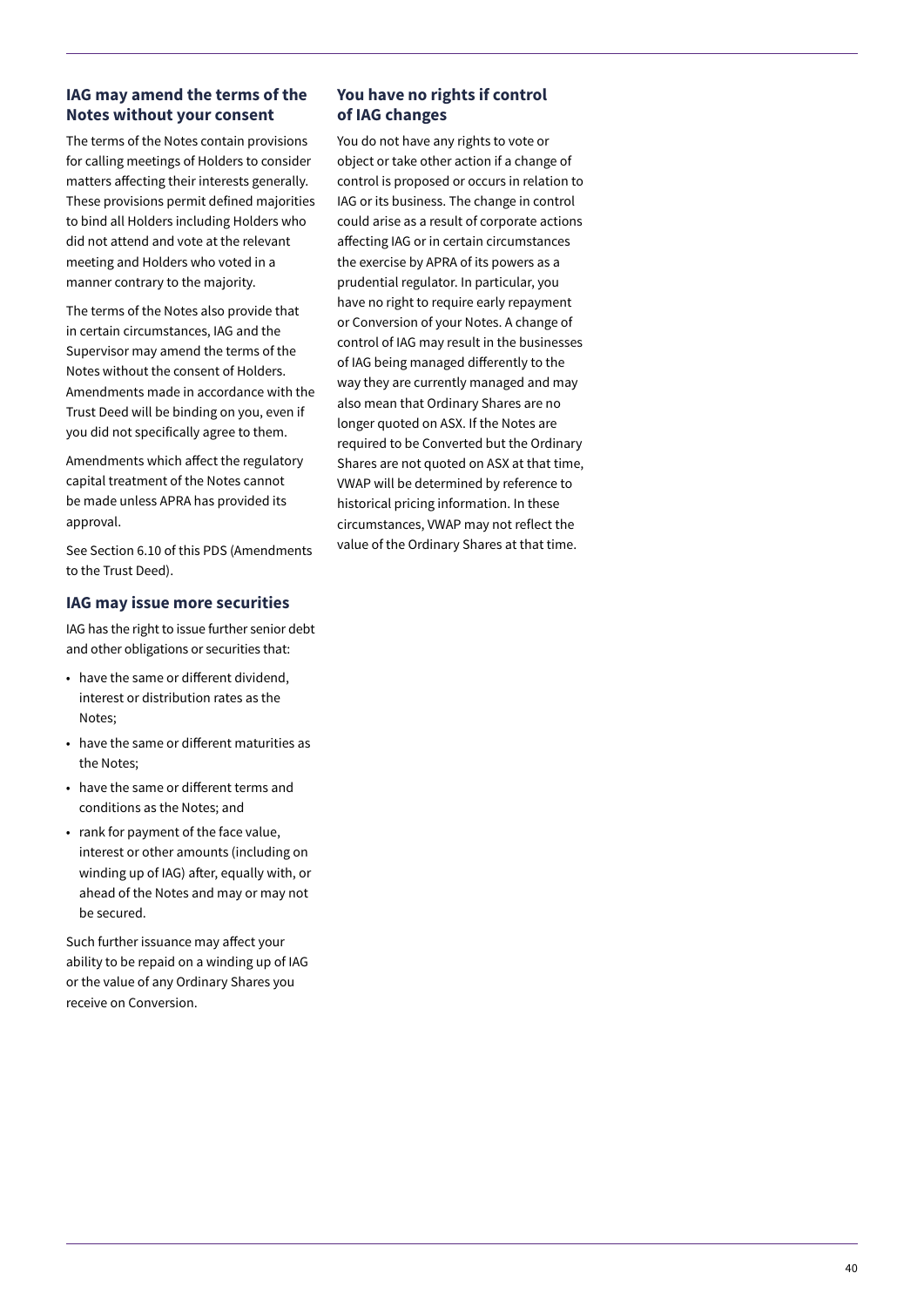<span id="page-44-0"></span>

### **General**

The returns on the Notes will be affected by taxes. In this PDS, no information or advice is given in respect of the taxation implications or treatment of investors in connection with investment in the Notes. If you have any questions regarding the tax consequences of investing in the Notes you should seek advice from a tax adviser. Sections 9 and 10 of this PDS contain a brief summary only of certain tax matters based on the Australian and New Zealand law in force at the date of this PDS.

### **New Zealand resident Holders**

New Zealand resident withholding tax (**RWT**) will be deducted from interest paid to New Zealand tax resident Holders at the relevant rate unless evidence of RWTexempt status has been provided to the Securities Registrar.

Interest paid to a Holder that is not a resident of Australia and does not hold the Notes in carrying on business at or through a permanent establishment in Australia is not expected to be subject to Australian interest withholding tax on the basis that the Offer of Notes is intended to comply with the exemption in section 128F of the Australian Income Tax Assessment Act 1936 (**Australian Tax Act**). If IAG is required to make a withholding on account of withholding tax imposed

by Australia, or any political subdivision in or of Australia, IAG will be required (except in the case of certain customary exceptions set out in the Conditions) to pay an additional amount to compensate the Holder for the amount withheld. No additional amounts will be payable in relation to payments to, or to a third party on behalf of, a Holder who is liable to the taxes by reason of the Holder being an associate of IAG within the meaning of section 128F(9) of the Australian Tax Act.

There may be other Australian and New Zealand tax consequences for Holders from acquiring or disposing of Notes or from a Conversion of the Notes, including under the financial arrangements rules in the New Zealand Income Tax Act 2007.

If any of your Notes are Converted into Ordinary Shares, any dividends you receive on the Ordinary Shares will generally be taxable to you. In addition, dividends may be subject to Australian dividend withholding tax, to the extent "franking credits" do not attach to the relevant distribution or the distribution is not declared to be "conduit foreign income". Australian dividend withholding tax is imposed at a general rate of 30% but the rate may be reduced to 15% under the Australia-New Zealand Double Tax Convention. IAG does not "gross-up" distributions on its Ordinary Shares to

account for the imposition of dividend withholding tax. Depending on your particular circumstances any gains (or losses) you make on the sale or other disposal of your Ordinary Shares may be taxable (or deductible).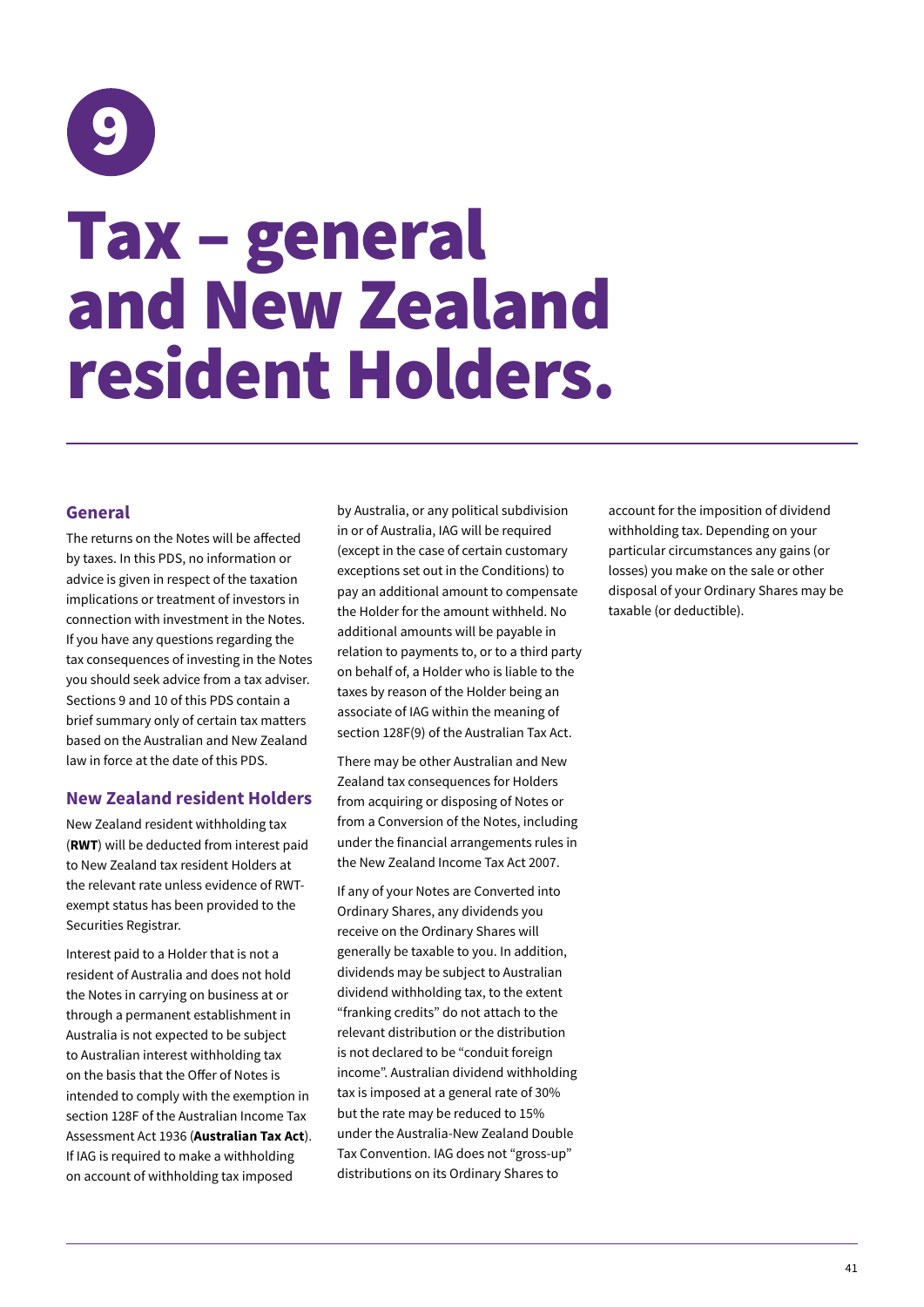<span id="page-45-0"></span>

### Tax consequences for overseas Holders, FATCA and CRS.

### **Holders not resident in New Zealand**

Based on the law in force as at the date of this PDS, no New Zealand non-resident withholding tax or approved issuer levy will be deducted from interest paid on the Notes to Holders who are not tax resident in New Zealand. Other withholdings may apply in limited circumstances.

Holders that are not tax resident in New Zealand may be subject to tax in their own jurisdiction (or another jurisdiction), or be subject to withholding tax, and should seek advice from a tax adviser.

### **FATCA and CRS**

Holders of Notes may be requested to provide certain information and certifications to ensure compliance with sections 1471 through 1474 of the U.S. Internal Revenue Code of 1986 (**FATCA**), intergovernmental agreements and domestic laws implementing FATCA and laws implementing the OECD Common Reporting Standard for Automatic Exchange of Financial Account Information (**CRS**). Such information may be shared with foreign tax authorities.

In the event that any amount is required to be withheld or deducted from a payment on the Notes, or Ordinary Shares are required to be withheld or deducted from an issue of Ordinary Shares upon Conversion of the Notes, in each case as a result of FATCA, no additional amounts will be paid and no additional Ordinary Shares will be issued by IAG as a result of the deduction or withholding.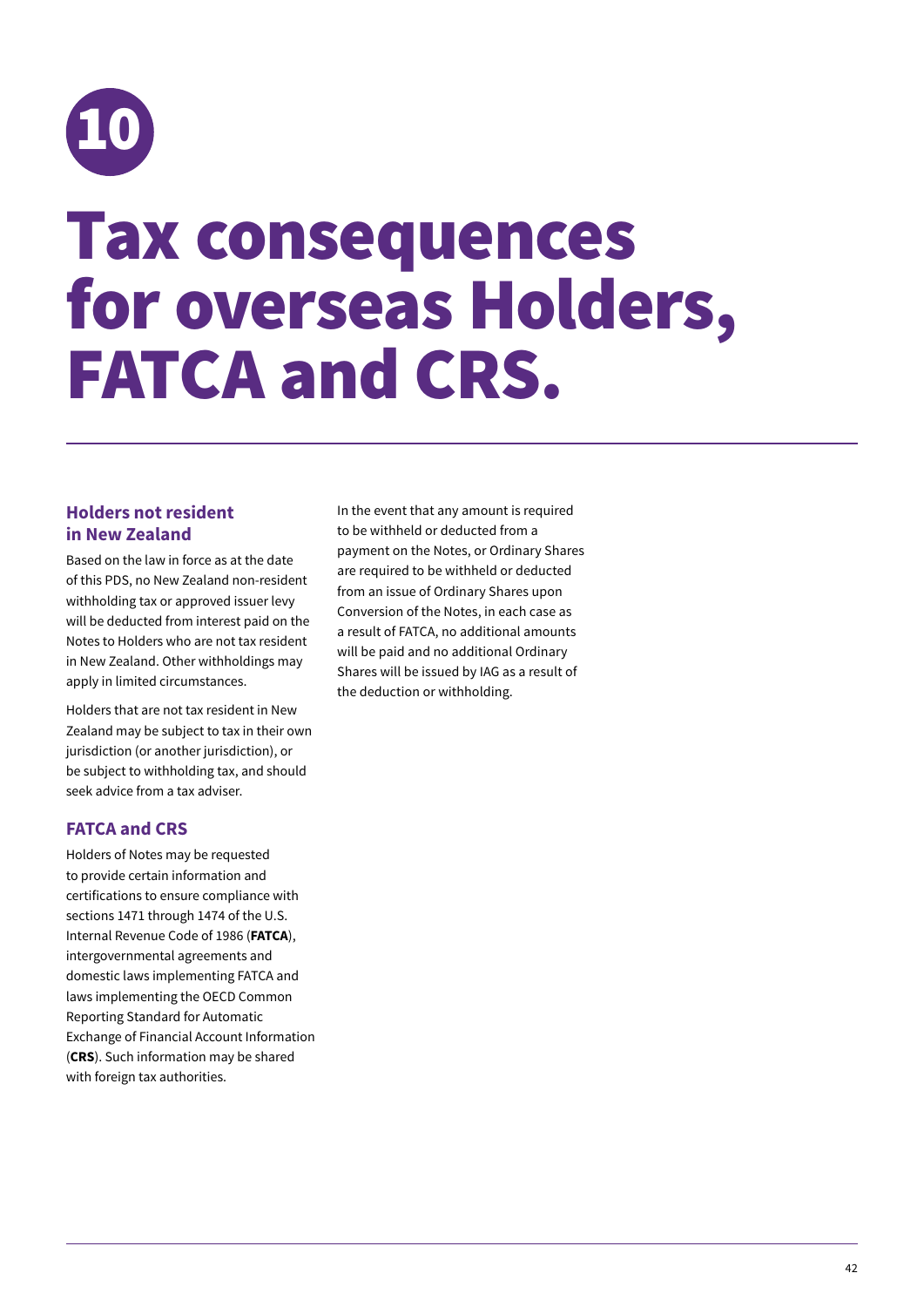## <span id="page-46-0"></span>11 Selling restrictions.

This PDS only constitutes an offer of Notes to the public in New Zealand and to certain New Zealand and Australian institutional investors. IAG has not taken and will not take any action which would permit a public offering of Notes, or possession or distribution of any offering material in respect of the Notes, in any country or jurisdiction where action for that purpose is required (other than New Zealand). The Notes may only be offered for sale, sold or delivered in a jurisdiction other than New Zealand in compliance with all applicable laws and regulations in any jurisdiction in which they are offered, sold or delivered.

Any information memorandum, disclosure statement, circular, advertisement or other offering material in respect of the Notes may only be published, delivered or distributed in compliance with all applicable laws and regulations (including those of the country or jurisdiction in which the material is published, delivered or distributed).

Set out below are specific selling restrictions that apply to an offer of the Notes in Australia. These selling restrictions do not apply to an offer of the Notes in New Zealand.

These selling restrictions may be modified by IAG and the Joint Lead Managers, including following a change in a relevant law, regulation or directive. Persons into whose hands this PDS comes are, and each Holder is, required by IAG, the Supervisor, the Arranger, the Joint Lead Managers and Co-Managers to comply with all applicable laws and regulations in each country or jurisdiction in or from which they purchase, offer, sell or deliver Notes or have in their possession or distribute such offering material, in all cases at their own expense.

### **Australia**

No prospectus or other disclosure document (as defined in the Corporations Act) in relation to the Notes (including this PDS) has been or will be lodged with or registered by ASIC or ASX. No person may:

- (a) directly or indirectly offer for issue or sale, and may not invite, applications for issue, or offers to purchase, the Notes in, to or from Australia (including an offer or invitation which is received by a person in Australia); or
- (b) distribute or publish, any draft, preliminary or final form offering memorandum, advertisement or other offering material relating to the Notes in Australia,

unless:

(i) the minimum aggregate consideration payable by each offeree or invitee is at least A\$500,000 (or its equivalent in an alternate currency) (disregarding money lent by the offeror or its associates) or the offeree: (A) is a

professional investor as defined in section 9 of the Corporations Act or (B) has or controls gross assets of at least A\$10 million (including any assets held by an associate or under a trust that the person manages);

- (ii) the offer or invitation does not constitute an offer to a "retail client" as defined for the purposes of section 761G of the Corporations Act; and
- (iii) such action complies with all applicable laws, directives and regulations and does not require any document to be lodged with, or registered by, ASIC.

### **Credit rating and distribution restrictions in Australia**

Any credit rating in respect of any Notes or IAG is for distribution in Australia only to persons who are not a "retail client" within the meaning of section 761G of the Corporations Act and who are also sophisticated investors, professional investors or other investors in respect of whom disclosure is not required under Part 6D.2 or Chapter 7 of the Corporations Act and, in all cases, in such circumstances as may be permitted by applicable law in any jurisdiction in which an investor may be located. Anyone in Australia who is not such a person is not entitled to receive this PDS and anyone who receives this PDS must not distribute it to any person who is not entitled to receive it.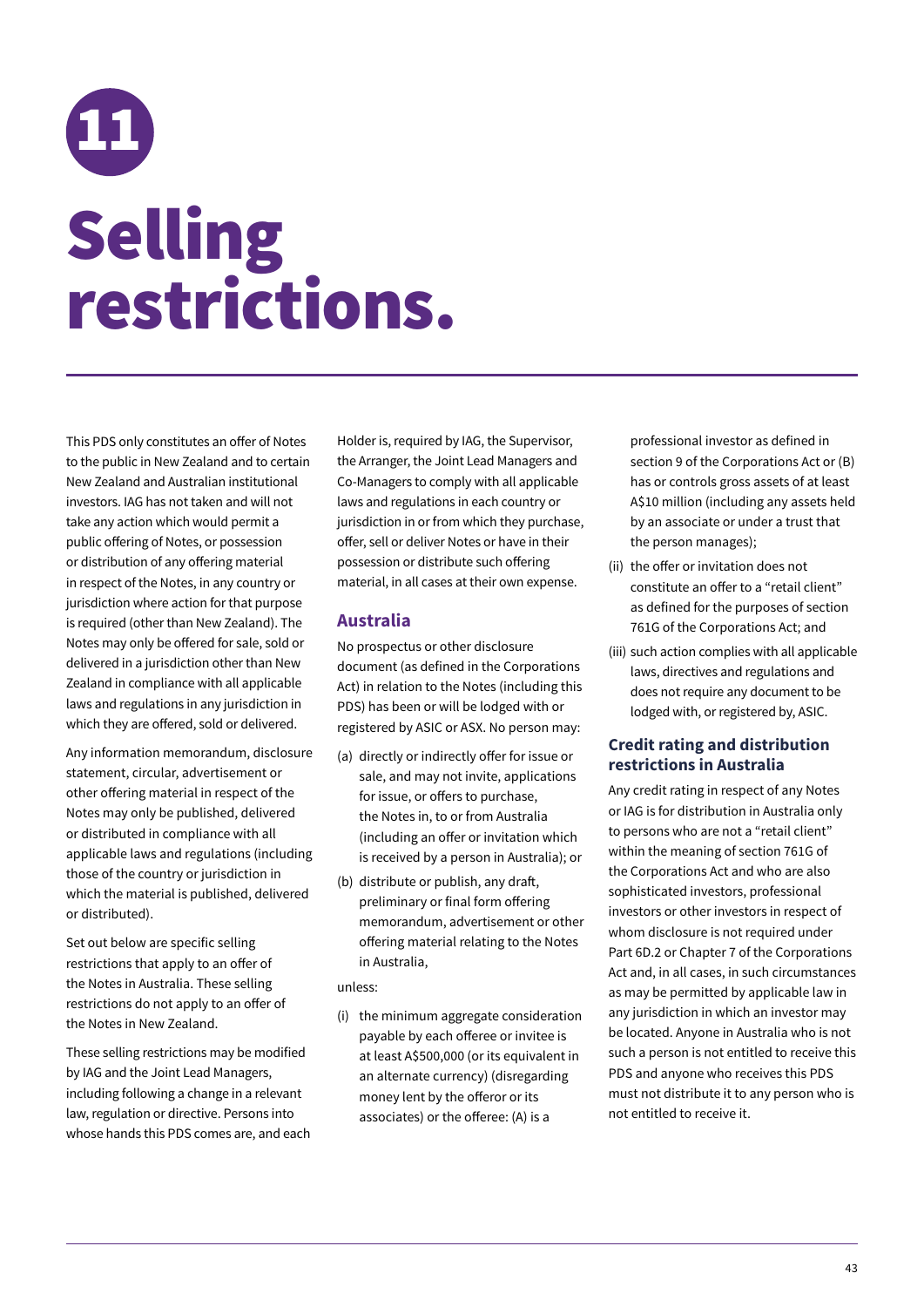## <span id="page-47-0"></span>12 Who is involved?

### **12.1 Who is involved?**

|                             | <b>Name</b>                                                                                                                                                                                   | <b>Role</b>                                                                                                                             |
|-----------------------------|-----------------------------------------------------------------------------------------------------------------------------------------------------------------------------------------------|-----------------------------------------------------------------------------------------------------------------------------------------|
| <b>Issuer</b>               | Insurance Australia Group Limited                                                                                                                                                             | Will issue the Notes                                                                                                                    |
| <b>Supervisor</b>           | The New Zealand Guardian Trust Company<br>Limited                                                                                                                                             | Holds certain covenants on trust for the benefit<br>of the Holders, including the right to enforce<br>IAG's obligations under the Notes |
| Arranger                    | ANZ Bank New Zealand Limited                                                                                                                                                                  | Provides assistance to IAG with arranging<br>the Offer                                                                                  |
| <b>Joint Lead Managers</b>  | ANZ Bank New Zealand Limited, Bank of<br>New Zealand and Forsyth Barr Limited                                                                                                                 | Assist with the marketing and distribution<br>of the Offer                                                                              |
| <b>Co-Managers</b>          | Commonwealth Bank of Australia ABN 48 123 123<br>124 (acting through its New Zealand branch) and<br>Westpac Banking Corporation ABN 33 007 457 141<br>(acting through its New Zealand branch) | Assist with the marketing and distribution<br>of the Offer                                                                              |
| <b>Securities Registrar</b> | Computershare Investor Services Limited                                                                                                                                                       | Maintains the Register                                                                                                                  |

### **12.2 No reliance**

This PDS does not constitute a recommendation by the Supervisor, the Arranger, any Joint Lead Manager, any Co-Manager or any of their respective directors, officers, employees, agents or advisers to subscribe for, or purchase, any Notes.

The Supervisor, the Arranger, the Joint Lead Managers, the Co-Managers and their respective directors, officers, employees, agents or advisers to the extent allowable by law:

- do not accept any responsibility or liability whatsoever for any loss arising from this PDS or the Disclose register or their contents or otherwise arising in connection with the Offer; and
- have not independently verified the information contained in this PDS or the Disclose register and make no representation or warranty, express or implied, and do not accept any responsibility or liability for, the origin, validity, accuracy or completeness of, or any errors or omissions in, any information, statement or opinion contained in this PDS or the Disclose register.

Each recipient of this PDS must make their own independent investigation and assessment of the financial condition and affairs of the Group before deciding whether or not to apply for Notes.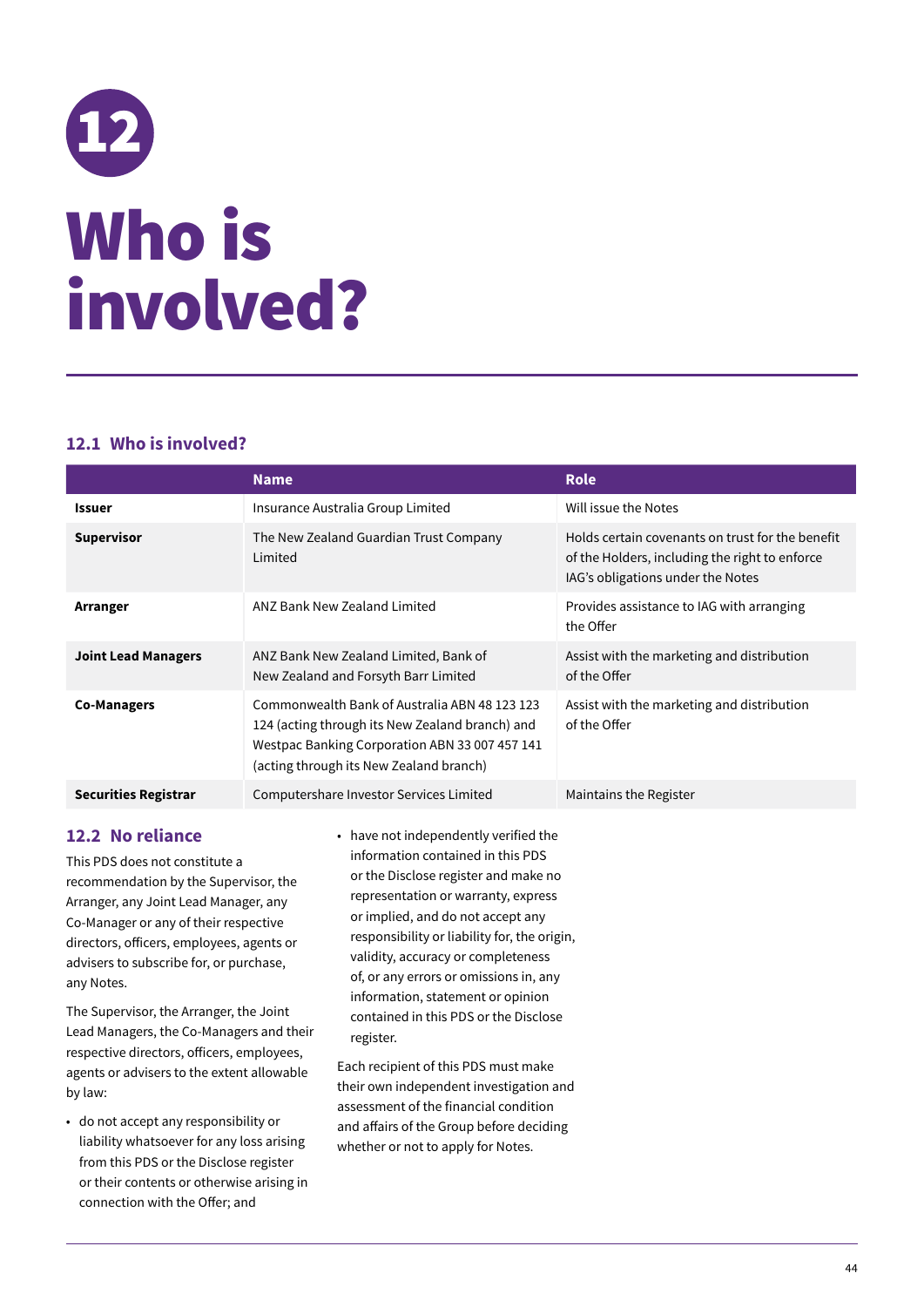## <span id="page-48-0"></span>13 How to complain.

### **Complaints about the Notes**

If you have any problems or concerns about the Notes, contact IAG Investor Relations via the contact details in Section 16 of this PDS (Contact information) outlining your problems or concerns and IAG will endeavour to resolve the issues.

You may also direct any complaints about the Notes to the Supervisor at the contact details below:

**The New Zealand Guardian Trust Company Limited**  Level 6

191 Queen Street Auckland 1010 Phone: +64 9 909 5100 Attention: Relationship manager Email: **[CT-Auckland@nzgt.co.nz](mailto:CT-Auckland@nzgt.co.nz)**

The Supervisor is a member of an external, independent dispute resolution scheme operated by Financial Services Complaints Limited (**FSCL**) and approved by the Ministry of Consumer Affairs. If the Supervisor has not been able to resolve your issue, you can refer the matter to FSCL by emailing **[complaints@fscl.org.nz](mailto:complaints@fscl.org.nz)**, calling FSCL on 0800 347 257, or contacting the Complaint Investigation Officer, Financial Services Complaints Limited, Level 4, Sybase House, 101 Lambton Quay, Wellington 6011. The scheme will not charge a fee to any complainant to investigate or resolve a complaint.

### **Complaints about the Ordinary Shares**

If any of your Notes are Converted into Ordinary Shares and you have any problems or complaints about the Ordinary Shares, contact IAG Investor Relations via the contact details in Section 16 of this PDS (Contact information) outlining your problems or concerns and IAG will endeavour to resolve the issues.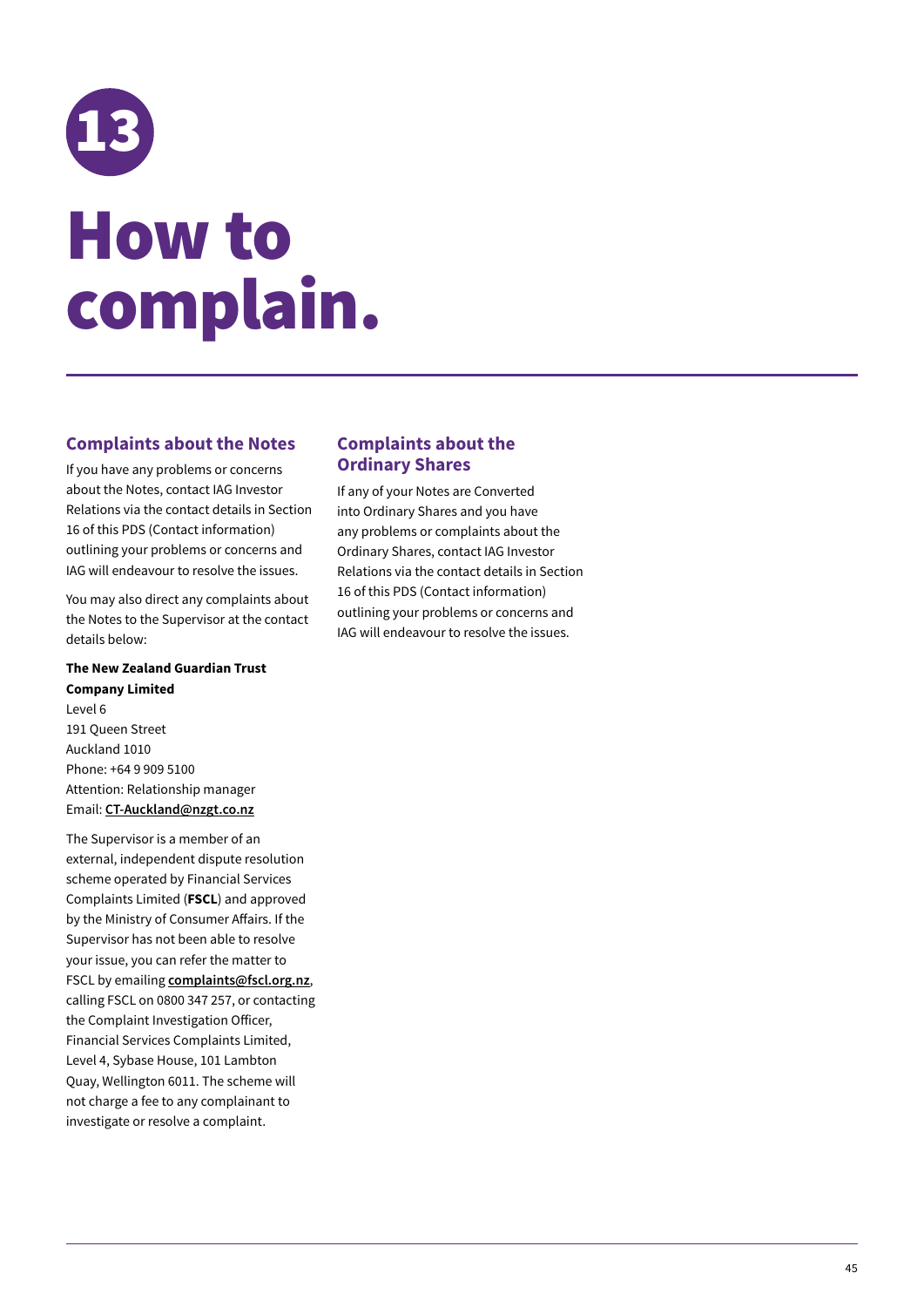<span id="page-49-0"></span>

### Where you can find more information.

### **Disclose register**

Further information relating to IAG and the Notes is available free of charge on the online Disclose register maintained by the Companies Office. The Disclose register can be accessed at **http://www.discloseregister.companiesoffice.govt.nz**. A copy of the information on the Disclose register is also available on request to the Registrar of Financial Service Providers at **[registrar@fspr.govt.nz](mailto:registrar@fspr.govt.nz)**. The information contained on the Disclose register includes financial information relating to the Group, a copy of the Trust Deed and IAG's constitution,

Notices to the Holders may be given by making an announcement on NZX. Alternatively, notices may be published in the *Dominion Post*, the *New Zealand Herald*, or any other newspaper nationally circulated in New Zealand.

.

### **Information about IAG**

IAG is a disclosing entity for the purposes of the Corporations Act and, as a result, is subject to regular reporting and disclosure obligations. Under its obligations under the Corporations Act and the ASX Listing Rules, IAG prepares half yearly and annual financial statements for the Group, reports on its operations during the relevant accounting period and receives an audit report from its auditor. Copies of these and other documents lodged with ASX can be obtained from the ASX platform. Copies of documents lodged with ASIC in relation to IAG may be obtained from, or inspected at, an ASIC office. A copy of documents lodged with ASIC in relation to IAG may also be obtained from ASIC's website **www.asic.gov.au** (a fee may apply).

Under the ASX Listing Rules and the Corporations Act, subject to certain exceptions, IAG must notify ASX immediately of any information concerning it of which it becomes aware, which a reasonable person would expect to have a material effect on the price or value of its quoted securities.

Subject to certain exceptions, IAG also must ensure that ASX is continuously notified of information about specific events and matters as they arise so that ASX can make the information available to the Australian securities market.

Upon request from the Opening Date until the Closing Date, IAG will provide, free of charge, a copy of:

- the latest Group annual financial report and full year results announcement released to ASX on 11 August 2021;
- the latest Group half year financial report and half year results announcement released to ASX on 11 February 2022; and
- any continuous disclosure notices given by IAG to ASX since 11 August 2021 and before the date of this PDS.

**This information is readily available via the IAG website at [www.iag.com.au/](http://www.iag.com.au/newsroom) [newsroom](http://www.iag.com.au/newsroom) or these documents can be obtained from [www.asx.com.au](http://www.asx.com.au). Alternatively, you can contact the Securities Registrar at the address set out in Section 16 of this PDS (Contact information) to request a copy.**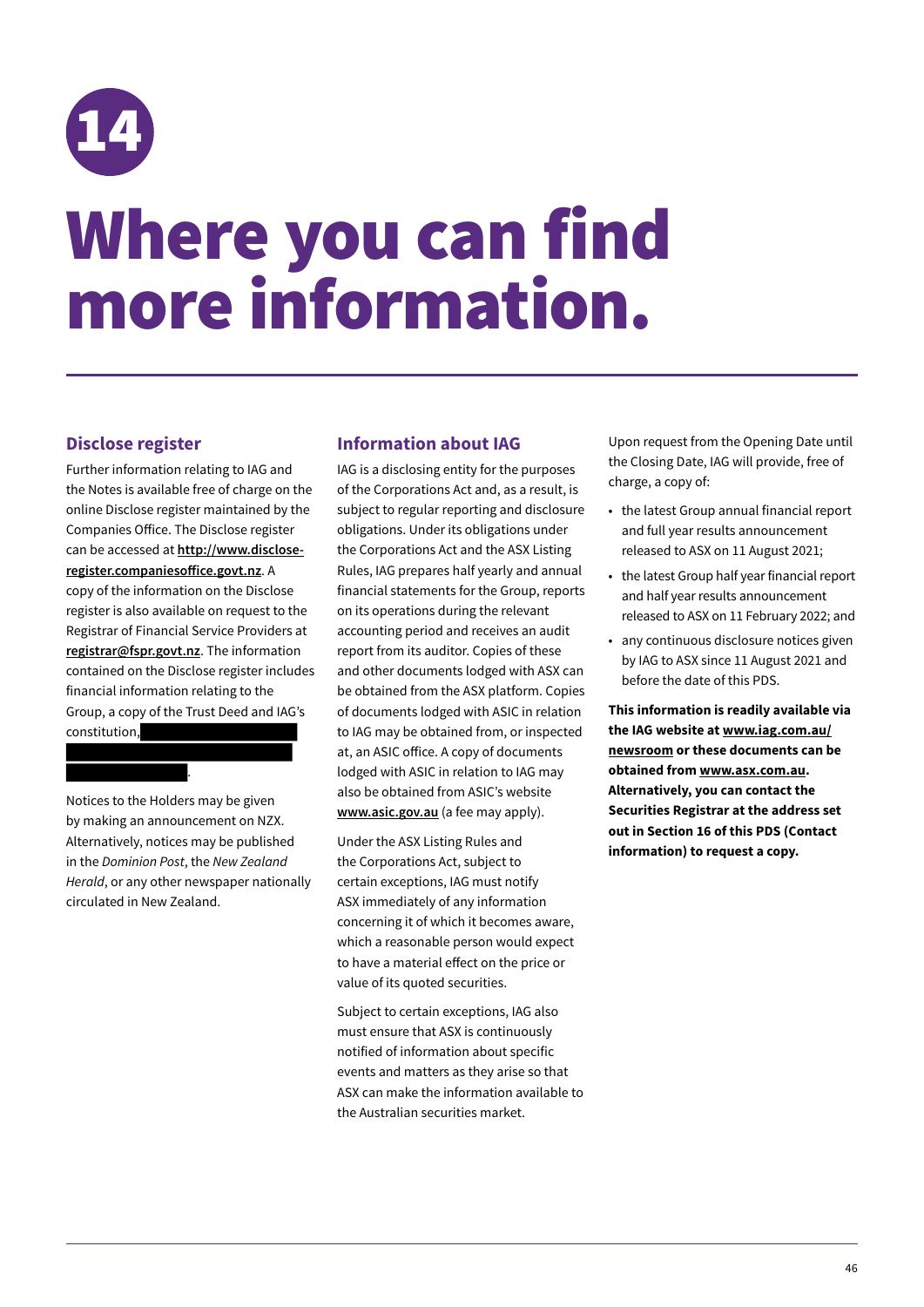## <span id="page-50-0"></span>15 How to apply.

### **15.1 How to apply**

### **Direct Re-investment Offer**

The Direct Re-investment Offer is available to New Zealand resident investors in 2016 Notes whose investment is not held under a Custody arrangement and who are registered holders of 2016 Notes on 18 March 2022. Investors in 2016 Notes who are eligible to participate in the Direct Re-investment Offer will receive an email from the Securities Registrar on the Opening Date with an email link. The email link will take you to a Securities Registrar website where you will receive instructions on how to apply for Notes in the Direct Re-investment Offer.

The Direct Re-investment Offer is on a first-come, first-served basis and will be subject to a minimum application amount of NZ\$5,000 (multiples of NZ\$1,000 thereafter) of Notes. If you only apply for some of your 2016 Notes to be purchased, you must have at least NZ\$5,000 2016 Notes remaining following that purchase.

Due to the short time frame in which you can participate in the Direct Re-investment Offer, you will need to have an email address so that the email link can be sent to you. If your email address has not been registered with the Securities Registrar, you should email the Securities Registrar as soon as is possible at **iag@computershare.co.nz**, providing your name, CSN and email address.

If you decide not to participate in the Direct Re-investment Offer and wish to apply for Notes, or wish to apply for Notes in addition to Notes obtained pursuant to the Direct Re-investment Offer, you can contact a Joint Lead Manager, Co-Manager, Primary Market Participant, approved financial intermediary or your usual financial adviser to participate in the Primary Offer.

### **Primary Offer**

All Notes offered under the Primary Offer will be reserved for subscription by clients of the Joint Lead Managers, Co-Managers, Primary Market Participants and other approved financial intermediaries invited to participate in the Bookbuild, including New Zealand resident clients whose investment in 2016 Notes is held under a Custody arrangement.

There is no public pool for the Notes. You can find a Primary Market Participant by visiting **[www.nzx.com/investing/find-a](http://www.nzx.com/investing/find-a-participant)[participant](http://www.nzx.com/investing/find-a-participant)**.

The Joint Lead Manager, Co-Manager, the Primary Market Participant or approved financial intermediary through whom you apply for Notes will:

- provide you with a copy of this PDS (if you have not already received a copy);
- explain what you need to do to apply for the Notes; and
- explain what payments need to be made by you (and by when).

The Joint Lead Manager, Co-Manager, the Primary Market Participant or approved financial intermediary can also explain what arrangements will need to be put in place for you to trade the Notes (including obtaining a CSN, an authorisation code and opening an account with a Primary Market Participant) as well as the costs and timeframes for putting such arrangements in place.

### **15.2 Personal information**

In order to apply for the Notes you must provide personal information that will be held by IAG and the Securities Registrar. This information will be used for the purpose of managing your investment and the collection of some of this information is required or authorised by applicable laws. You may request access to and correction of any personal information about you held by IAG and the Securities Registrar. IAG's privacy policy is available at **www.iag.com.au/privacy-and-security** and contains information about the contact details of IAG, how you may access your personal information that is held by IAG, seek the correction of this information or make a privacy-related complaint and how such a complaint will be dealt with, and the third parties in Australia, New Zealand and elsewhere to whom IAG may disclose your personal information.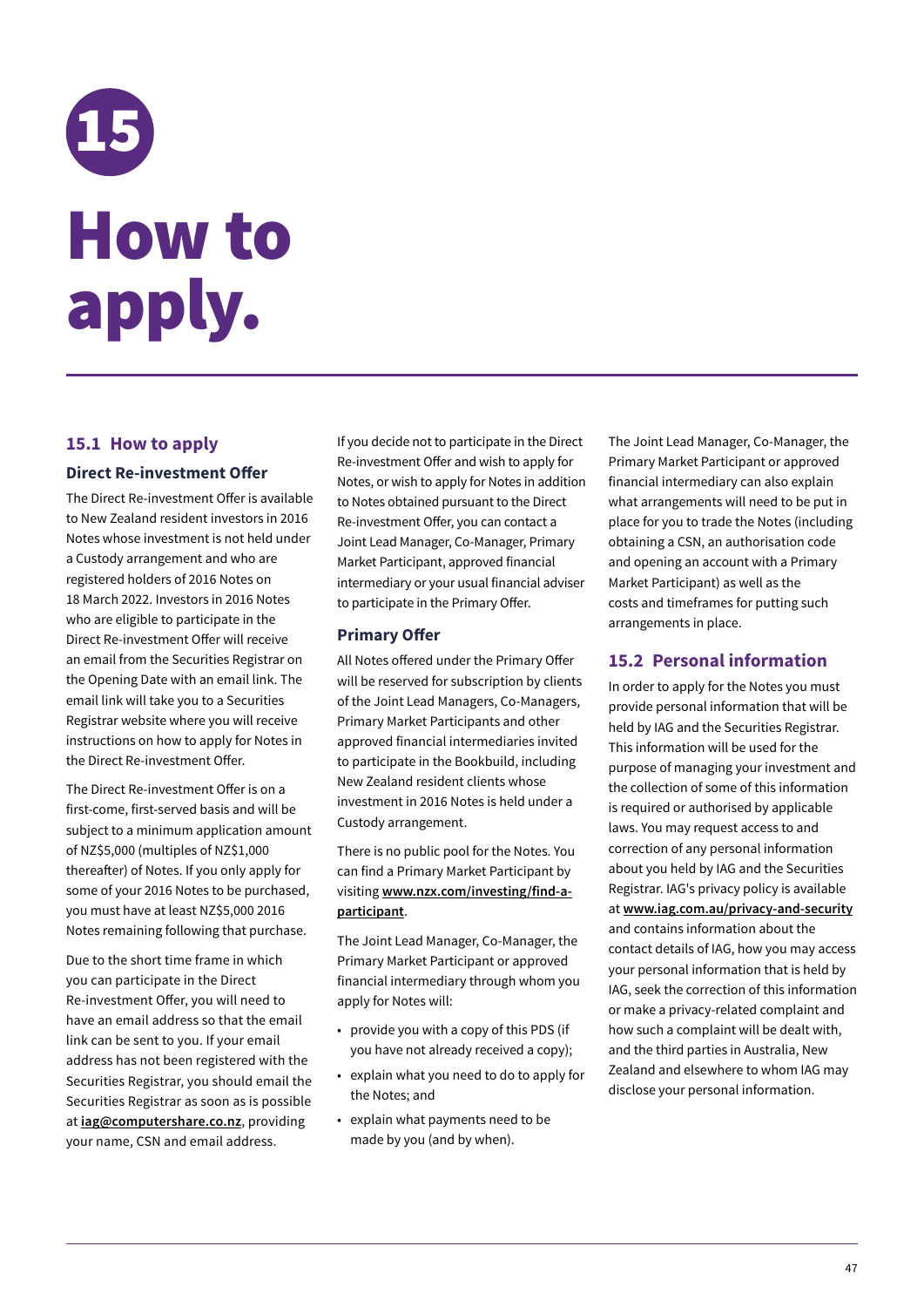<span id="page-51-0"></span>

### **Contact details of the issuer of the Notes:**

**Insurance Australia Group Limited**  Level 13 201 Sussex Street Sydney NSW 2000 Australia Phone: +61 2 9292 9222 Email: **investor.relations@iag.com.au**

### **Contact details of the Securities Registrar:**

#### **Computershare Investor Services Limited**

Level 2, 159 Hurstmere Road Takapuna Auckland 0622 Private Bag 92119 Victoria Street West Auckland 1142 Phone: +64 9 488 8777 Email: **iag@computershare.co.nz**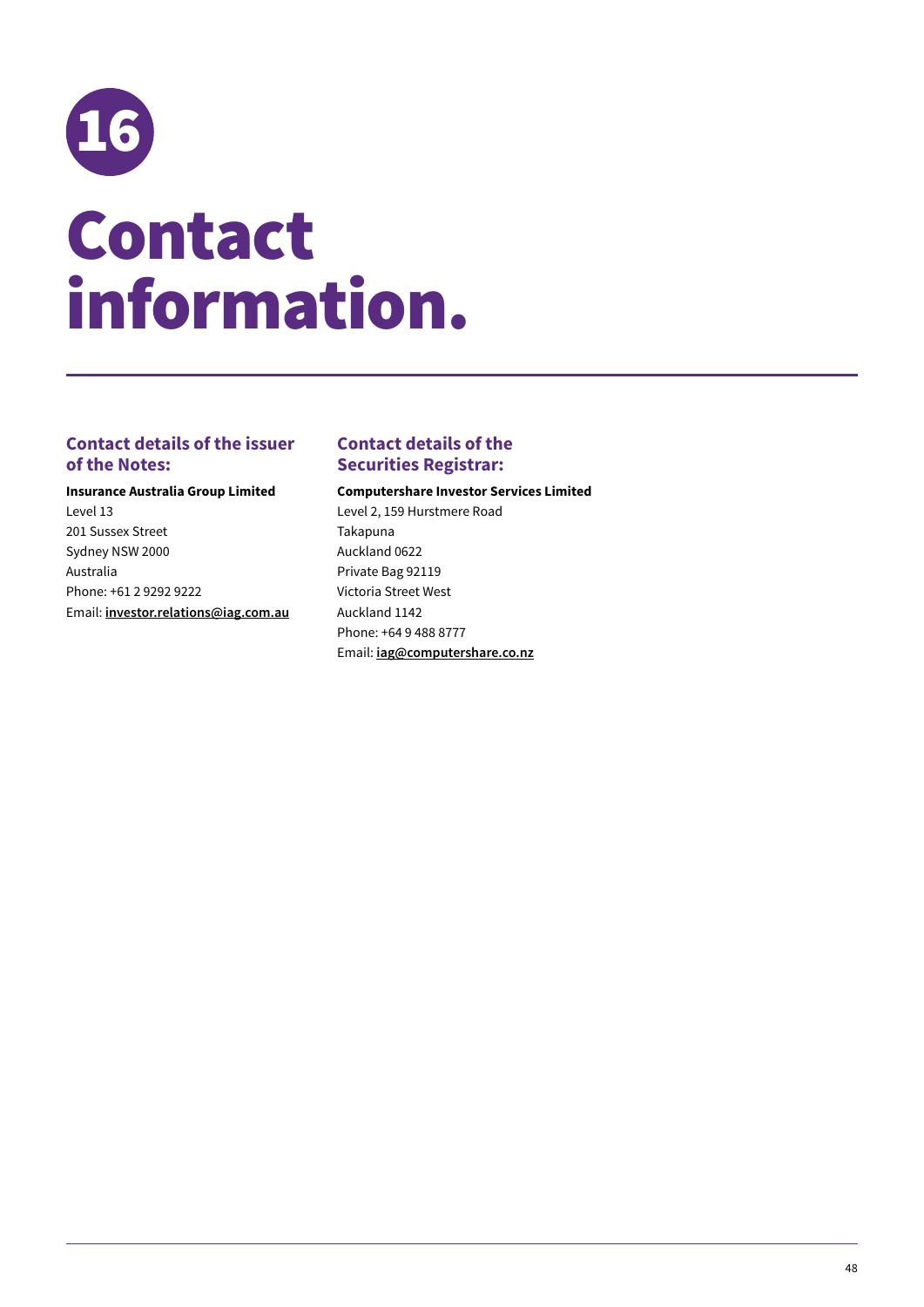# <span id="page-52-0"></span>17 Glossary.

| <b>3 Month Bank Bill Rate</b> | means, for an Interest Period after the First Optional Redemption Date:<br>• the FRA rate administered by the New Zealand Financial Benchmark Facility (NZFBF) (or any person<br>that takes over the administration of that rate) for bank bills having a term of, or of about, 3 months<br>as displayed at or about 10.45am or such later time as IAG may determine on the first Business Day<br>of the Interest Period on Bloomberg BKBM page 'GDCO 2805 1' (or any successor page); or<br>• if that rate is not displayed by 10.45am or such later time as IAG may determine on that date, the<br>equivalent rate provided by the NZFBF (or any person that takes over the administration of that<br>rate) at or around that time on that date,<br>in each case expressed as a percentage per annum and rounded, if necessary, to the nearest 4<br>decimal places with 0.00005 being rounded up.<br>With APRA's approval, IAG is able to replace the 3 Month Bank Bill Rate with an alternative reference<br>rate if the 3 Month Bank Bill Rate becomes unavailable. |
|-------------------------------|-------------------------------------------------------------------------------------------------------------------------------------------------------------------------------------------------------------------------------------------------------------------------------------------------------------------------------------------------------------------------------------------------------------------------------------------------------------------------------------------------------------------------------------------------------------------------------------------------------------------------------------------------------------------------------------------------------------------------------------------------------------------------------------------------------------------------------------------------------------------------------------------------------------------------------------------------------------------------------------------------------------------------------------------------------------------------|
| 2016 Notes                    | has the meaning given in Section 3.2 of this PDS (Description of the Offer)                                                                                                                                                                                                                                                                                                                                                                                                                                                                                                                                                                                                                                                                                                                                                                                                                                                                                                                                                                                             |
| A\$                           | Australian dollars                                                                                                                                                                                                                                                                                                                                                                                                                                                                                                                                                                                                                                                                                                                                                                                                                                                                                                                                                                                                                                                      |
| <b>APRA</b>                   | Australian Prudential Regulation Authority                                                                                                                                                                                                                                                                                                                                                                                                                                                                                                                                                                                                                                                                                                                                                                                                                                                                                                                                                                                                                              |
| <b>ASIC</b>                   | Australian Securities and Investments Commission                                                                                                                                                                                                                                                                                                                                                                                                                                                                                                                                                                                                                                                                                                                                                                                                                                                                                                                                                                                                                        |
| Arranger                      | <b>ANZ Bank New Zealand Limited</b>                                                                                                                                                                                                                                                                                                                                                                                                                                                                                                                                                                                                                                                                                                                                                                                                                                                                                                                                                                                                                                     |
| <b>ASX</b>                    | ASX Limited (ABN 98 008 624 691) or the securities market operated by it, as the context requires, or<br>any successor                                                                                                                                                                                                                                                                                                                                                                                                                                                                                                                                                                                                                                                                                                                                                                                                                                                                                                                                                  |
| <b>ASX Listing Rules</b>      | the listing rules of ASX, as amended, varied or waived from time to time                                                                                                                                                                                                                                                                                                                                                                                                                                                                                                                                                                                                                                                                                                                                                                                                                                                                                                                                                                                                |
| <b>Base Conversion Number</b> | the number of Ordinary Shares that will be issued to you for each Note that is Converted on the<br>Trigger Event Date, unless the Maximum Conversion Number caps the number of Ordinary Shares<br>you will be issued, as calculated in accordance with the formula set out in clause 1(a) of Schedule A<br>to the Conditions and summarised in Section 6.6 of this PDS (Conversion formula)                                                                                                                                                                                                                                                                                                                                                                                                                                                                                                                                                                                                                                                                             |
| <b>Bookbuild</b>              | the process conducted after the closing of the Offer whereby certain institutional investors and<br>brokers lodge bids for Notes and, on the basis of those bids, IAG (in consultation with the Joint Lead<br>Managers) determines the Margin and allocations of the Notes                                                                                                                                                                                                                                                                                                                                                                                                                                                                                                                                                                                                                                                                                                                                                                                              |
| <b>Business Day</b>           | • in relation to the Conversion of Notes, a day which is a business day within the meaning of the<br><b>ASX Listing Rules;</b><br>• for the purposes of giving notices under the Conditions, a day which is a business day within the<br>meaning of the NZX Listing Rules; and<br>• for all other purposes, a day (other than a Saturday, Sunday or public holiday) on which<br>commercial banks are open for general banking business in Auckland and Wellington                                                                                                                                                                                                                                                                                                                                                                                                                                                                                                                                                                                                       |
|                               |                                                                                                                                                                                                                                                                                                                                                                                                                                                                                                                                                                                                                                                                                                                                                                                                                                                                                                                                                                                                                                                                         |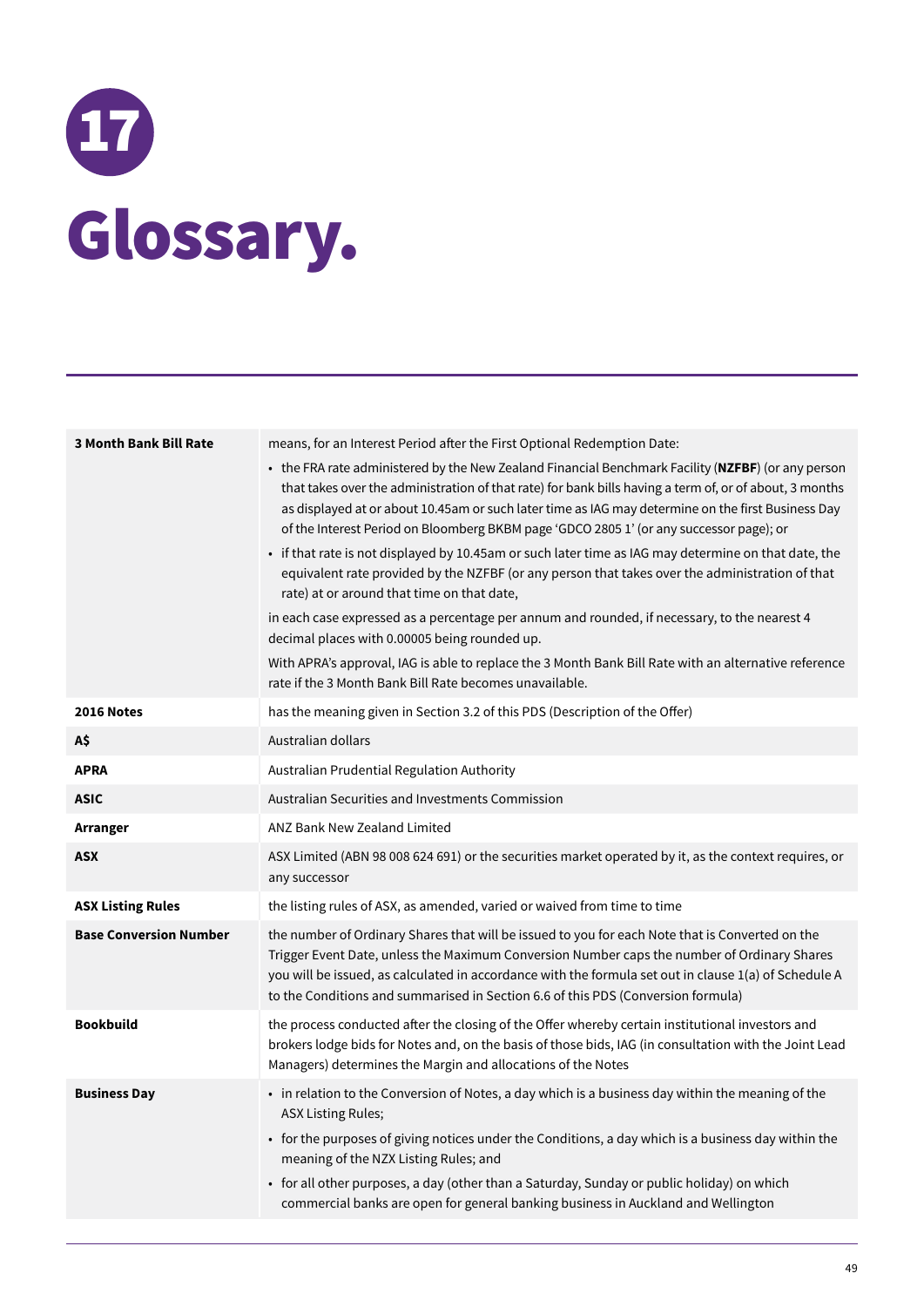| <b>Closing Date</b>                             | 12.00pm on 25 March 2022. The Closing Date is subject to change, as described in Section 2 of this<br>PDS (Key dates and Offer process).                                                                                                                                                                                                                                                                         |
|-------------------------------------------------|------------------------------------------------------------------------------------------------------------------------------------------------------------------------------------------------------------------------------------------------------------------------------------------------------------------------------------------------------------------------------------------------------------------|
| <b>Co-Managers</b>                              | Commonwealth Bank of Australia (acting through its New Zealand branch) and Westpac Banking<br>Corporation (acting through its New Zealand branch)                                                                                                                                                                                                                                                                |
| <b>Conditions</b>                               | the conditions of the Notes as set out in Schedule 3 to the Trust Deed                                                                                                                                                                                                                                                                                                                                           |
| Convert                                         | the conversion of Notes into Ordinary Shares in accordance with the Conditions.                                                                                                                                                                                                                                                                                                                                  |
|                                                 | <b>Converted and Conversion have corresponding meanings.</b>                                                                                                                                                                                                                                                                                                                                                     |
| <b>Corporations Act</b>                         | the Corporations Act 2001 (Cth)                                                                                                                                                                                                                                                                                                                                                                                  |
| <b>CSN</b>                                      | common shareholder number                                                                                                                                                                                                                                                                                                                                                                                        |
| <b>Cth</b>                                      | Commonwealth of Australia. A reference to "(Cth)" after legislation means the legislation is federal<br>legislation of the Commonwealth of Australia and not legislation of a particular state of Australia.                                                                                                                                                                                                     |
| <b>Custody arrangement</b>                      | is described in section 3.2 of this PDS (Description of the Offer)                                                                                                                                                                                                                                                                                                                                               |
| <b>Direct Re-investment Offer</b>               | the Offer of Notes pursuant to this PDS (subject to the Selling restrictions) to New Zealand resident<br>investors in 2016 Notes, whose investment is not held under a Custody arrangement                                                                                                                                                                                                                       |
| Disclose register                               | the online offer register maintained by the Companies Office and the Registrar of Financial Service<br>Providers known as "Disclose", which can be accessed at www.disclose-register.companiesoffice.<br>govt.nz                                                                                                                                                                                                 |
| <b>Event of Default</b>                         | has the meaning given in Condition 11.1, and is summarised in Section 6.8 of this PDS (Events of<br>Default)                                                                                                                                                                                                                                                                                                     |
| <b>Face Value</b>                               | NZ\$1.00 per Note                                                                                                                                                                                                                                                                                                                                                                                                |
| <b>First Optional</b><br><b>Redemption Date</b> | 15 June 2028                                                                                                                                                                                                                                                                                                                                                                                                     |
| <b>Fixed Rate</b>                               | for the period prior to the First Optional Redemption Date, the sum of the Swap Rate plus the Margin                                                                                                                                                                                                                                                                                                             |
| <b>Floating Rate</b>                            | for the period from the First Optional Redemption Date, the sum of the 3 Month Bank Bill Rate for<br>the relevant Interest Period plus the Margin                                                                                                                                                                                                                                                                |
| <b>FMC Act</b>                                  | Financial Markets Conduct Act 2013                                                                                                                                                                                                                                                                                                                                                                               |
| <b>FMC Regulations</b>                          | Financial Markets Conduct Regulations 2014                                                                                                                                                                                                                                                                                                                                                                       |
| <b>GAAP</b>                                     | generally accepted accounting principles                                                                                                                                                                                                                                                                                                                                                                         |
| <b>GEP</b>                                      | gross earned premium. GEP is explained in Section 4.6 of this PDS (Reinsurance).                                                                                                                                                                                                                                                                                                                                 |
| Group                                           | IAG and all of its subsidiaries                                                                                                                                                                                                                                                                                                                                                                                  |
| <b>GWP</b>                                      | gross written premium. GWP is explained in Section 4.1 of this PDS (About IAG).                                                                                                                                                                                                                                                                                                                                  |
| Holder                                          | a person whose name is entered in the Register as a holder of a Note                                                                                                                                                                                                                                                                                                                                             |
| IAG                                             | Insurance Australia Group Limited (ABN 60 090 739 923)                                                                                                                                                                                                                                                                                                                                                           |
| IAG Level 2 Insurance Group                     | the Level 2 insurance group (as defined by APRA from time to time) of which IAG is the parent entity.<br>See Section 5.2 of this PDS (What is regulatory capital and why does IAG need it?) for more information.                                                                                                                                                                                                |
| <b>Interest Deferral Condition</b>              | a circumstance which, if it exists on an Interest Payment Date that is not a repayment date, allows<br>IAG to defer the payment of interest on the Notes on that Scheduled Interest Payment Date. The<br>Interest Deferral Conditions are set out in the definition of "Optional Interest Payment Date" in<br>clause 1.1 of the Conditions and are summarised in Section 6.3 of this PDS (Deferral of interest). |
| <b>Interest Payment Dates</b>                   | • each Scheduled Interest Payment Date; and                                                                                                                                                                                                                                                                                                                                                                      |
|                                                 | • the date of repayment of the Notes,                                                                                                                                                                                                                                                                                                                                                                            |
|                                                 | subject to adjustment in accordance with the Business Day convention described in Section 3.1 of<br>this PDS (Description of the Notes)                                                                                                                                                                                                                                                                          |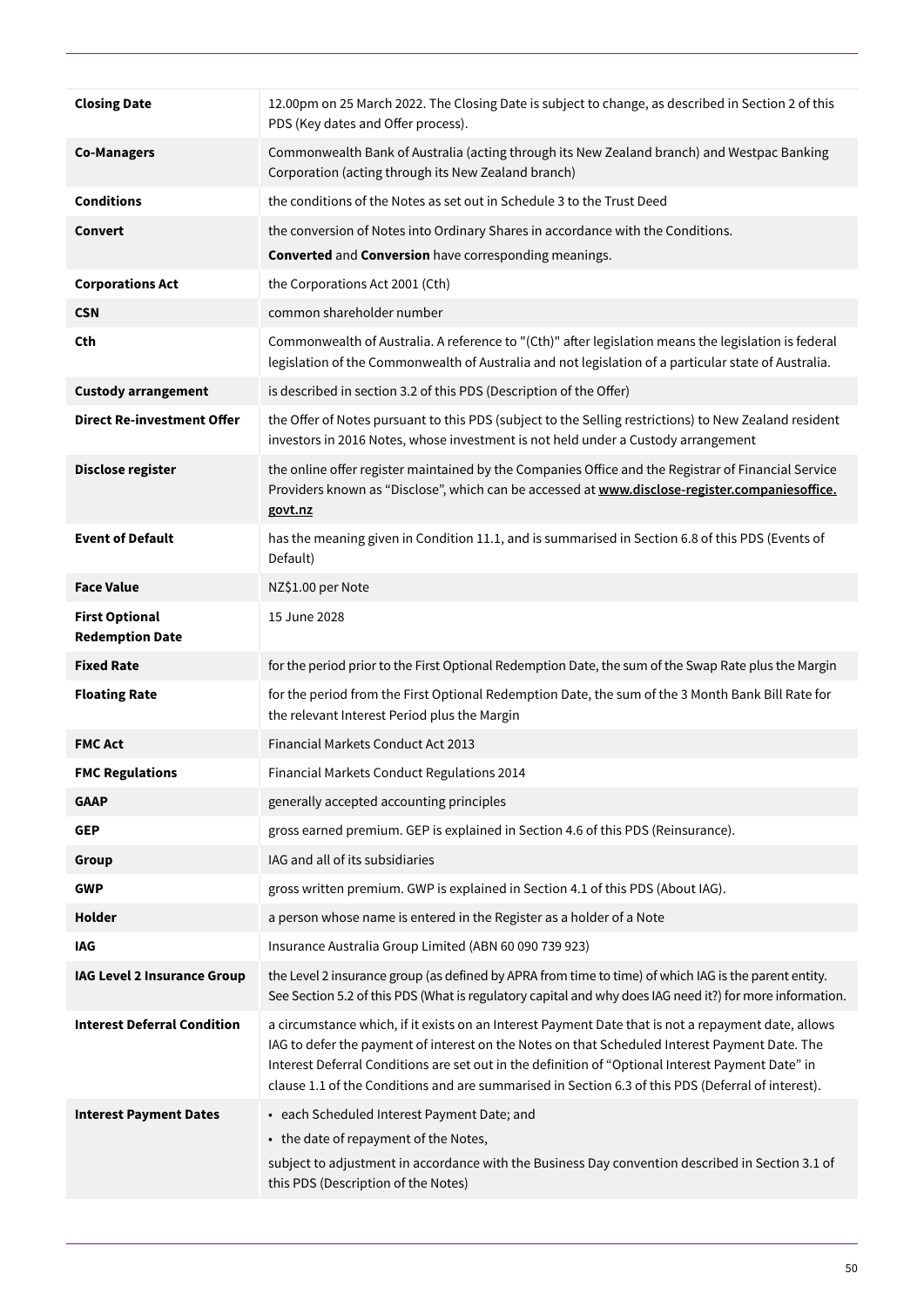| <b>Interest Period</b>              | the period from (and including) the preceding Interest Payment Date to (but excluding) the next<br>Interest Payment Date                                                                                                                                                                                                                                                                                                                                                                                                                                                                             |
|-------------------------------------|------------------------------------------------------------------------------------------------------------------------------------------------------------------------------------------------------------------------------------------------------------------------------------------------------------------------------------------------------------------------------------------------------------------------------------------------------------------------------------------------------------------------------------------------------------------------------------------------------|
| <b>Issue Date</b>                   | 5 April 2022. The Issue Date is subject to change, as described in Section 2 of this PDS (Key dates<br>and Offer process).                                                                                                                                                                                                                                                                                                                                                                                                                                                                           |
| <b>Issue Price</b>                  | NZ\$1.00 per Note, being the Face Value of each Note                                                                                                                                                                                                                                                                                                                                                                                                                                                                                                                                                 |
| <b>Joint Lead Managers</b>          | ANZ Bank New Zealand Limited, Bank of New Zealand and Forsyth Barr Limited                                                                                                                                                                                                                                                                                                                                                                                                                                                                                                                           |
| <b>Listing Rules</b>                | the listing rules applying to the NZX Debt Market, as amended, varied or waived from time to time                                                                                                                                                                                                                                                                                                                                                                                                                                                                                                    |
| <b>Margin</b>                       | the rate (expressed as a percentage rate per annum) as determined by IAG in consultation with the<br>Joint Lead Managers on the Rate Set Date through the Bookbuild and announced via NZX on or<br>about that date                                                                                                                                                                                                                                                                                                                                                                                   |
| <b>Maturity Date</b>                | 15 June 2038                                                                                                                                                                                                                                                                                                                                                                                                                                                                                                                                                                                         |
| <b>Maximum Conversion</b><br>Number | the maximum number of Ordinary Shares that may be issued to you for each Note that is Converted<br>on a Trigger Event Date, as calculated in accordance with the formula set out in clause 1(a) of<br>Schedule A to the Conditions and summarised in Section 6.6 of this PDS (Conversion formula)                                                                                                                                                                                                                                                                                                    |
| <b>NEP</b>                          | net earned premium. NEP is explained in Section 4.6 of this PDS (Reinsurance).                                                                                                                                                                                                                                                                                                                                                                                                                                                                                                                       |
| <b>Non-Viability Trigger Event</b>  | is defined in Section 6.5 of this PDS (Conversion and Write-Off)                                                                                                                                                                                                                                                                                                                                                                                                                                                                                                                                     |
| <b>Notes</b>                        | the notes constituted and issued pursuant to the Trust Deed and offered pursuant to this PDS                                                                                                                                                                                                                                                                                                                                                                                                                                                                                                         |
| NZ\$                                | New Zealand dollars                                                                                                                                                                                                                                                                                                                                                                                                                                                                                                                                                                                  |
| <b>NZX</b>                          | <b>NZX Limited</b>                                                                                                                                                                                                                                                                                                                                                                                                                                                                                                                                                                                   |
| <b>NZX Debt Market</b>              | the debt security market operated by NZX                                                                                                                                                                                                                                                                                                                                                                                                                                                                                                                                                             |
| <b>NZX Listing Rules</b>            | the listing rules of NZX, as amended, varied or waived from time to time                                                                                                                                                                                                                                                                                                                                                                                                                                                                                                                             |
| <b>Offer</b>                        | the offer of Notes made by IAG pursuant to this PDS. The Offer is made up of the Direct Re-investment<br>Offer and the Primary Offer                                                                                                                                                                                                                                                                                                                                                                                                                                                                 |
| <b>Opening Date</b>                 | 21 March 2022. The Opening Date is subject to change, as described in Section 2 of this PDS<br>(Key dates and Offer process).                                                                                                                                                                                                                                                                                                                                                                                                                                                                        |
| <b>Optional Redemption Date</b>     | the First Optional Redemption Date and each subsequent Scheduled Interest Payment Date                                                                                                                                                                                                                                                                                                                                                                                                                                                                                                               |
| <b>Ordinary Share</b>               | an ordinary share in the capital of IAG                                                                                                                                                                                                                                                                                                                                                                                                                                                                                                                                                              |
| <b>PDS</b>                          | this product disclosure statement for the Offer dated 11 March 2022                                                                                                                                                                                                                                                                                                                                                                                                                                                                                                                                  |
| <b>Primary Market Participant</b>   | has the meaning given in the NZX Participant Rules                                                                                                                                                                                                                                                                                                                                                                                                                                                                                                                                                   |
| <b>Primary Offer</b>                | the Offer of Notes under this PDS (subject to the Selling restrictions) to clients of the Joint Lead<br>Managers, Co-Managers, Primary Market Participants and other persons invited to participate in the<br>Bookbuild, including New Zealand resident clients whose investment in 2016 Notes is held under a<br>Custody arrangement                                                                                                                                                                                                                                                                |
| <b>Rate Set Date</b>                | 25 March 2022. The Rate Set Date is subject to change, as described in Section 2 of this PDS<br>(Key dates and Offer process).                                                                                                                                                                                                                                                                                                                                                                                                                                                                       |
| <b>Record Date</b>                  | is described in Section 3.1 of this PDS (Description of the Notes)                                                                                                                                                                                                                                                                                                                                                                                                                                                                                                                                   |
| <b>Register</b>                     | the register in respect of the Notes maintained by the Securities Registrar                                                                                                                                                                                                                                                                                                                                                                                                                                                                                                                          |
| <b>Regulatory Event</b>             | broadly, a Regulatory Event will occur if IAG determines, having received:<br>• legal advice that, as a result of a change of law or regulation in Australia or a change in<br>interpretation or application of those laws or regulations which, in any case, is effective or<br>announced after the Issue Date; or<br>• a statement in writing from APRA after the Issue Date,<br>that IAG is not or will not be entitled to treat all Notes as Tier 2 Capital of the IAG Level 2 Insurance<br>Group, provided that IAG did not expect that matters giving rise to the Regulatory Event would occur |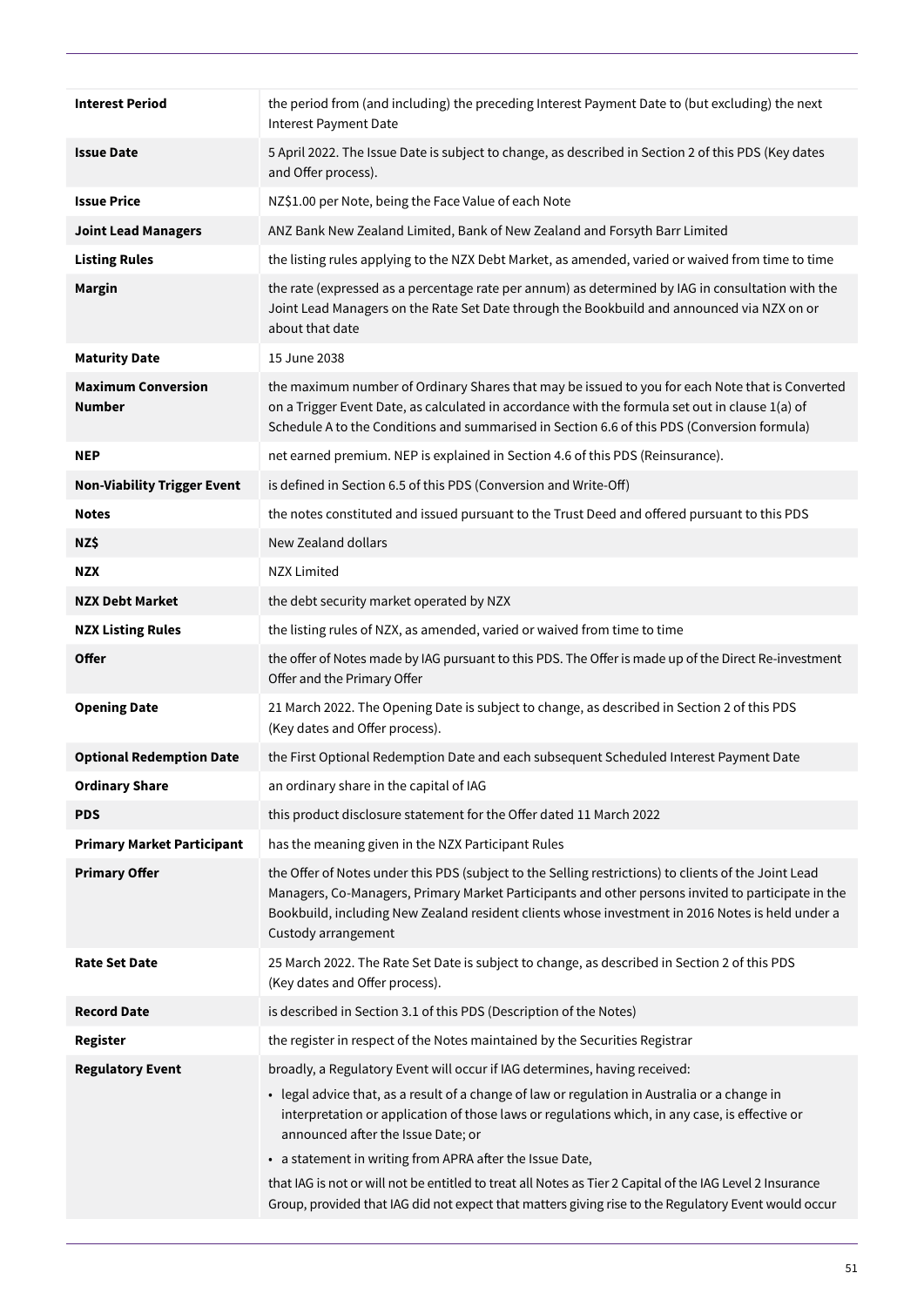| S&P                                               | S&P Global Ratings Australia Pty Ltd                                                                                                                                                                                                                                                                                                                                                                                                                                                                                                                                                                                                                                                                                                                                                                                                                                                                                                                                                                                                                                                                                                                                                                                                                                                                                                                                                                                                                                                                                                                                                              |
|---------------------------------------------------|---------------------------------------------------------------------------------------------------------------------------------------------------------------------------------------------------------------------------------------------------------------------------------------------------------------------------------------------------------------------------------------------------------------------------------------------------------------------------------------------------------------------------------------------------------------------------------------------------------------------------------------------------------------------------------------------------------------------------------------------------------------------------------------------------------------------------------------------------------------------------------------------------------------------------------------------------------------------------------------------------------------------------------------------------------------------------------------------------------------------------------------------------------------------------------------------------------------------------------------------------------------------------------------------------------------------------------------------------------------------------------------------------------------------------------------------------------------------------------------------------------------------------------------------------------------------------------------------------|
| <b>Scheduled Interest</b><br><b>Payment Dates</b> | 15 March, 15 June, 15 September and 15 December in each year during the term of the Notes,<br>commencing on 15 June 2022                                                                                                                                                                                                                                                                                                                                                                                                                                                                                                                                                                                                                                                                                                                                                                                                                                                                                                                                                                                                                                                                                                                                                                                                                                                                                                                                                                                                                                                                          |
| <b>Securities Registrar</b>                       | Computershare Investor Services Limited                                                                                                                                                                                                                                                                                                                                                                                                                                                                                                                                                                                                                                                                                                                                                                                                                                                                                                                                                                                                                                                                                                                                                                                                                                                                                                                                                                                                                                                                                                                                                           |
| <b>Selling restrictions</b>                       | specific restrictions that apply to the Offer, as set out in Section 11 of this PDS (Selling restrictions)                                                                                                                                                                                                                                                                                                                                                                                                                                                                                                                                                                                                                                                                                                                                                                                                                                                                                                                                                                                                                                                                                                                                                                                                                                                                                                                                                                                                                                                                                        |
| Shareholder                                       | a holder of an Ordinary Share                                                                                                                                                                                                                                                                                                                                                                                                                                                                                                                                                                                                                                                                                                                                                                                                                                                                                                                                                                                                                                                                                                                                                                                                                                                                                                                                                                                                                                                                                                                                                                     |
| <b>Solvent</b>                                    | IAG is able to pay its debts as they fall due and IAG's assets exceed its liabilities                                                                                                                                                                                                                                                                                                                                                                                                                                                                                                                                                                                                                                                                                                                                                                                                                                                                                                                                                                                                                                                                                                                                                                                                                                                                                                                                                                                                                                                                                                             |
| subsidiary                                        | has the meaning given in section 6 of the FMC Act                                                                                                                                                                                                                                                                                                                                                                                                                                                                                                                                                                                                                                                                                                                                                                                                                                                                                                                                                                                                                                                                                                                                                                                                                                                                                                                                                                                                                                                                                                                                                 |
| <b>Supervisor</b>                                 | The New Zealand Guardian Trust Company Limited or such other supervisor as may hold office as<br>supervisor under the Trust Deed from time to time                                                                                                                                                                                                                                                                                                                                                                                                                                                                                                                                                                                                                                                                                                                                                                                                                                                                                                                                                                                                                                                                                                                                                                                                                                                                                                                                                                                                                                                |
| <b>Swap Rate</b><br><b>Tax Event</b>              | means:<br>• the rate per annum determined by IAG (in consultation with the Arranger) as the mid-market swap<br>rate for a term equal to the period from the Issue Date to the First Optional Redemption Date in<br>accordance with market convention by reference to Bloomberg page 'ICNZ4' or its successor page<br>on the Rate Set Date; or<br>• if the rate is unable to be determined in accordance with the paragraph above, the average of the<br>bid and offered swap rates quoted to IAG by 3 leading banks (or such 1 or more of them as are<br>quoting) on the Rate Set Date for an interest rate swap with a term equal to the period from the<br>Issue Date to the First Optional Redemption Date,<br>in each case expressed as a percentage per annum, rounded, if necessary, to the nearest 2 decimal<br>places with 0.005 being rounded up and adjusted for quarterly payments<br>broadly, a Tax Event will occur if:<br>• IAG would be required on the next payment due on the Notes to pay an additional amount in<br>respect of a withholding or deduction on account of taxes on a payment on the Notes;<br>• IAG or the consolidated tax group of which it is a member would be exposed to more than a de<br>minimis amount of other taxes, assessments or other governmental charges in connection with<br>any Note; or<br>• IAG determines that any interest payable on any Note is not or may not be allowed as a deduction<br>for the purposes of Australian income tax,<br>provided that on the Issue Date, IAG did not expect that matters giving rise to the Tax Event |
|                                                   | would occur                                                                                                                                                                                                                                                                                                                                                                                                                                                                                                                                                                                                                                                                                                                                                                                                                                                                                                                                                                                                                                                                                                                                                                                                                                                                                                                                                                                                                                                                                                                                                                                       |
| <b>Tier 1 Capital</b>                             | Tier 1 capital (as defined by APRA from time to time)                                                                                                                                                                                                                                                                                                                                                                                                                                                                                                                                                                                                                                                                                                                                                                                                                                                                                                                                                                                                                                                                                                                                                                                                                                                                                                                                                                                                                                                                                                                                             |
| <b>Tier 2 Capital</b>                             | Tier 2 capital (as defined by APRA from time to time)                                                                                                                                                                                                                                                                                                                                                                                                                                                                                                                                                                                                                                                                                                                                                                                                                                                                                                                                                                                                                                                                                                                                                                                                                                                                                                                                                                                                                                                                                                                                             |
| <b>Trigger Event Date</b><br><b>Trust Deed</b>    | the date on which APRA notifies IAG of a Non-Viability Trigger Event<br>the trust deed between IAG and the Supervisor in relation to the Notes, as amended from time to                                                                                                                                                                                                                                                                                                                                                                                                                                                                                                                                                                                                                                                                                                                                                                                                                                                                                                                                                                                                                                                                                                                                                                                                                                                                                                                                                                                                                           |
|                                                   | time. The Trust Deed includes the Conditions.                                                                                                                                                                                                                                                                                                                                                                                                                                                                                                                                                                                                                                                                                                                                                                                                                                                                                                                                                                                                                                                                                                                                                                                                                                                                                                                                                                                                                                                                                                                                                     |
| <b>Written-Off</b>                                | in respect of a Note that is otherwise subject to Conversion and a Trigger Event Date:<br>• the Note that is otherwise subject to Conversion will not be Converted on that date and will not<br>be Converted or redeemed on any subsequent date; and<br>• on and from the expiry of the fifth Business Day after the relevant Trigger Event Date, the rights of<br>the relevant Holder of the Note (including any right to receive any payment under the Note, both<br>in the future and as accrued but unpaid as at the Trigger Event Date) in relation to such Note are<br>immediately and irrevocably terminated and written-off.<br>"Write-Off" has a corresponding meaning.                                                                                                                                                                                                                                                                                                                                                                                                                                                                                                                                                                                                                                                                                                                                                                                                                                                                                                                  |